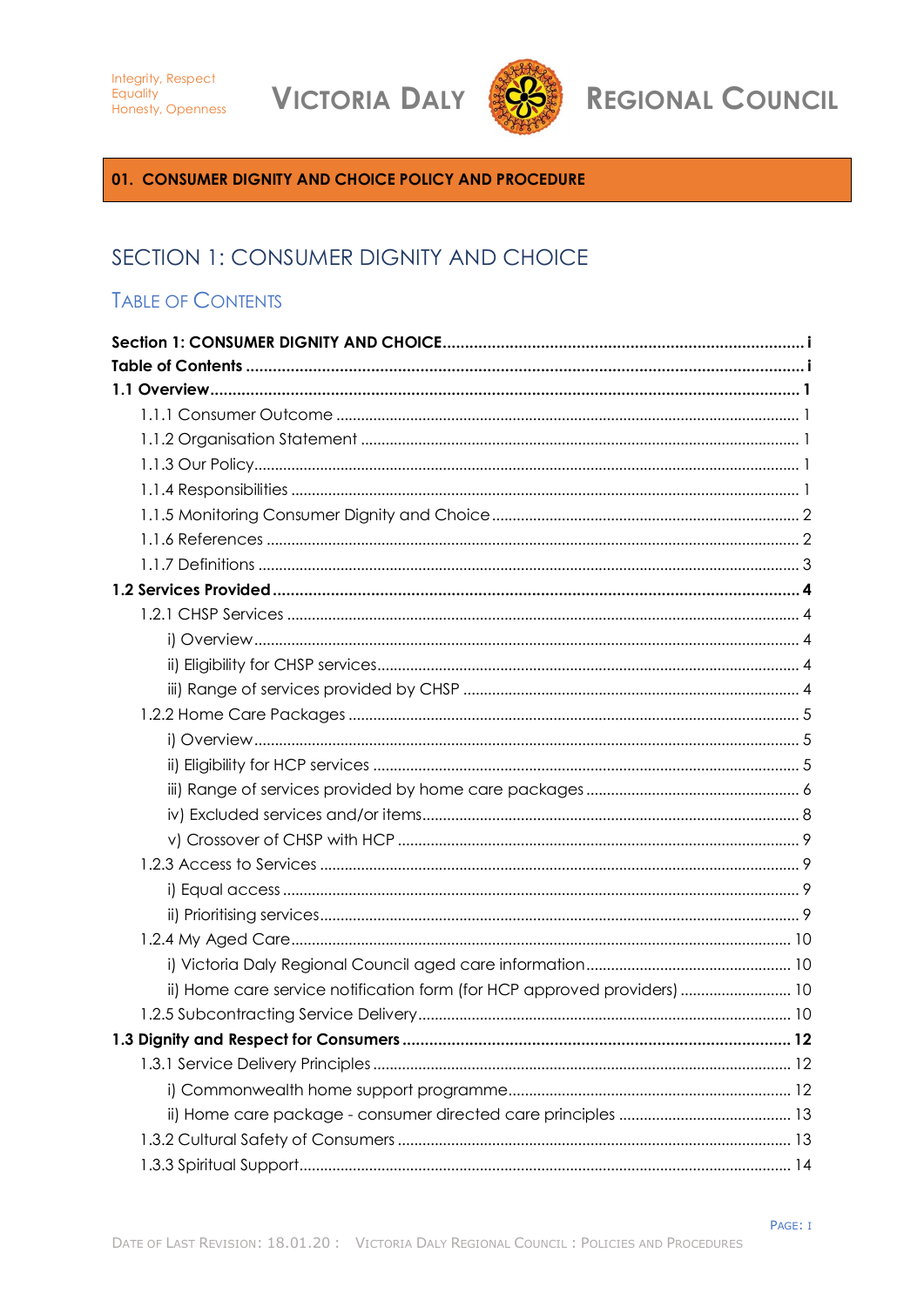| ii) Strategies for meeting the needs of consumers with special needs 20 |  |
|-------------------------------------------------------------------------|--|
|                                                                         |  |
|                                                                         |  |
|                                                                         |  |
|                                                                         |  |
|                                                                         |  |
|                                                                         |  |
|                                                                         |  |
|                                                                         |  |
|                                                                         |  |
|                                                                         |  |
|                                                                         |  |
|                                                                         |  |
|                                                                         |  |
|                                                                         |  |
| iv) Victoria Daly Regional Council Home Care community involvement 29   |  |
|                                                                         |  |
|                                                                         |  |
|                                                                         |  |
|                                                                         |  |
|                                                                         |  |
|                                                                         |  |
|                                                                         |  |
|                                                                         |  |
|                                                                         |  |
|                                                                         |  |
|                                                                         |  |
|                                                                         |  |
|                                                                         |  |
|                                                                         |  |
|                                                                         |  |
|                                                                         |  |
|                                                                         |  |
|                                                                         |  |
|                                                                         |  |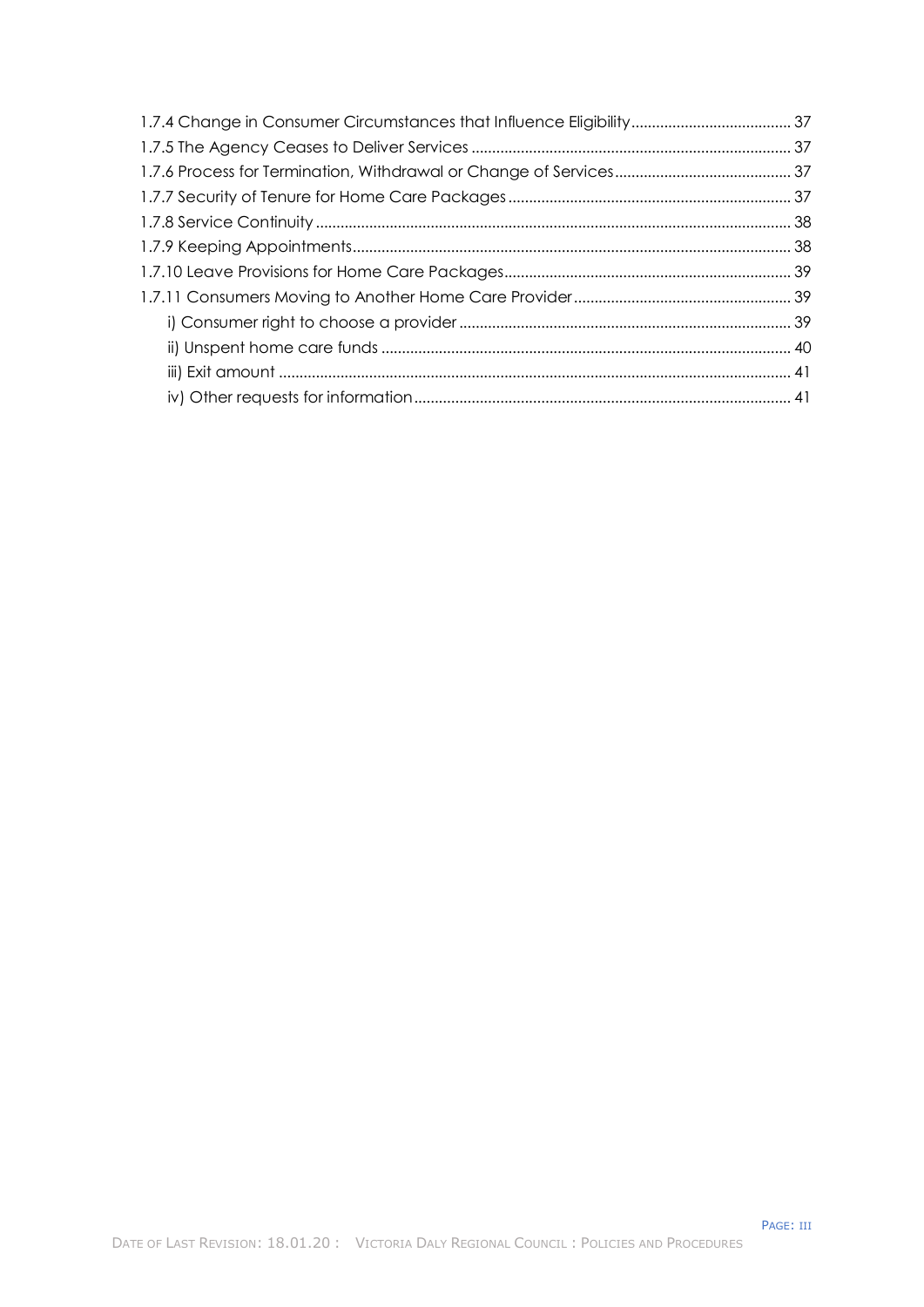# <span id="page-3-0"></span>1.1 OVERVIEW

#### <span id="page-3-1"></span>1.1.1 CONSUMER OUTCOME<sup>1</sup>

*"I am treated with dignity and respect, and can retain my identity. I can make informed choices about my care and services, and live the life I choose."*

#### <span id="page-3-2"></span>1.1.2 ORGANISATION STATEMENT<sup>2</sup>

Victoria Daly Regional Council Home Care:

- Has a culture of inclusion and respect for consumers
- Supports consumers to exercise choice and independence
- Respects consumers' privacy.

#### <span id="page-3-3"></span>1.1.3 OUR POLICY<sup>3</sup>

- Each consumer is treated with dignity and respect, and their identity, culture and diversity is valued
- Care and services are culturally safe
- Each consumer is supported to exercise choice and independence, including to:
	- o make decisions about their own care and the way care and services are delivered
	- o make decisions about when family, friends, carers or others should be involved in their care
	- o communicate their decisions
	- o make connections with others and maintain relationships of choice, including intimate relationships
- Each consumer is supported to take risks to enable them to live the best life they can
- Information provided to each consumer is current, accurate and timely, and communicated in a way that is clear, easy to understand and enables them to exercise choice
- Each consumer's personal privacy is respected and information is kept confidential.

#### <span id="page-3-4"></span>1.1.4 RESPONSIBILITIES

- Management ensures processes and practices are in accord with consumer dignity and choice and provide the resources to support staff and consumers including staff development and supervision
- Staff follow policies and procedures, participate in development opportunities, treat consumers with dignity and respect at all times, work to maintain an environment that is culturally safe, support consumers to make informed choices about their care and ensure the privacy and confidentiality of consumers

i,

<sup>&</sup>lt;sup>1</sup> Australian Government Department of Health Standard 1: Consumer Dignity and Choice Aged Care Quality Standards June 2018

 $\overline{2}$ Ibid

<sup>&</sup>lt;sup>3</sup> Based on the requirements for Standard 1: Consumer Dignity and Choice Aged Care Quality Standards June 2018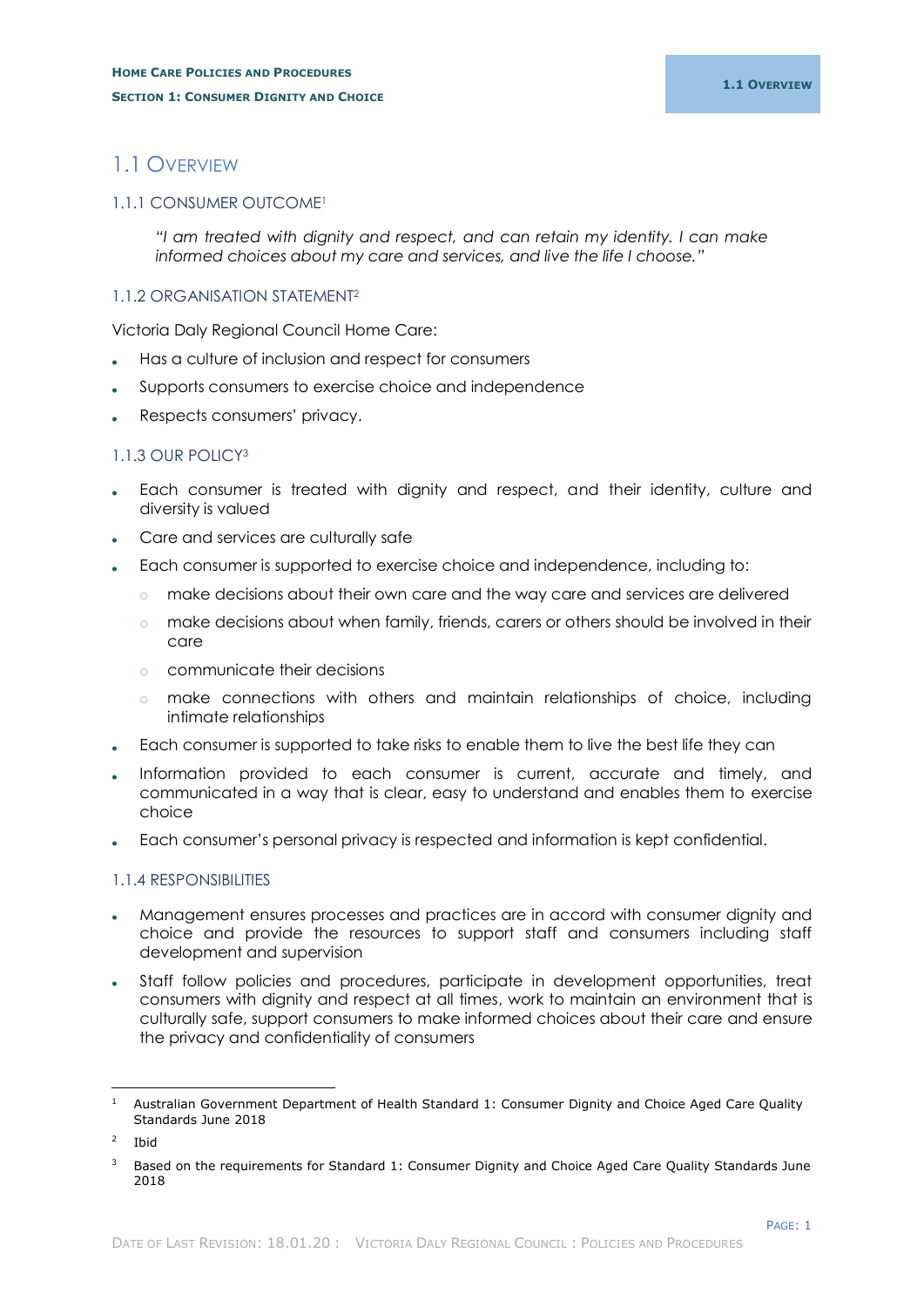#### <span id="page-4-0"></span>1.1.5 MONITORING CONSUMER DIGNITY AND CHOICE

Consumer dignity and choice processes and systems are regularly audited as part of our audit program and staff, consumers and other stakeholders are encouraged to provide ongoing feedback on issues and areas where improvements can be made (see 8.3.5 Corporate Calendar and 8.9 Continuous Improvement).

#### <span id="page-4-1"></span>1.1.6 REFERENCES

- Australian Commission on Safety and Quality in Health Care *Australian Open Disclosure Framework* 2013
- Australian Government Australian Aged Care Quality Agency *Aged Care Quality Standards Draft Guidance - Full Suite* 2018
- Australian Government *Competition and Consumer Act 2010*
- Australian Government Department of Health Advisory email: *Home Care Providers – Know your Rights and Obligations* 6 August 2018
- Australian Government Department of Health *Aged Care Quality Standards* June 2018
- Australian Government Department of Health *Changing Home Care Providers* 5 January 2017
- Australian Government Department of Health *Charter of Rights and Responsibilities for Home Care (Effective 27 February 2017)*
- Australian Government Department of Health *CHSP Funding Extension 21 July 2018* (web document)
- Australian Government Department of Health *Commonwealth Home Support Programme - Program Manual* 2018
- Australian Government Department of Health Aged Care Sector Committee Diversity Sub-group *Aged Care Diversity Framework* December 2017
- Australian Government Department of Health *Home Care Packages Program Operational Manual* December 2015
- Australian Government Department of Health *Information for Aged Care Providers Newsletter Issue 12 August 2018*
- Australian Government Department of Health *mai\_example – calculation of unspent home care amounts 2017*
- Australian Government Department of Health *Maximising Independence – Wellness and Reablement Approaches (Pertaining to CHSP)* June 2018
- Australian Government Department of Social Services *Living Well at Home: CHSP Good Practice Guide Commonwealth Home Support Programme* July 2015
- Australian Government Federal Register of Legislation *User Rights Principles* 2014 Division 2 – Responsibilities of Approved Providers of Home Care – General 17: Security of Tenure 27 February 2017
- Australian Government My Aged Care *Actively Managing Unspent Funds*
- Australian Government My Aged Care http://www.myagedcare.gov.au/helphome/home-care-packages/home-care-agreement February 2017

PAGE: 2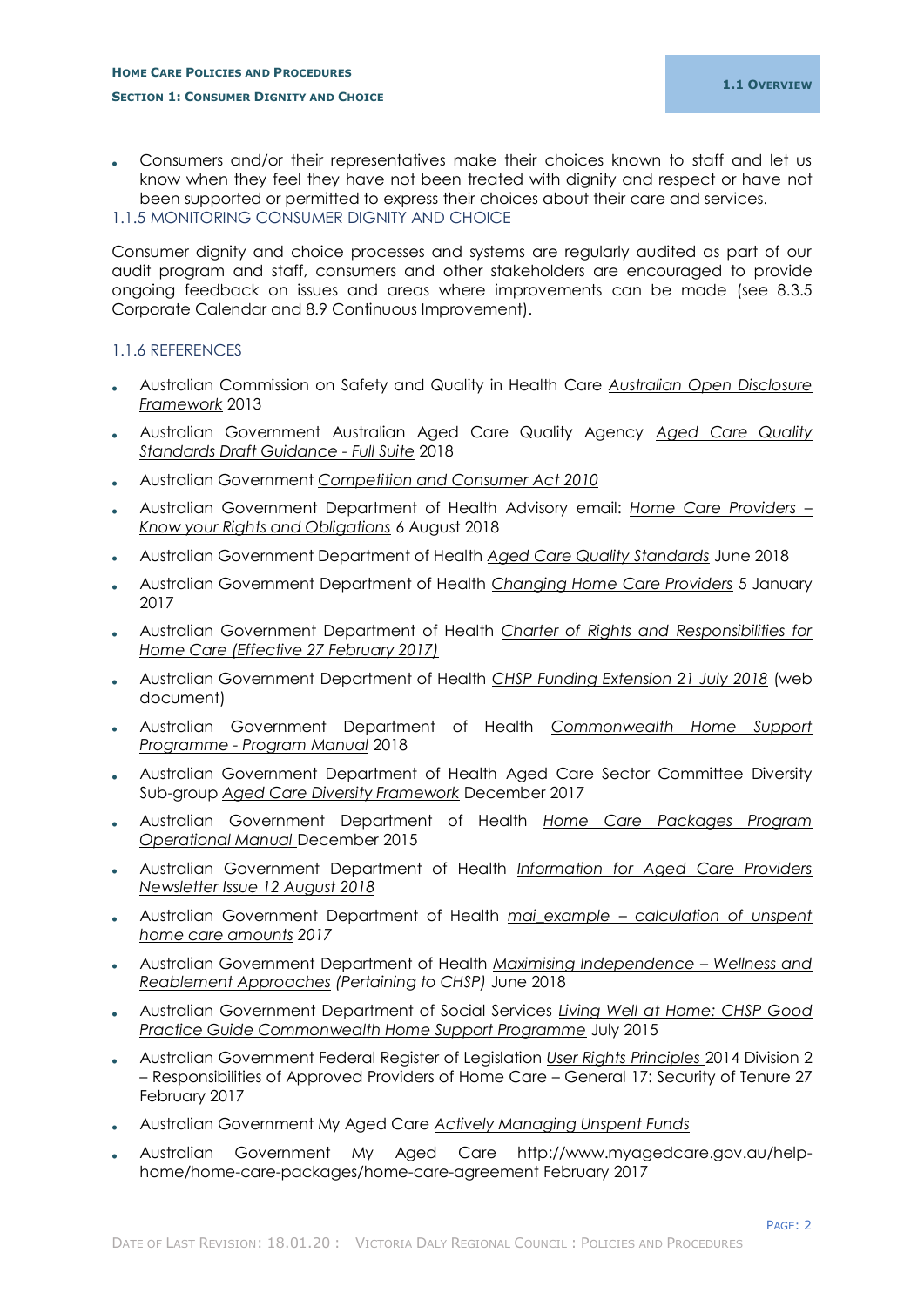- Australian Government Office of the Australian Information Commissioner *Privacy Fact Sheet 49: Health Information and your Privacy January 2017*
- Australian Government *Privacy Act 1988 and Privacy Amendment (Enhancing Privacy Protection) Act 2012*
- Meaningful Ageing Australia *National Guidelines for Spiritual Care in Aged Care* 2016
- Williams, Robyn *Cultural safety: what does it mean for our work practice?* Australian and New Zealand Journal of Public Health. 23(2): 213-214 2008 Cited in Aged Care Quality Standards Standard 4: Services and Supports for Daily Living June 2018 p 82

## <span id="page-5-0"></span>1.1.7 DEFINITIONS

- **1.** Consumer refers to the consumer and their guardian and/or their representatives nominated by them.
- **2.** Support Worker refers to unregulated healthcare workers.
- **3.** Support Staff refers to all staff involved in delivering services and care to consumers.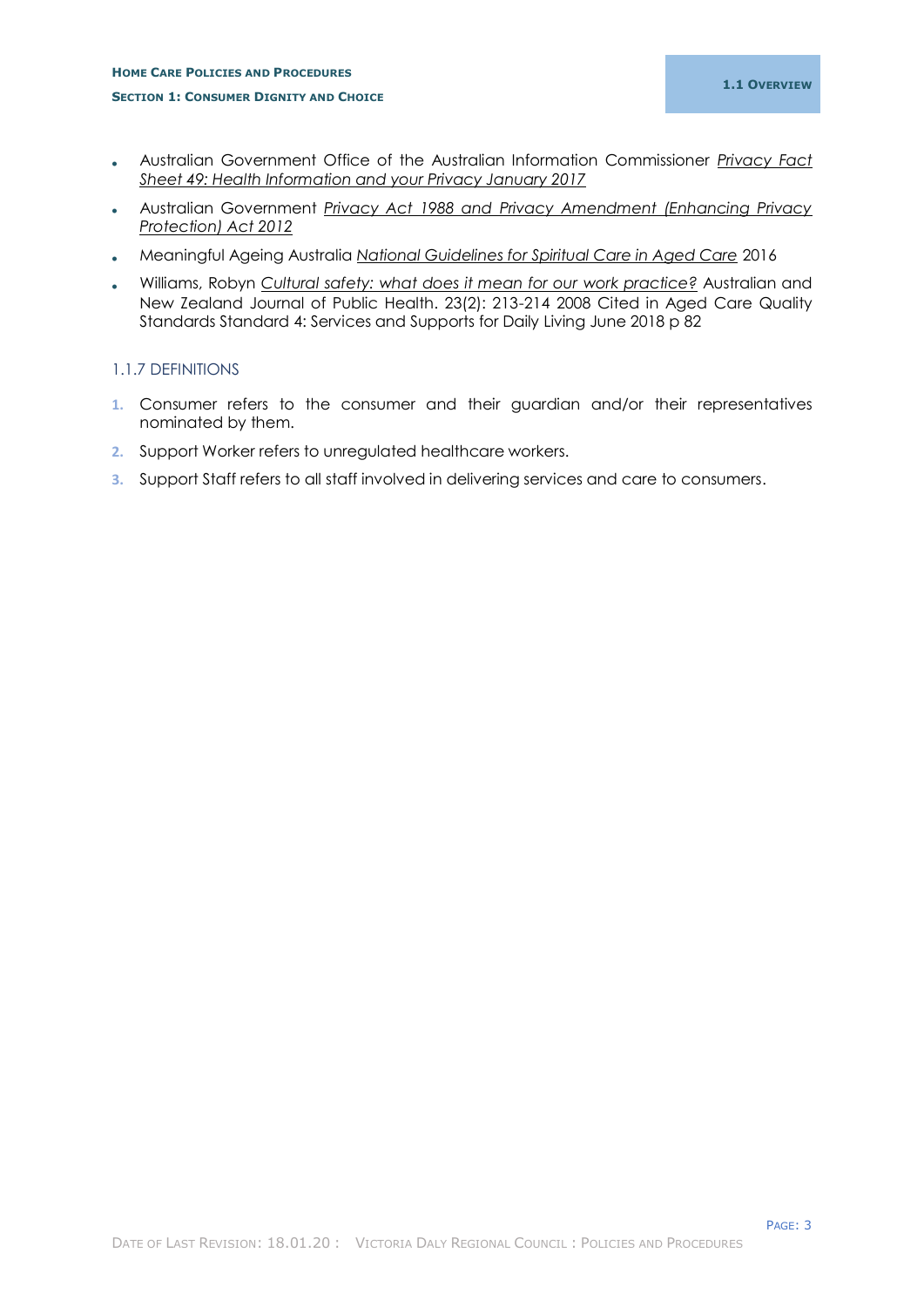# <span id="page-6-0"></span>1.2 SERVICES PROVIDED

Victoria Daly Regional Council Home Care provides Commonwealth Home Support Services (CHSP) and Home Care Packages (HCPs).

# <span id="page-6-1"></span>1.2.1 CHSP SERVICES

#### <span id="page-6-2"></span>i) Overview

-

*CHSP services are delivered on a short-term, episodic or ongoing basis, with a strong focus on activities that support independence and social connectedness and taking into account each person's individual goals, preferences and choices.*

*The CHSP is designed to provide small amounts of support services in a timely manner to frail older people who have difficulty performing activities of daily living without help due to functional limitations. Services funded under the CHSP include domestic assistance, transport, meals personal care, home maintenance and modifications, social support, nursing and allied health.<sup>4</sup>*

#### <span id="page-6-3"></span>ii) Eligibility for CHSP services

Through the CHSP, entry-level home support services are provided to frail older people. "Frail" in the CHSP refers to older people (people aged 65 years and over and Aboriginal and Torres Strait Islander people aged 50 years and over) who have difficulty performing activities of daily living without help due to functional limitations (including cognitive limitations).<sup>5</sup>

## <span id="page-6-4"></span>iii) Range of services provided by CHSP

The services we provide under CHSP are detailed below in Table 1.2.1: Services Provided in CHSP and Recording Services Delivered. These services are all under the CHSP sub-program, Community and Home Support.

| <b>Service Type</b>                                              | <b>Data Recording</b>                                                                                           |
|------------------------------------------------------------------|-----------------------------------------------------------------------------------------------------------------|
| Domestic Assistance                                              | Hours excluding staff travel time                                                                               |
| Meals                                                            | Number of meals                                                                                                 |
| <b>Personal Care</b>                                             | Hours excluding staff travel time                                                                               |
| Social Support-Group (formerly Centre-<br><b>Based Day Care)</b> | Recorded on the Day Centre Attendance Sheet.<br>The trips, hours attending day centre and meals<br>are recorded |
| Social Support-Individual                                        | Hours excluding staff travel time                                                                               |
| Transport                                                        | One-way trips                                                                                                   |

## *Table 1.2.1: Services Provided in CHSP and Recording Services Delivered*

<sup>4</sup> Australian Government Department of Health Commonwealth Home Support Programme - Program Manual 2018 pp 15-17

<sup>5</sup> Australian Government Department of Health CHSP – Update for Service Providers 23 August 2018 Clarification of CHSP Eligibility Criteria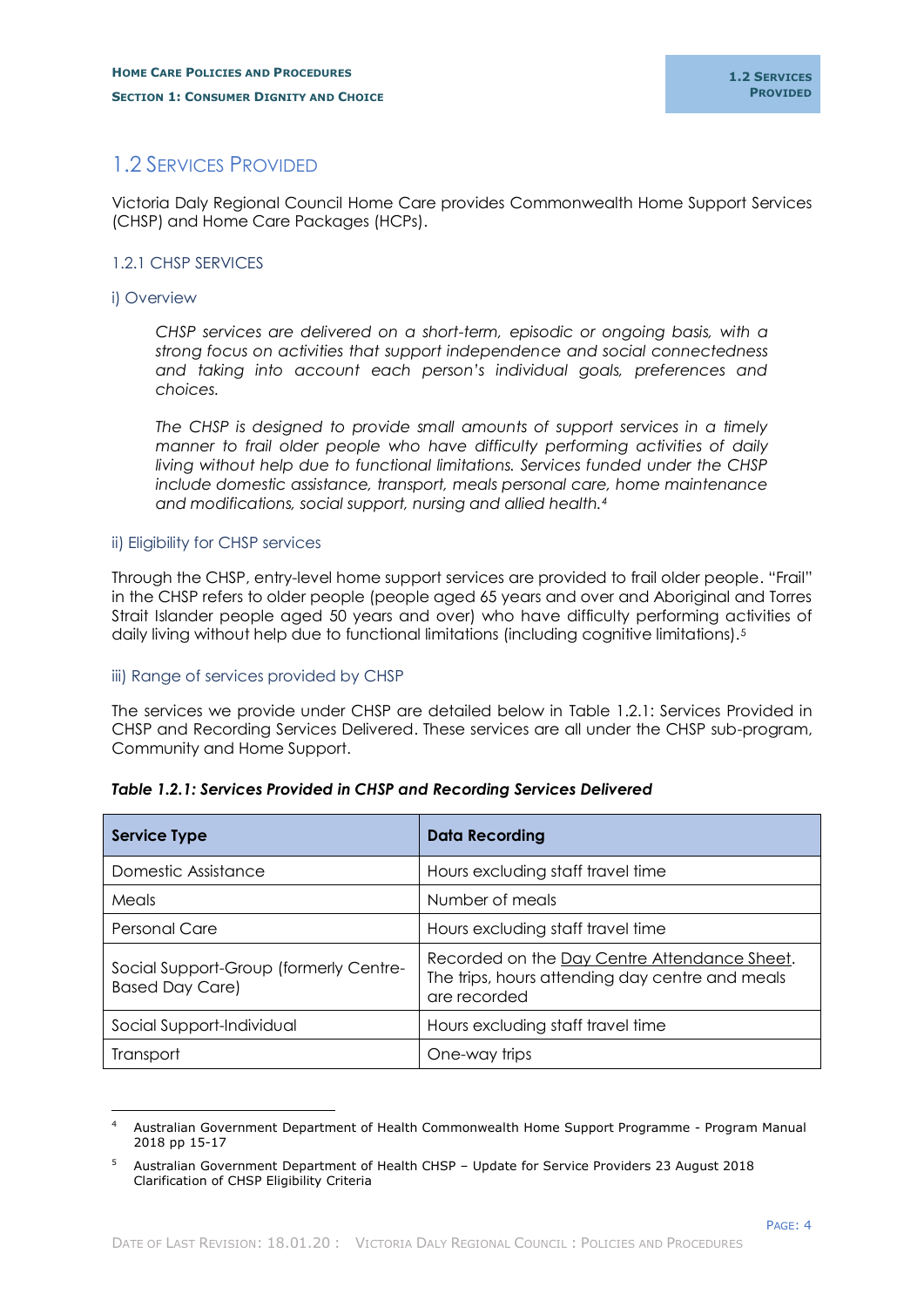Specific information and requirements regarding CHSP Service Types and how to record outputs is available in the CHSP Guidelines 2018. 6

#### <span id="page-7-0"></span>1.2.2 HOME CARE PACKAGES

#### <span id="page-7-1"></span>i) Overview

-

Home Care Packages (HCPs) provide consumers with individually planned and coordinated packages of care to support them to live in their home for as long as possible. Assistance is at a higher level than CHSP and is targeted at more complex consumers. HCPs are delivered on a Consumer Directed Care model that maximises the amount of choice and flexibility in the delivery of packages (see 1.4.3 Fostering Choice and Independence/ii) Consumer directed care).

Under the Commonwealth Government Strategy for Increasing Choice in Aged Care7, HCP funding for consumers is paid to Victoria Daly Regional Council Home Care but follows the consumer. If a consumer wishes to change service provider they are free to do so and can direct the payment of their funding to a new provider. <sup>8</sup>

## <span id="page-7-2"></span>ii) Eligibility for HCP services

To commence a Home Care Package with Victoria Daly Regional Council Home Care a person:

- Is a frail older person living in the community
- Have been assessed and approved for a package by an Aged Care Assessment Team (ACAT) 9:
	- $\circ$  as having needs that can only be met by a co-ordinated package of care services
	- o as someone who would be eligible to receive at least low-level residential care (for Home Care Levels 1 or 2) or high-level residential care (for Home Care Levels 3 or 4) if they applied for residential care
	- o have expressed a preference to live at home (including as a resident of a retirement village) and
	- $\circ$  as able to remain living at home with the support of a Home Care Package
- They have reached the front of the national prioritisation queue in My Aged Care (based on relative need and time waiting) and have been assigned a package
- They have chosen Victoria Daly Regional Council Home Care as their provider and
- They have commenced care within 56 days of the date they were prioritised (an additional 28 days can be applied for by the consumer if they had difficulties finding a provider).<sup>10</sup>

<sup>6</sup> Australian Government Department of Health Commonwealth Home Support Programme - Program Manual 2018 3.2.1 Community and Home Support Sub-Program p 34. This subsection provides details on what services are provided, their scope and how to record outputs

<sup>&</sup>lt;sup>7</sup> Australian Government Department of Health [Increasing Choice in Home Care](https://agedcare.health.gov.au/increasing-choice-in-home-care) - Commenced February 2017

<sup>&</sup>lt;sup>8</sup> Australian Government Department of Health Questions and Answers Aged Care Legislation Amendment May 2016 (PDF download)

<sup>9</sup> Australian Government ComLaw *Approval of Care Recipient Principles 2014* Section 7: Home Care

 $10$  Department of Health Questions and Answers Aged Care Legislation Amendment May 2016 pp 11-12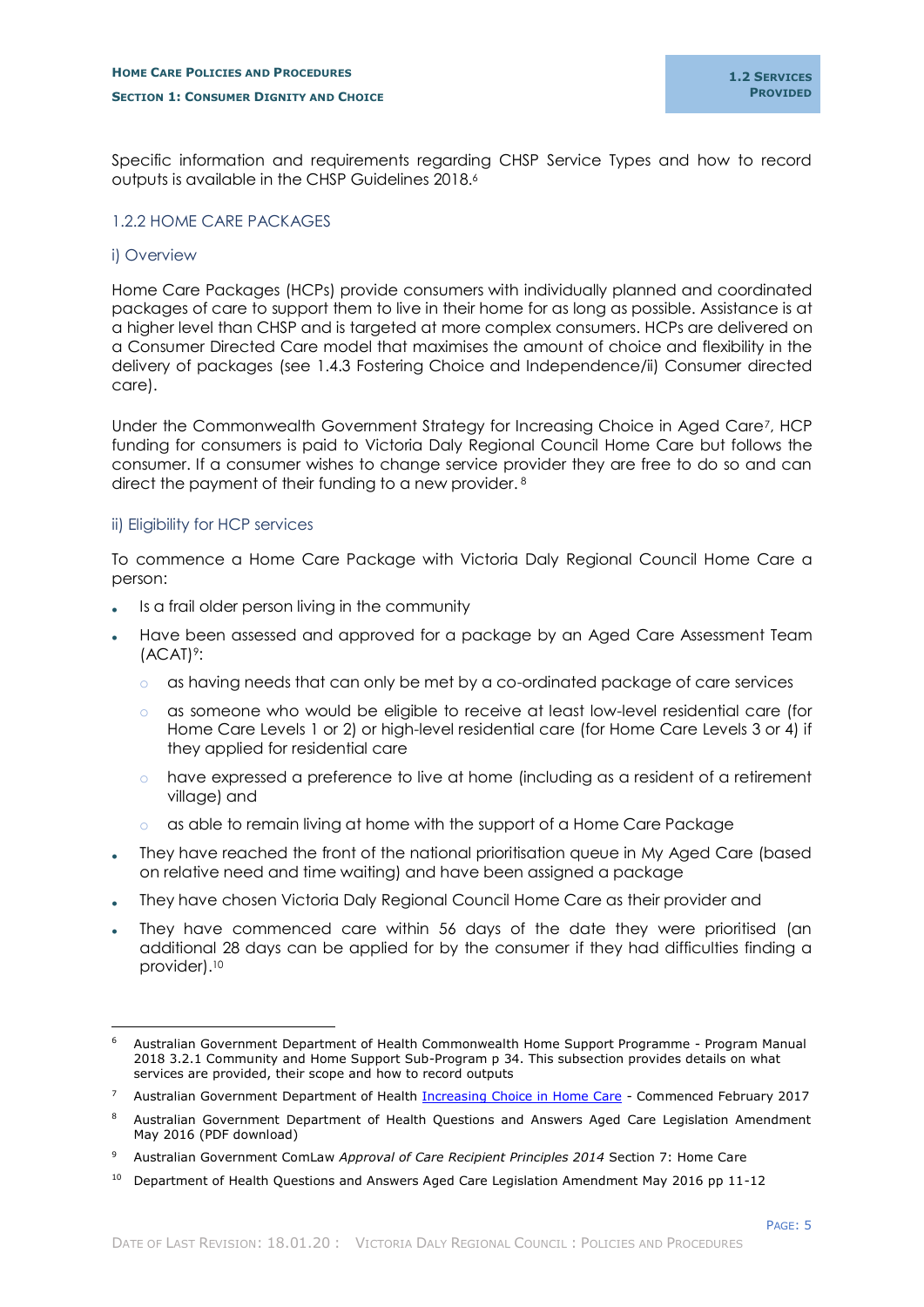## <span id="page-8-0"></span>iii) Range of services provided by home care packages

The services provided as part of a Home Care Package are shown in Table 1.2.2 Range of Services Provided by Home Care Packages.

*Table 1.2.2 Range of Services Provided by Home Care Packages<sup>11</sup>*

| A. Care services                                   |                                                                                                                                                                                                                                                                                                                                                                                                                                                |
|----------------------------------------------------|------------------------------------------------------------------------------------------------------------------------------------------------------------------------------------------------------------------------------------------------------------------------------------------------------------------------------------------------------------------------------------------------------------------------------------------------|
| Personal services                                  | Personal assistance, including individual attention, individual<br>supervision and physical assistance, with:<br>bathing, showering including providing shower chairs if<br>$\bullet$<br>necessary, personal hygiene and grooming, dressing and<br>undressing, and using dressing aids<br>toileting<br>$\bullet$<br>dressing and undressing<br>$\bullet$<br>mobility<br>$\bullet$<br>transfer (including in and out of bed)                    |
| Activities of daily living                         | Personal assistance, including individual attention, individual<br>supervision and physical assistance, with:<br>communication including assistance to address difficulties<br>$\hat{\mathbf{e}}$<br>arising from impaired hearing, sight or speech, or lack of<br>common language, assistance with the fitting of sensory<br>communication aids, checking hearing aid batteries,<br>cleaning spectacles and assistance in using the telephone |
| Nutrition, hydration, meal<br>preparation and diet | Includes:<br>assistance with preparing meals<br>$\hat{\mathbf{e}}$<br>assistance with special diet for health, religious, cultural or<br>$\bullet$<br>other reasons<br>assistance with using eating utensils and eating aids and<br>$\bullet$<br>assistance with actual feeding if necessary<br>providing enteral feeding formula and equipment<br>$\bullet$                                                                                   |
| Management of skin<br>integrity                    | Includes:<br>providing bandages, dressings, and skin emollients                                                                                                                                                                                                                                                                                                                                                                                |
| Continence<br>management                           | Includes:<br>assessment for and, if required, providing disposable pads<br>$\bullet$<br>and absorbent aids, commode chairs, bedpans and urinals,<br>catheter and urinary drainage appliances and enemas<br>assistance in using continence aids and appliances and<br>managing continence                                                                                                                                                       |
| Mobility and dexterity                             | Includes:<br>providing crutches, quadruped walkers, walking frames,<br>walking sticks and wheelchairs<br>providing mechanical devices for lifting, bed rails, slide<br>$\bullet$<br>sheets, sheepskins, tri-pillows, and pressure relieving                                                                                                                                                                                                    |

<sup>11</sup> Australian Government Quality of Care Principles 2014 Schedule 3 – Care and Services for Home Care Services Part 1 Care and Services

-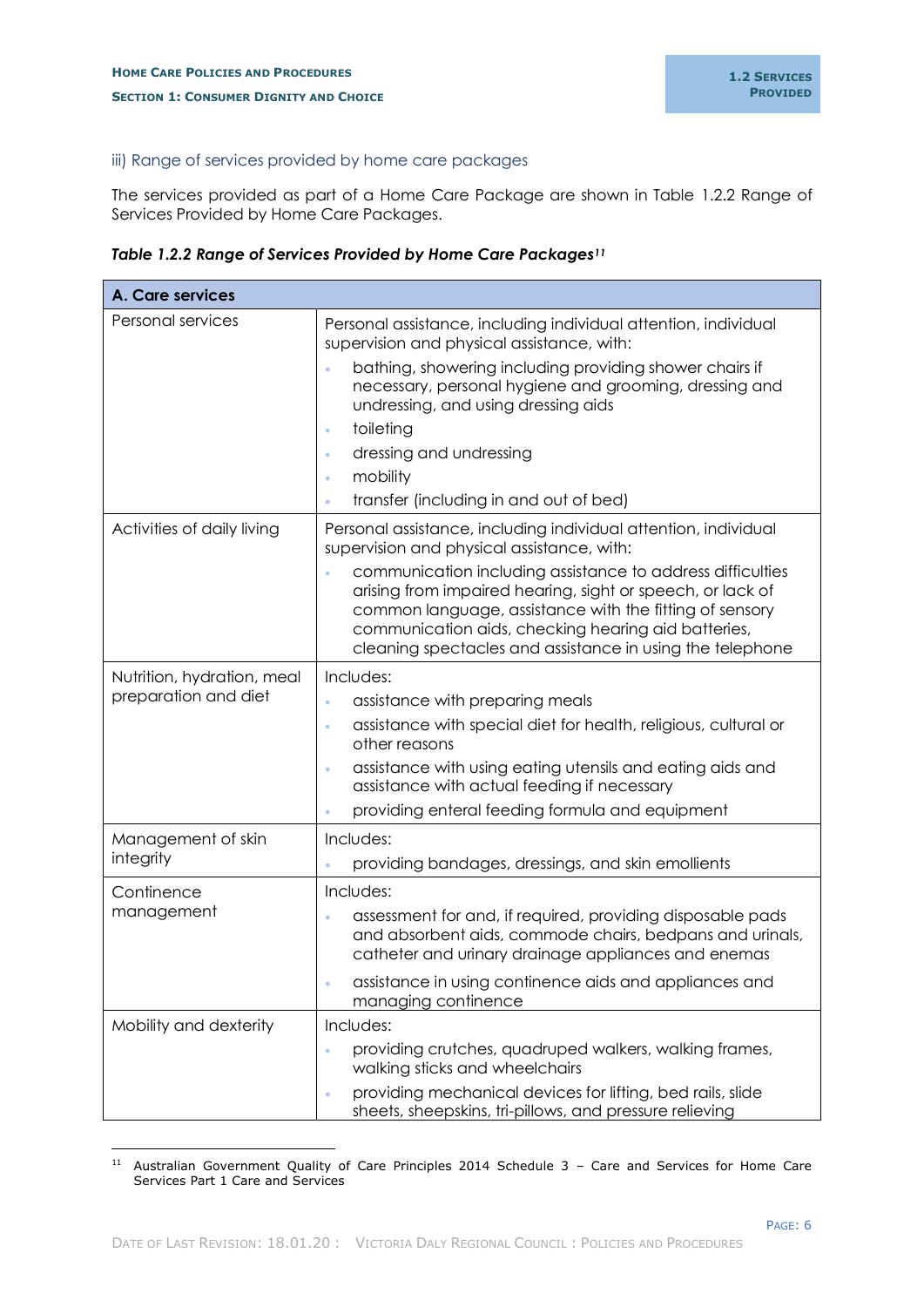# **HOME CARE POLICIES AND PROCEDURES SECTION 1: CONSUMER DIGNITY AND CHOICE**

PAGE: 7

| A. Care services |  |                                    |
|------------------|--|------------------------------------|
|                  |  | mattresses                         |
|                  |  | assistance in using the above aids |

| <b>B. Support services</b> |                                                                                                                                                                                                                                                                                                                                                                                                                                                                                                                                                                                                                                                                                                                                                                                                                                                                                                                                                                                                                                                                                                                                                                         |
|----------------------------|-------------------------------------------------------------------------------------------------------------------------------------------------------------------------------------------------------------------------------------------------------------------------------------------------------------------------------------------------------------------------------------------------------------------------------------------------------------------------------------------------------------------------------------------------------------------------------------------------------------------------------------------------------------------------------------------------------------------------------------------------------------------------------------------------------------------------------------------------------------------------------------------------------------------------------------------------------------------------------------------------------------------------------------------------------------------------------------------------------------------------------------------------------------------------|
| Support services           | Includes:<br>cleaning<br>$\bullet$<br>personal laundry services, including laundering of the<br>$\bullet$<br>consumer's clothing and bedding that can be<br>machine-washed, and ironing<br>arranging for dry-cleaning of the consumer's clothing and<br>$\bullet$<br>bedding that cannot be machine washed<br>gardening<br>$\bullet$<br>medication management<br>$\bullet$<br>rehabilitative support, or helping to access rehabilitative<br>$\bullet$<br>support, to meet a professionally determined therapeutic<br>need<br>emotional support including ongoing support in adjusting to<br>$\bullet$<br>a lifestyle involving increased dependency and assistance<br>for the consumer and carer if appropriate<br>support for consumers with cognitive impairment, including<br>$\bullet$<br>individual therapy, activities and access to specific<br>programmes designed to prevent or manage a particular<br>condition or behaviour, enhance quality of life and provide<br>ongoing support<br>providing 24-hour on-call access to emergency assistance<br>$\bullet$<br>including access to an emergency call system if the<br>consumer is assessed as requiring it |
|                            | transport and personal assistance to help the consumer<br>$\bullet$<br>shop, visit health practitioners or attend social activities<br>respite care<br>$\bullet$<br>home maintenance, reasonably required to maintain the<br>$\bullet$<br>home and garden in a condition of functional safety and<br>provide an adequate level of security                                                                                                                                                                                                                                                                                                                                                                                                                                                                                                                                                                                                                                                                                                                                                                                                                              |
|                            | modifications to the home, such as easy access taps, shower<br>hose or bath rails<br>assisting the consumer, and the homeowner if the home<br>owner is not the consumer, to access technical advice on<br>major home modifications                                                                                                                                                                                                                                                                                                                                                                                                                                                                                                                                                                                                                                                                                                                                                                                                                                                                                                                                      |
|                            | advising the consumer on areas of concern in their home<br>$\bullet$<br>that pose safety risks and ways to mitigate the risks<br>arranging social activities and providing or coordinating<br>$\bullet$<br>transport to social functions, entertainment activities and<br>other out-of-home services                                                                                                                                                                                                                                                                                                                                                                                                                                                                                                                                                                                                                                                                                                                                                                                                                                                                    |
| Leisure, interests and     | assistance to access support services to maintain personal<br>$\bullet$<br>affairs<br>Includes:                                                                                                                                                                                                                                                                                                                                                                                                                                                                                                                                                                                                                                                                                                                                                                                                                                                                                                                                                                                                                                                                         |
|                            |                                                                                                                                                                                                                                                                                                                                                                                                                                                                                                                                                                                                                                                                                                                                                                                                                                                                                                                                                                                                                                                                                                                                                                         |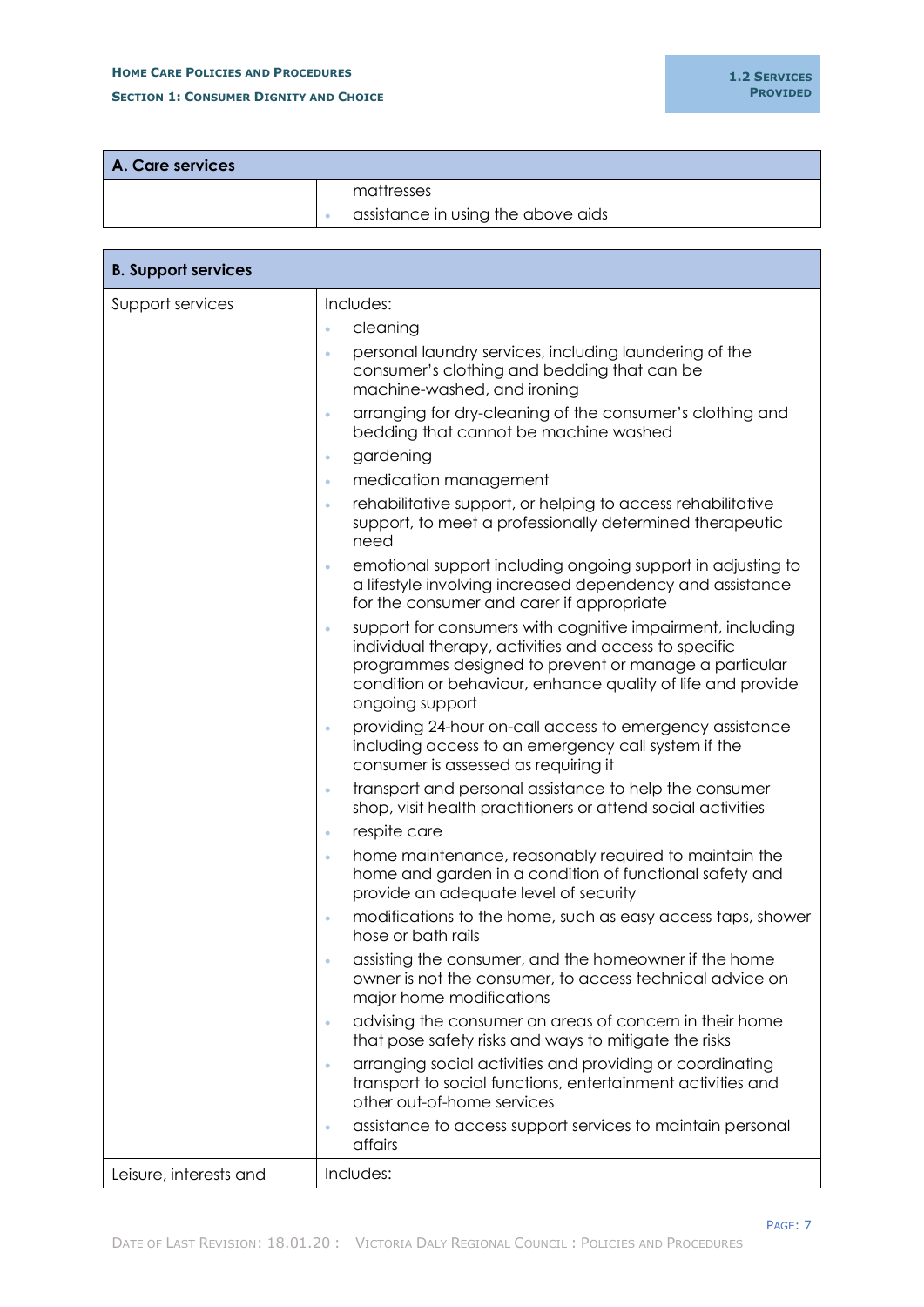| <b>B.</b> Support services |                                                                                                                                                |
|----------------------------|------------------------------------------------------------------------------------------------------------------------------------------------|
| activities                 | encouragement to take part in social and community<br>activities that promote and protect the consumer's lifestyle,<br>interests and wellbeing |

| C. Clinical services                           |                                                                                                                                                                                                          |
|------------------------------------------------|----------------------------------------------------------------------------------------------------------------------------------------------------------------------------------------------------------|
| Clinical care                                  | Includes:<br>nursing, allied health and therapy services such as speech<br>therapy, podiatry, occupational or physiotherapy services<br>other clinical services such as hearing and vision services<br>۰ |
| Access to other health<br>and related services | Includes:<br>referral to health practitioners or other service providers                                                                                                                                 |

## <span id="page-10-0"></span>iv) Excluded services and/or items

-

The following services and/or items are excluded and are not included in any packages delivered:

| <b>Excluded items</b> | <b>Details</b>                                                                                                         |
|-----------------------|------------------------------------------------------------------------------------------------------------------------|
|                       | use of the package funds as a source of general income for<br>۰<br>the consumer                                        |
|                       | purchase of food, except as part of enteral feeding<br>۰<br>requirements                                               |
|                       | payment for permanent accommodation, including<br>۰<br>assistance with home purchase, mortgage payments or rent        |
|                       | payment of home care fees<br>۰                                                                                         |
|                       | payment of fees or charges for other types of care funded or<br>۰<br>jointly funded by the Australian Government       |
|                       | home modifications or capital items that are not related to<br>۰<br>the consumer's care needs                          |
|                       | travel and accommodation for holidays<br>۰                                                                             |
|                       | cost of entertainment activities, such as club memberships<br>۰<br>and tickets to sporting events                      |
|                       | payment for services and items covered by the Medicare<br>۰<br>Benefits Schedule or the Pharmaceutical Benefits Scheme |
|                       | gambling activities<br>۰                                                                                               |
|                       | illegal activities                                                                                                     |

## *Table 1.2.3 Range of Services Excluded from Home Care Packages<sup>12</sup>*

<sup>&</sup>lt;sup>12</sup> Australian Government [Quality of Care Principles 2014 \(updated 2018\)](https://www.legislation.gov.au/Details/F2018C00294) Schedule 3 - Care and Services for Home Care Services Part 2 Excluded Items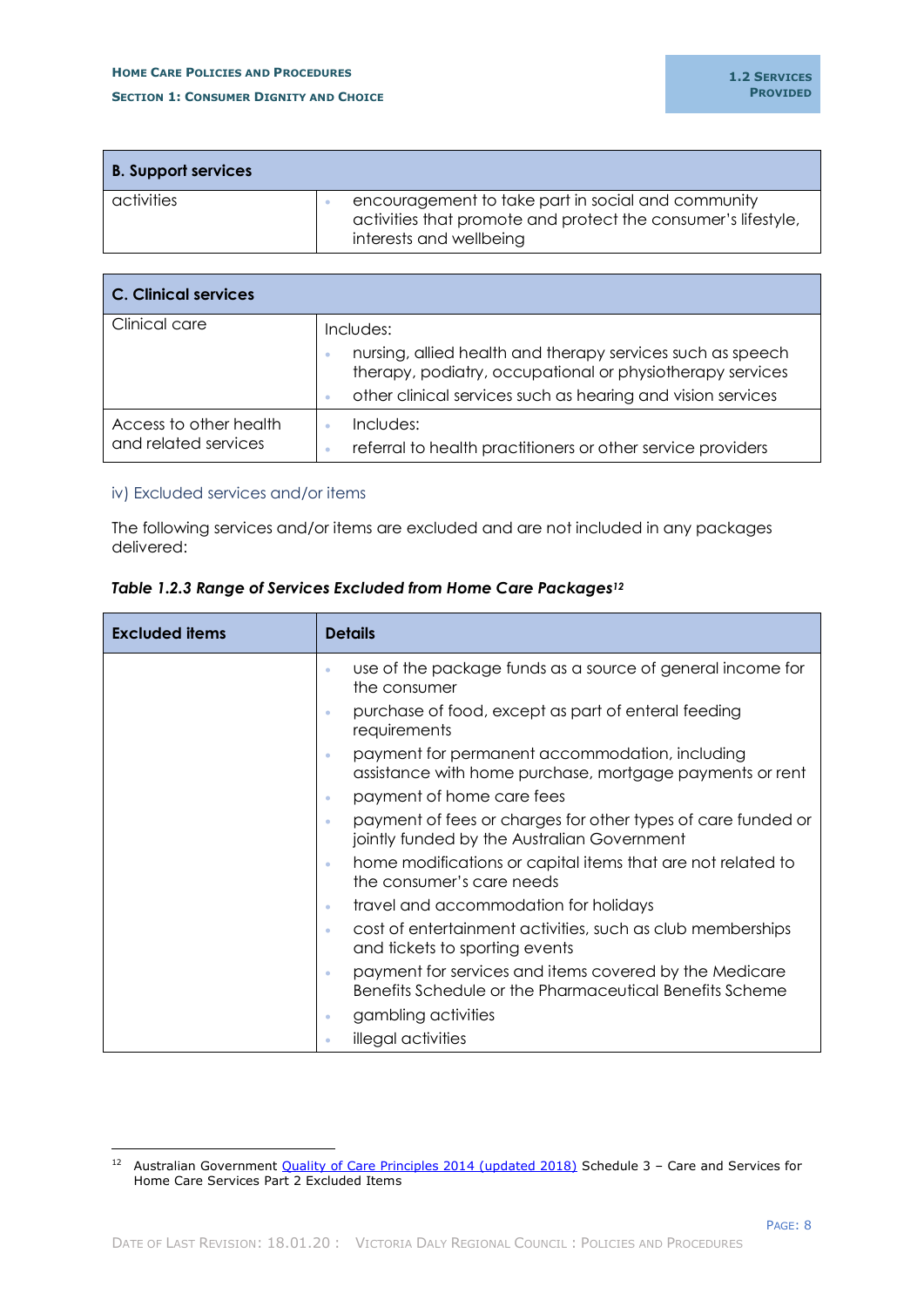#### <span id="page-11-0"></span>v) Crossover of CHSP with HCP

CHSP services are not provided on a subsidised basis to people who are receiving a HCP except in the following circumstances. Where a Level 1 or 2 HCP consumer's budget is fully allocated, the consumer can access additional, short-term or episodic allied health and therapy services or nursing services from the CHSP. Where a HCP consumer's budget is fully allocated, and a carer requires respite, the consumer can access additional planned respite services under the CHSP.

- **1.** For consumers on a Level 1 or 2 HCP: where the consumer's HCP budget is already fully allocated, the consumer can access additional, short-term or episodic Allied Health and Therapy services or Nursing services from the CHSP, where these specific services may assist the consumer to recover after a setback.
- **2.** For consumers on a Level 1 to 4 HCP: where the consumer's HCP budget is already fully allocated and a carer requires it, the consumer can access additional planned respite services under the CHSP (on a short-term basis).
- **3.** For consumers on a Level 1 to 4 HCP: in an emergency (such as when a carer is not able to maintain their caring role) and where the consumer's HCP budget is already fully allocated, additional services under the broader CHSP can be obtained on an emergency or short-term basis. These instances must be time limited, monitored and reviewed.

These instances are:

- Approved by My Aged Care
- Short term and time limited
- Provided at an entry level of support
- Provided only if they do not disadvantage other eligible CHSP consumers
- Charged to the consumer (not the HCP) as per our consumer contribution policy.<sup>13</sup>

## <span id="page-11-1"></span>1.2.3 ACCESS TO SERVICES

#### <span id="page-11-2"></span>i) Equal access

No consumers are excluded from access to Victoria Daly Regional Council Home Care on the grounds of their gender, marital status, religious or cultural beliefs, political affiliation, particular disability, ethnic background, age, sexual preference, inability to pay or circumstances of their carer.

#### <span id="page-11-3"></span>ii) Prioritising services

-

All other things being equal, priority access to services is given to people with special needs. (See 1.3.7 Consumers with Special Needs.)

<sup>&</sup>lt;sup>13</sup> Australian Government Department of Health Fact Sheet Commonwealth Home Support Programme [Interaction with Home Care Packages](https://agedcare.health.gov.au/programs/commonwealth-home-support-programme/resources/interaction-with-home-care-packages/chsp-interaction-with-home-care-packages-factsheet) p 2 (Last updated 18 May 2018)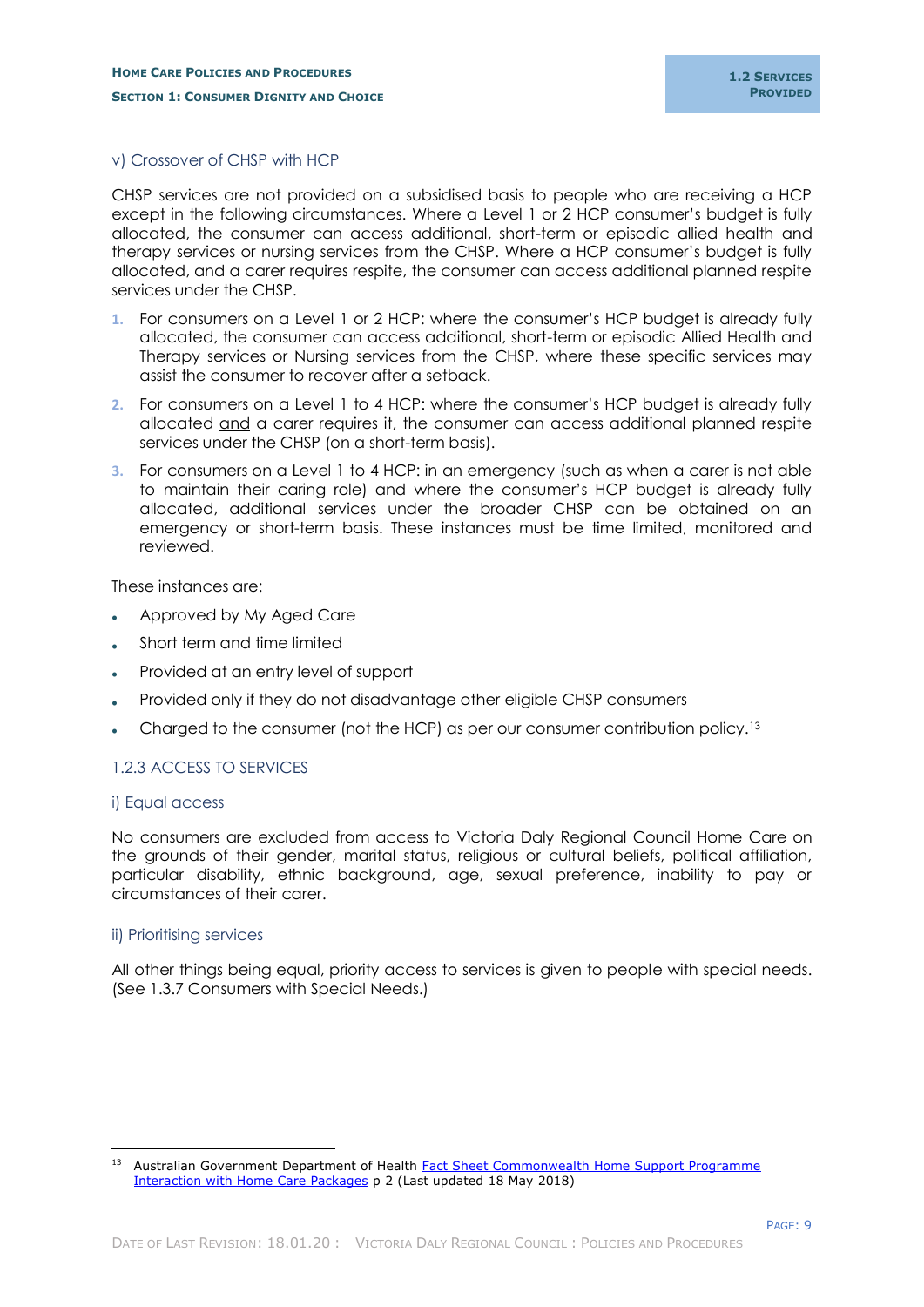#### <span id="page-12-0"></span>1.2.4 MY AGED CARE<sup>14</sup>

#### <span id="page-12-1"></span>i) Victoria Daly Regional Council aged care information

The My Aged Care provider portal is used by Victoria Daly Regional Council Home Care to maintain information about the CHSP and HCP services we provide, including special needs groups we cater for and type and availability of services. To ensure CHSP referrals from My Aged Care and the selection of Victoria Daly Regional Council Home Care by HCP consumers, the information on the portal is kept up to date by the Consumer Care Coordinator.

Consumers can access information about service providers through the My Aged Care website, the My Aged Care Contact Centre, the My Aged Care Regional Assessment Services and the ACATs.

My Aged care also provides a 'match and refer service' with consumers making the final decision.

<span id="page-12-2"></span>ii) Home care service notification form (for HCP approved providers)

The Home Care Service Notification Form is completed by approved providers within 28 days of a change in the name or address of the home care service or of any new home care services to ensure correct payment of subsidies.

#### <span id="page-12-3"></span>1.2.5 SUBCONTRACTING SERVICE DELIVERY<sup>15</sup>

-

Victoria Daly Regional Council Home Care subcontracts some CHSP and HCP services for consumers that we do not provide with in-house staff.

Victoria Daly Regional Council Home Care maintain a detailed register of subcontractors used including the subcontractor's name and ABN, the services which the subcontractor is to deliver, the period of the subcontract and any other relevant information. This register is made available to the Department on request.

Victoria Daly Regional Council Home Care remains responsible for the delivery of CHSP and HCP services, regardless of any subcontracting arrangements and are also responsible for all reporting requirements.

Victoria Daly Regional Council Home Care are responsible for consumer complaints about the services provided by subcontractors and investigate and ensure the complaint is resolved with the subcontractor. The same privacy requirements for consumers as required of Victoria Daly Regional Council Home Care also apply to any subcontractors.

Victoria Daly Regional Council Home Care ensure a Subcontractor Agreement is signed by subcontractors and ourselves and ensure that all subcontractors meet the requirements of the Grant Agreement, the Guidelines and other program requirements and the Aged Care Quality Standards.

<sup>&</sup>lt;sup>14</sup> Refer to the Australian Government Department of Health [My Aged Care](https://www.myagedcare.gov.au/) Guidance for Providers and My [Aged Care Provider Portal](https://www.myagedcare.gov.au/service-providers) User Guide. These documents provide Grant Recipients with detailed information on the My Aged Care system.

<sup>15</sup> Australian Government Commonwealth DSS Comprehensive Grant Agreement 2014 Clause 28 Subcontractors p 21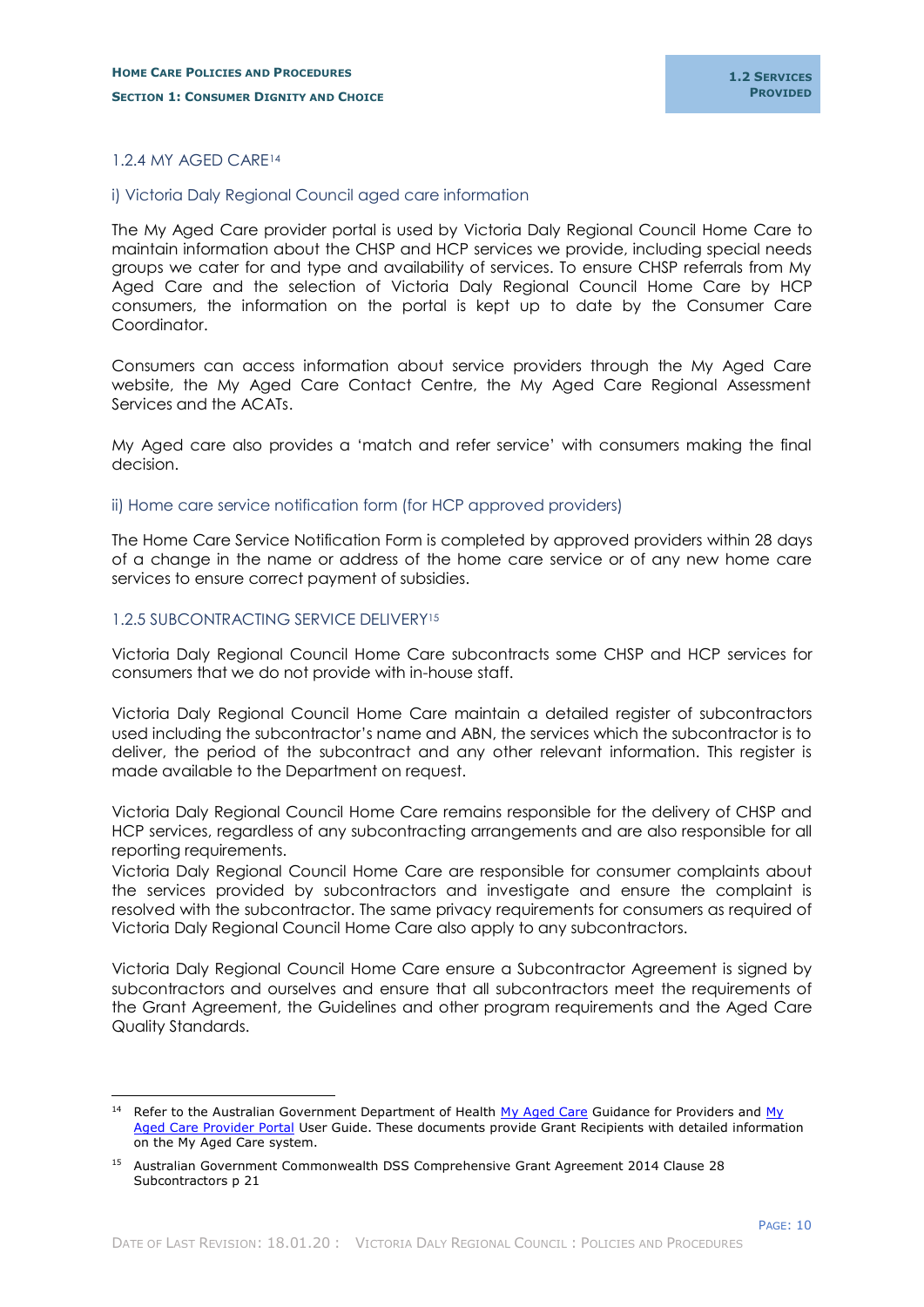PAGE: 11

Victoria Daly Regional Council Home Care ensure that subcontractors are complying with the Standards by conducting regular meetings with contractors, reviewing any feedback provided to the contractors and to us regarding service delivery, requesting and receiving a copy of the subcontractors' continuous improvement plan and risk plan each six months and conducting internal audits of their operations if determined necessary.

In addition, any subcontractors delivering services provide us with information annually on police checks of their staff (See 7.3.10 (ii) Police check, for details.) and details of relevant registrations and insurances.

Where a complaint regarding a subcontractor is made to the Department, Victoria Daly Regional Council Home Care liaise with the Department and ensure the subcontractor complies with all reasonable requests, directions and monitoring requirements requested by the Department.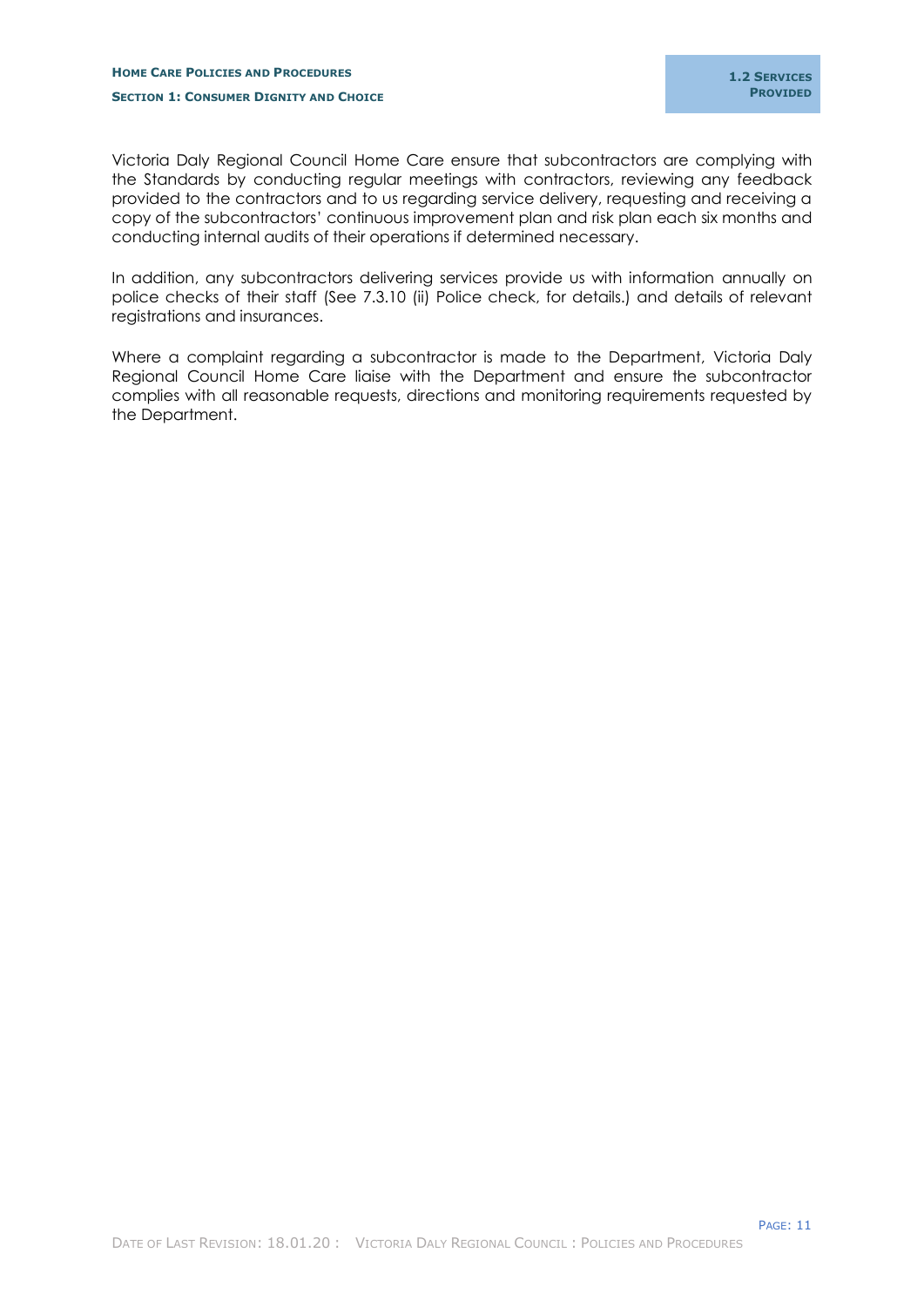# <span id="page-14-0"></span>1.3 DIGNITY AND RESPECT FOR CONSUMERS

# <span id="page-14-1"></span>1.3.1 SERVICE DELIVERY PRINCIPLES

Victoria Daly Regional Council Home Care is committed to the service delivery principles underpinning the CHSP and HCP program and ensures the principles are implemented and followed in practice by ensuring they underpin:

- Our policies and procedures in all aspects of service management and service delivery
- Position descriptions and other role specifications
- Checklists, forms and other documents
- Senior management and staff training
- Information to and engagement with consumers including working in partnership with consumers
- The implementation and evaluation of improvements to our services and organisation.

Whilst there are different principles for CHSP and HCPs the principles of both are applied across all service delivery as appropriate.

All staff are provided with a copy of this section of the Policies and Procedures Manual (see Staff Volunteer Orientation Checklist) and with opportunities to discuss the way we relate to and work with consumers through meetings, training and ad-hoc interactions.

(See also 1.4.3 Fostering Choice and Independence.)

## <span id="page-14-2"></span>i) Commonwealth home support programme

-

The service delivery principles identified by CHSP are: 16

- Establish consumer consent to receive services as a prerequisite for all service delivery.
- Promote each consumer's opportunity to maximise their independence, autonomy and capacity and quality of life through:
	- o being consumer-centred and providing opportunities for each consumer to be actively involved in addressing their goals
	- o focusing on retaining or regaining each consumer's functional and psychosocial independence, and
	- o building on the strengths, capacity and goals of individuals.
- Provide services tailored to the unique circumstances and cultural preference of each consumer, their family and carers.
- Ensure choice and flexibility is optimised for each consumer, their carers and families.
- Invite consumers to identify their preferences in service delivery and where possible honor that request.
- Ensure services are delivered in line with a consumer's agreed support plan to ensure their needs are being met as identified by the Regional Assessment Service (RAS).

<sup>&</sup>lt;sup>16</sup> Australian Government Department of Health Commonwealth Home Support Programme - Program Manual 2018 p 9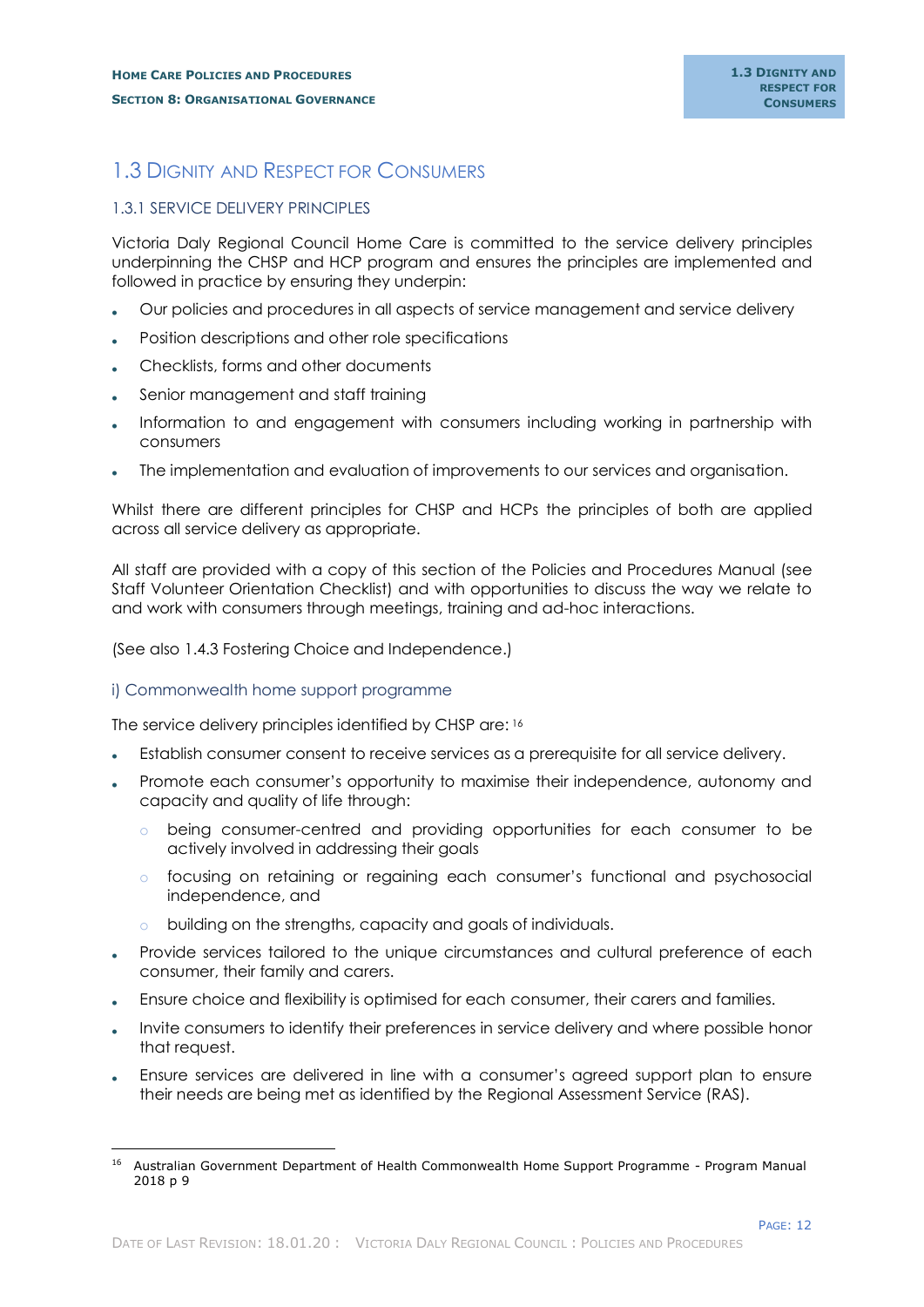- Emphasise responsive service provision for an agreed time period and with agreed review points.
- Support community and social participation opportunities that provide valued roles, a sense of purpose and personal confidence.
- Develop and promote strong partnerships and collaborative working relationships between the person, their carers and family, support workers and the RAS.
- Develop and promote local collaborative partnerships and alliances to facilitate consumers' access to responsive service provision.
- Have a consumer contribution policy in place which is publicly available.
- Establish the consumer contribution for services delivered with the consumer prior delivering any services.

#### <span id="page-15-0"></span>ii) Home care package - consumer directed care principles<sup>17</sup>

Consumers who are provided support through a Home Care Package receive their support on a Consumer Directed Care (CDC) basis. The following principles apply in our delivery of CDC packages:

- Consumers have rights
- Consumers have choice and control
- A respectful and balanced partnership is developed
- Consumers participate in all decisions concerning them
- Services are delivered within a wellness and reablement approach
- There is complete transparency in everything related to the consumer.

The following (taken from the Home Care Packages Programme Operational Manual 2015) reflects Victoria Daly Regional Council Home Care's approach to the provision of CDC packages as well as CHSP services:

*CDC is both a philosophy and an orientation to service delivery. It is a way of delivering aged care services that gives consumers greater flexibility by allowing them to make choices about the types of care and services they access and how those services are delivered.*<sup>18</sup>

(See also 1.4.3 Fostering Choice and Independence.)

## <span id="page-15-1"></span>1.3.2 CULTURAL SAFETY OF CONSUMERS

i,

*Culturally safe care can be defined as care provided in an environment that is safe for people: where there is no assault, challenge or denial of their identity, of who they are and what they need. It is about shared respect, shared meaning, shared knowledge and experience, of learning, living and working together with dignity and truly listening.<sup>19</sup>*

<sup>17</sup> Australian Government Department of Health Home Care Packages Program Operational Manual 2015

<sup>&</sup>lt;sup>18</sup> Australian Government Department of Health Home Care Packages Program Operational Manual 2015 p 14

<sup>&</sup>lt;sup>19</sup> Williams, Robyn Cultural safety: what does it mean for our work practice? Australian and New Zealand Journal of Public Health. 23(2): 213-214 2008. Cited in Aged Care Quality Standards Standard 4: Services and Supports for Daily Living June 2018 p 82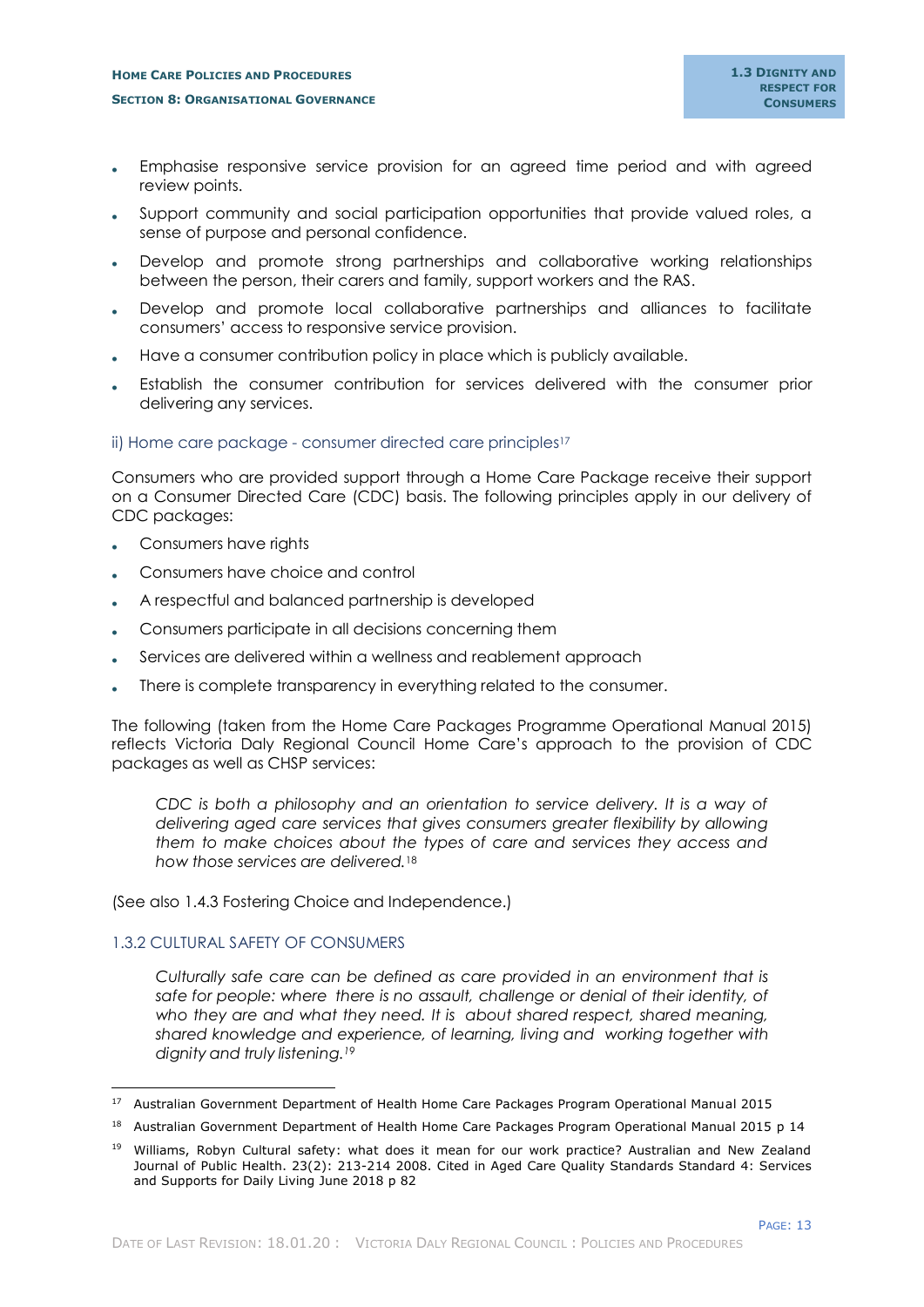To ensure that consumer assessment, planning and service delivery for consumers is conducted in a culturally safe manner the following strategies are utilised:

- All staff receive training in ensuring cultural safety from an individual perspective and an organisation perspective
- Cultural considerations that may apply to the consumer are identified from the referral, from the consumer in the Service Commencement Meeting and ongoing, and from other people the consumer has identified as involved in their care including family or others
- Explore for any other key issues that may be relevant to the consumer's cultural background
- Requirements to ensure cultural safety are implemented as appropriate during assessment, support planning and service delivery
- Information is provided to support staff and
- Service delivery is monitored to ensure cultural safety.

Further information on cultural safety is included in 1.3.7 Consumers with Special Needs and 2.3.5 Service Commencement/iii) Cultural Safety of Consumers.

## <span id="page-16-0"></span>1.3.3 SPIRITUAL SUPPORT

We are committed to providing spiritual support to consumers through our understanding and adoption of the principles outlined in the National Guidelines for Spiritual Care in Aged Care.<sup>20</sup> We understand that spirituality is not just religion or pastoral care, but a philosophy that supports the delivery of care and support that provides:

- Respect and acceptance
- Compassion and empathy
- Inclusion and diversity and
- Dignity.

-

We explore consumer's spiritual needs in the assessment and planning process, and where we can, we support people to access resources that promote spiritual comfort and development such as audio-visual resources, churches, other places, groups and other contacts. (See also 2.3.6 Support Plans/i) General.)

## <span id="page-16-1"></span>1.3.4 EMOTIONAL AND PSYCHOLOGICAL SUPPORT

Victoria Daly Regional Council Home Care believes that emotional and psychological wellbeing of consumers is facilitated through the provision of safe and effective services through:

- Providing access to services that support consumers to develop their confidence, make social connections and participate in their community (see 4.3.1 Social Support - Group)
- Seeing consumers as a partner in the service (see 2.3.2 Partnering with Consumers)
- Recognising a person's spiritual needs and supporting them in their achievement (see 1.3.3 Spiritual Support)

<sup>&</sup>lt;sup>20</sup> Meaningful Ageing Australia National Guidelines for Spiritual Care in Aged Care 2016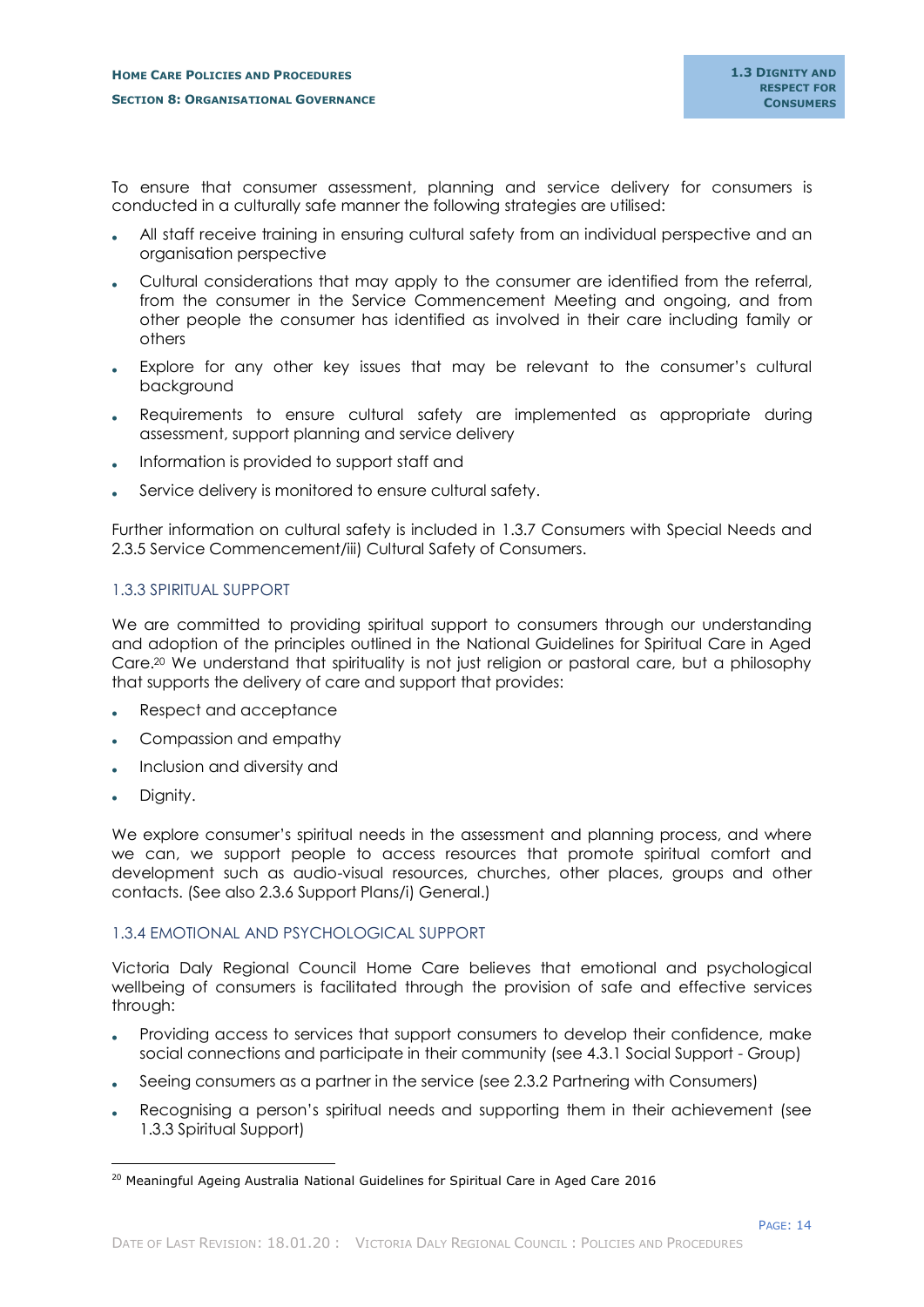Recognising a person's emotional and psychological needs and supporting them in their achievement (see 1.3.4 Emotional and Psychological Support).

All staff involved in direct contact with consumers participate in discussions at staff meetings on strategies to promote consumer's emotional, spiritual and psychological wellbeing. We believe emotional and psychological needs include the need for:

- **Recognition**
- Self-esteem
- Connection
- **Security**
- Variety

-

- Growth and
- Sexuality (if expressed by the consumer).

We explore consumer's emotional and psychological needs in the assessment and planning process, and where we can, we support people to fulfil these needs through our interactions and through the provision of care and services in ways that respect these needs. For example, recognition of a person's strengths can enhance self-esteem, make a person feel recognised and facilitate connection. Our service delivery supports security and variety and our focus on independence supports growth.

## <span id="page-17-0"></span>1.3.5 SUPPORT FOR CARERS

Victoria Daly Regional Council Home Care recognises the crucial role that carers play in supporting consumers to live in the community and has adopted the principles incorporated in the *Statement for Australia's Carers* under the Carer Recognition Act 2010, including the following:

- **1.** All [carers](http://www.austlii.edu.au/au/legis/cth/num_act/cra2010179/s4.html#carer) have the same rights, choices and opportunities as other Australians, regardless of age, race, sex, disability, sexuality, religious or political beliefs, Aboriginal or Torres Strait Islander heritage, cultural or linguistic differences, socioeconomic status or locality.
- **2.** Children and young people who are [carers](http://www.austlii.edu.au/au/legis/cth/num_act/cra2010179/s4.html#carer) have the same rights as all children and young people and are supported to reach their full potential.
- **3.** [Carers](http://www.austlii.edu.au/au/legis/cth/num_act/cra2010179/s4.html#carer) are acknowledged as individuals with their own needs within and beyond the caring role.
- **4.** The relationship between [carers](http://www.austlii.edu.au/au/legis/cth/num_act/cra2010179/s4.html#carer) and the persons for whom they care is recognised and respected.
- **5.** [Carers](http://www.austlii.edu.au/au/legis/cth/num_act/cra2010179/s4.html#carer) are considered as partners in the provision of care, acknowledging their unique knowledge and experience.
- **6.** [Carers](http://www.austlii.edu.au/au/legis/cth/num_act/cra2010179/s4.html#carer) are treated with dignity and respect.
- **7.** [Carers](http://www.austlii.edu.au/au/legis/cth/num_act/cra2010179/s4.html#carer) are supported to achieve greater economic wellbeing and sustainability and, where appropriate, and are provided with opportunities to participate in employment and education.
- **8.** Support for [carers](http://www.austlii.edu.au/au/legis/cth/num_act/cra2010179/s4.html#carer) is timely, responsive, appropriate and accessible.<sup>21</sup>

<sup>&</sup>lt;sup>21</sup> Cited in Australian Government Department of Health Commonwealth Home Support Programme - Program Manual 2018 p 12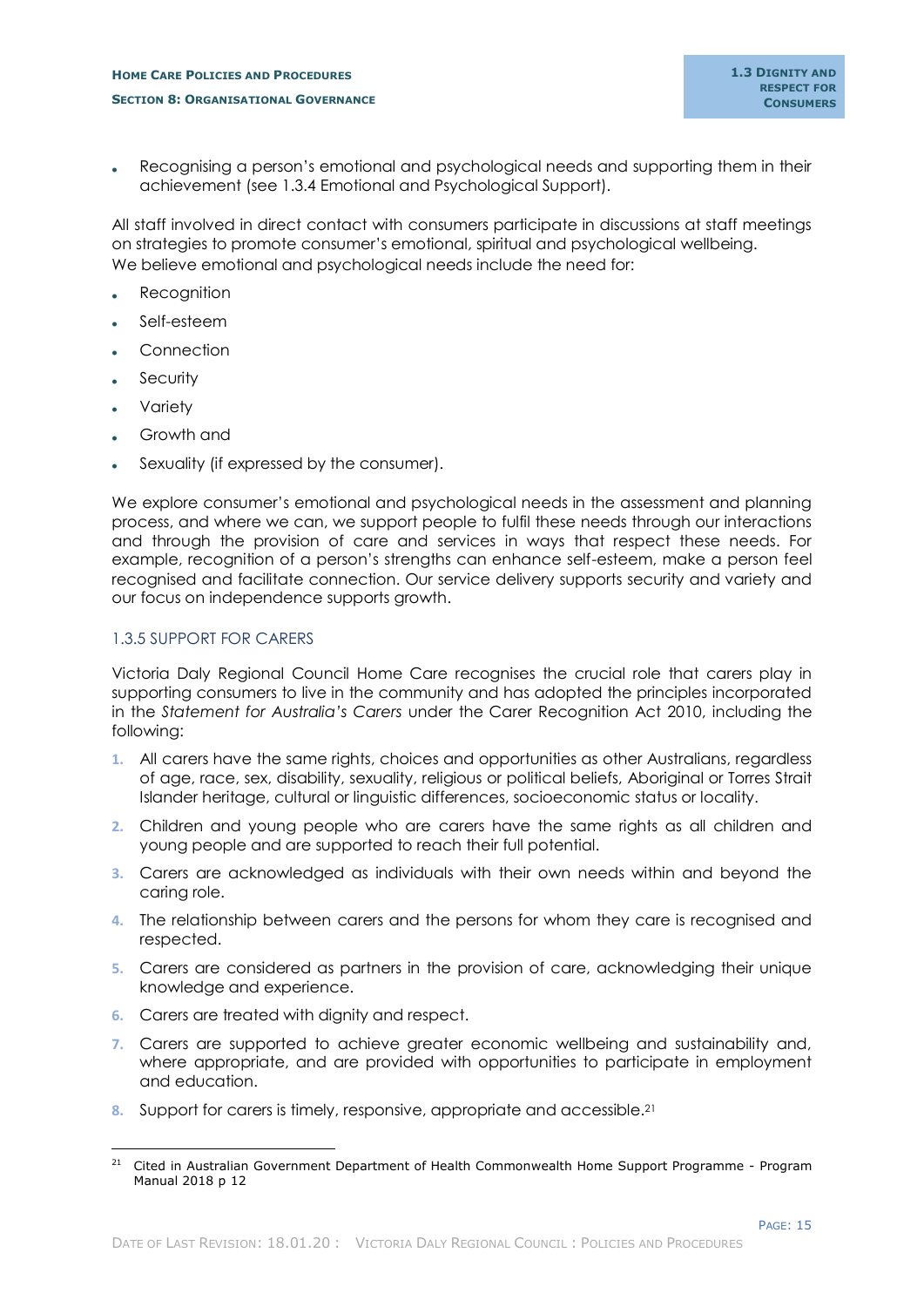These principals underpin our Centre Based Respite program which provides carers with a break from the caring role and time where they can focus on their own needs knowing that the person they care for is in a stimulating and caring environment.

## <span id="page-18-0"></span>1.3.6 CONSUMER RIGHTS AND RESPONSIBILITIES

Consumers are the focus of Victoria Daly Regional Council Home Care operations and it is important that their rights are acknowledged and promoted at every opportunity and that they are aware of their responsibilities as consumers. Consumer rights and responsibilities are implemented in the same ways within Victoria Daly Regional Council Home Care as are the service delivery principles. (See 1.3.1 Service Delivery Principles)

Information on rights and responsibilities is included in the Consumer Handbook and the Home Care Agreement. These documents are updated as per 8.8: Regulatory Compliance, whenever advice is received from the Department of Health that the Charter has been revised.

Consumers are also provided with a copy of the Charter of Rights and Responsibilities for Home Care. The current Charter is available at the Department of Health website<sup>22</sup>.

#### <span id="page-18-1"></span>i) Consumer rights<sup>23</sup>

Consumers have the following rights:

#### *General*

-

- to be treated and accepted as an individual, and to have his or her individual preferences respected
- to be treated with dignity, with his or her privacy respected
- to receive care that is respectful of him or her, and his or her family and home
- to receive care without being obliged to feel grateful to those providing the care
- to full and effective use of all human, legal and consumer rights, including the right to freedom of speech regarding his or her care
- to have access to advocates and other avenues of redress
- to be treated without exploitation, abuse, discrimination, harassment or neglect.

#### *Consumer directed care - choice and flexibility*

- to be supported by the approved provider:
	- $\circ$  to set goals in relation to the outcomes he or she seeks from home care
	- $\circ$  to determine the level of ongoing involvement and control that he or she wishes to have in the provision of the home care
	- o to make decisions relating to his or her own care
	- o to maintain his or her independence as far as possible

<sup>&</sup>lt;sup>22</sup> Australian Government Department of Health and Ageing Charter of Rights and Responsibilities for Home Care (Effective 27 February 2017)

<sup>&</sup>lt;sup>23</sup> Australian Government Department of Health and Ageing Charter of Rights and Responsibilities for Home Care (Effective 27 February 2017)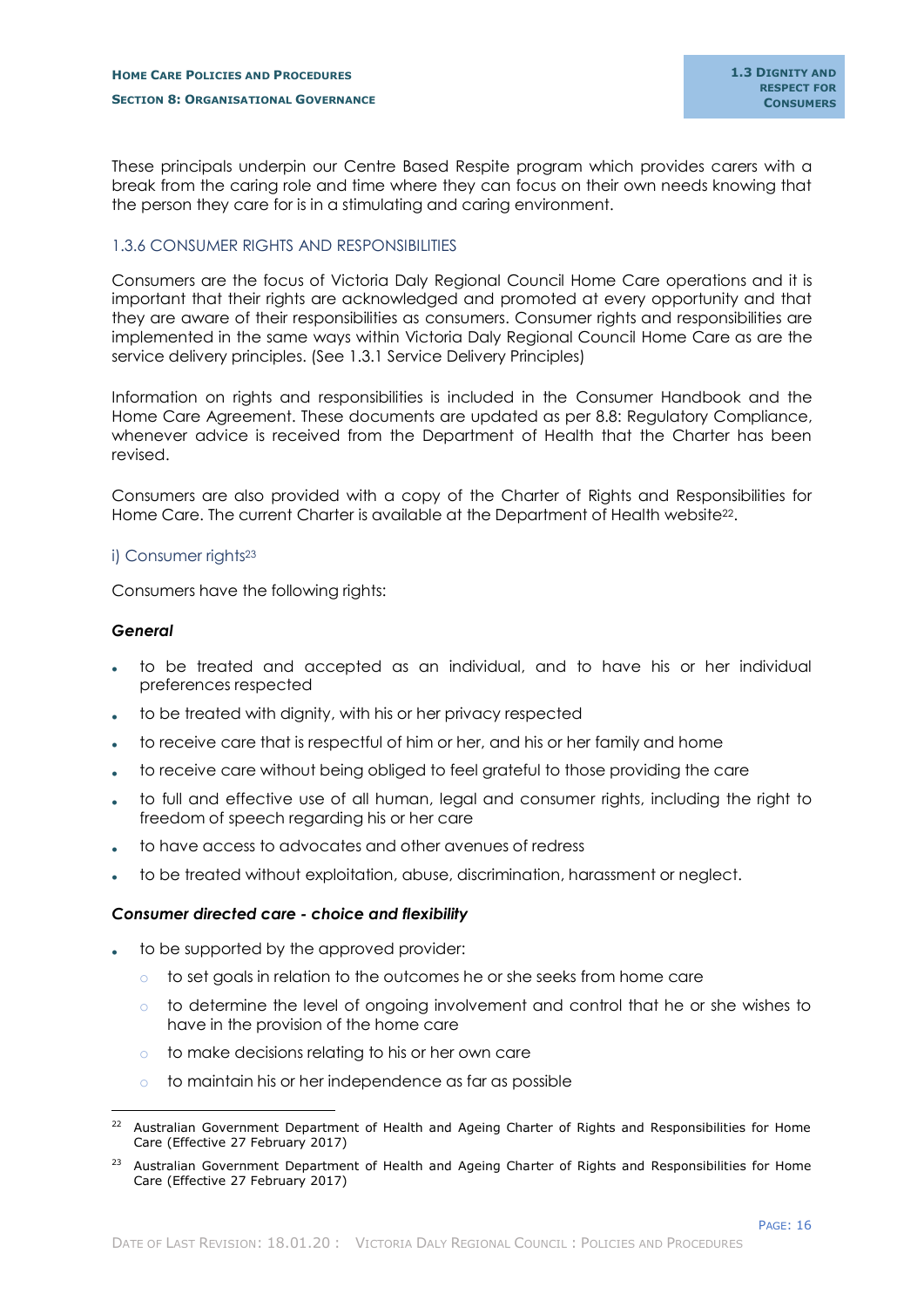- to choose the care and services that best meet his or her goals and assessed needs and preferences, within the limits of the resources available
- to have choice and flexibility in the way the care and services are provided at home
- to participate in making decisions that affect him or her
- to have his or her representative participate in decisions relating to his or her care if he or she requests it or if he or she does not have capacity
- to choose the approved provider that is to provide home care to him or her, and to have flexibility to change that approved provider if he or she wishes.

#### *Consumer directed care - care and services*

- to receive reliable, coordinated, safe, quality care and services which are appropriate to meeting his or her goals and assessed needs
- to be given before, or within 14 days after, he or she commences receiving home care, a written plan of the care and services that he or she expects to receive
- to receive care and services that take account of his or her other care arrangements and preferences
- to ongoing review of the care and services he or she receives (both periodic and in response to changes in his or her personal circumstances), and modification of the care and services as required.

## *Consumer directed care - individualised budget and monthly statement of available funds and expenditure*

- to receive an individualised budget for the care and services to be provided
- to have his or her individualised budget reviewed and, if necessary, revised if:
	- $\circ$  the care and services to be provided, or the costs of providing the care and services, change; or
	- $\circ$  he or she requests the approved provider to review and, if necessary, revise the individualised budget
- to receive a monthly statement of the funds available and the expenditure in respect of the care and services provided during the month.

#### *Personal information*

- to privacy and confidentiality of his or her personal information
- to access his or her personal information.

## *Communication*

- to be helped to understand any information he or she is given
- to be given a copy of this Charter
- to be offered a written agreement that includes all agreed matters
- to choose a person to speak on his or her behalf for any purpose.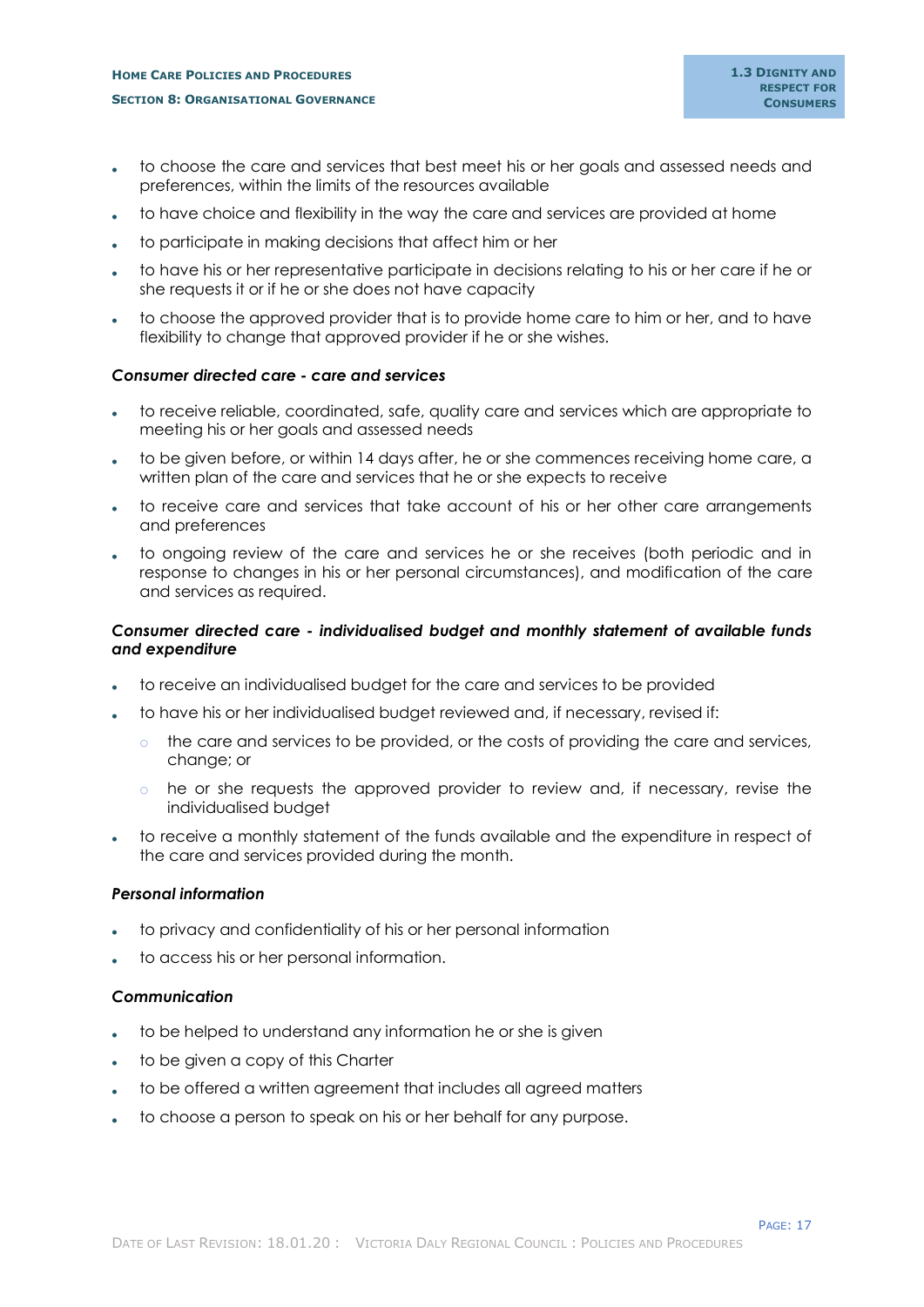#### *Comments and complaints*

- to be given information on how to make comments and complaints about the care and services he or she receives
- to complain about the care and services he or she receives, without fear of losing the care or being disadvantaged in any other way
- to have complaints investigated fairly and confidentially, and to have appropriate steps taken to resolve issues of concern.

#### *Fees*

- to have his or her fees determined in a way that is transparent, accessible and fair
- to receive invoices that are clear and in a format that is understandable
- to have his or her fees reviewed periodically and on request when there are changes to his or her financial circumstances
- not to be denied care and services because of his or her inability to pay a fee for reasons beyond his or her control.

## <span id="page-20-0"></span>ii) Consumer responsibilities

#### *General*

- to respect the rights of care workers to their human, legal and workplace rights including the right to work in a safe environment
- to treat care workers without exploitation, abuse, discrimination or harassment.

## *Care and services*

- to abide by the terms of the written home care agreement
- to acknowledge that his or her needs may change and to negotiate modifications of care and service if his or her care needs change
- to accept responsibility for his or her own actions and choices even though some actions and choices may involve an element of risk.

## *Communication*

- to give enough information to assist the approved provider to develop, deliver and review a care plan
- to tell the approved provider and their staff about any problems with the care and services
- before the consumer changes approved providers, to tell the approved provider and their staff of the day the consumer intends to cease to receive home care services from the approved provider.

## *Access*

- to allow safe and reasonable access for care workers at the times specified in his or her care plan or otherwise by agreement
- to provide reasonable notice if he or she does not require home care to be provided on a particular day.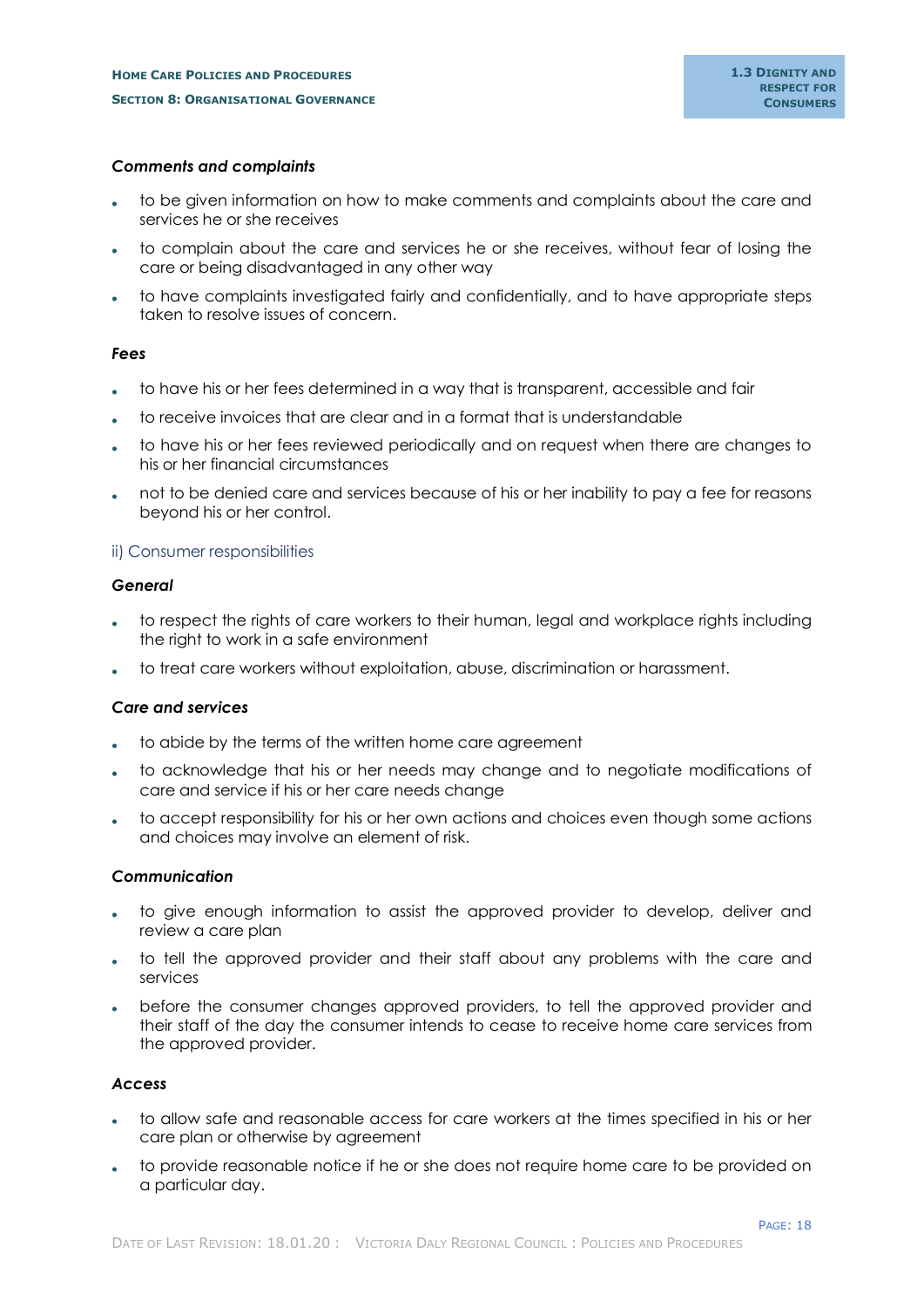#### *Fees*

 to pay any fees as specified in the agreement or to negotiate an alternative arrangement with the provider if any changes occur in his or her financial circumstances.

#### <span id="page-21-0"></span>iii) Consumer rights under consumer law

In addition to our responsibilities under the Aged Care Act 1997 and other relevant legislation, we ensure the following under Australian Consumer Law24:

- We a provide clear, honest and complete information about our services to consumers, including information displayed on the My Aged Care website
- We give consumers time to make their decisions and ask for help if they need to
- We avoid pressuring consumers and adopting commission-based business models which might lead to pressure selling
- We make sure all the terms in our agreements are fair for all parties
- We provide a clear and easy dispute resolution process.<sup>25</sup>

#### <span id="page-21-1"></span>1.3.7 CONSUMERS WITH SPECIAL NEEDS

Special needs groups can encounter barriers that reduce the capacity of individuals and/or communities to access home care services and receive care appropriate to their needs. All Victoria Daly Regional Council Home Care staff receive information and training, as appropriate, in understanding, valuing and working with people from special needs groups.

#### <span id="page-21-2"></span>i) Special needs groups

People with special needs, defined at section 11-3 of the *Aged Care Act 1997*, are listed below:

- People from Aboriginal and Torres Strait Islander communities
- People from culturally and linguistically diverse backgrounds (CALD)
- People who live in rural or remote areas
- People who are financially or socially disadvantaged
- Veterans

-

- People who are homeless or at risk of becoming homeless
- Care leavers
- Parents separated from their children by forced adoption or removal
- Lesbian, gay, bisexual, transgender and intersex people (LGBTI).

Other people whose need Victoria Daly Regional Council Home Care believes need to be recognised and addressed include:

People with dementia

<sup>24</sup> Australian Government *Competition and Consumer Act 2010*

<sup>&</sup>lt;sup>25</sup> Taken from Department of Health advisory email: Home Care Providers – Know your Rights and Obligations 6 August 2018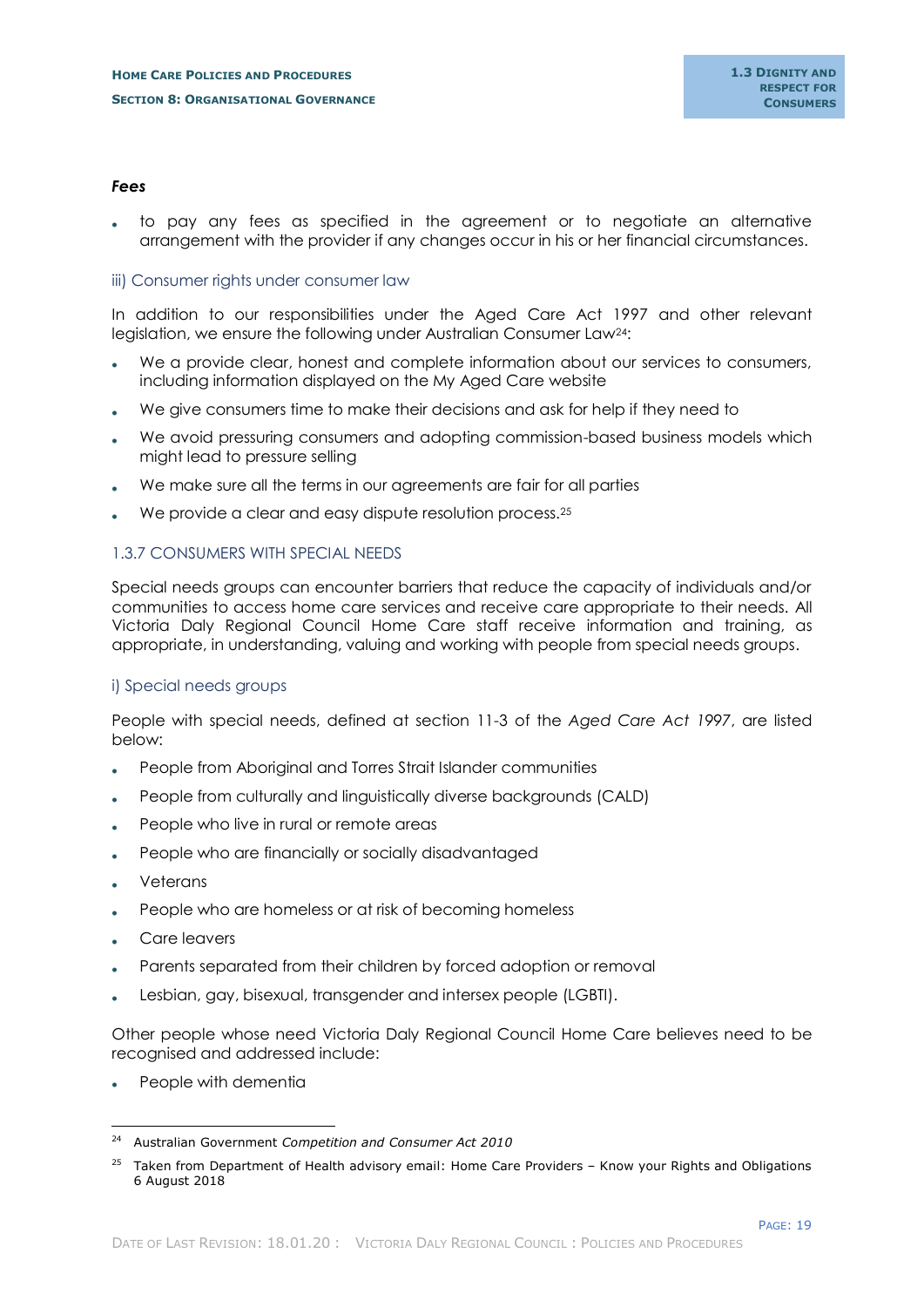- People with disability
- People with mental health issues.

## <span id="page-22-0"></span>ii) Strategies for meeting the needs of consumers with special needs

Victoria Daly Regional Council Home Care meets the needs of people with special needs through a range of strategies including:

- Identifying the special needs groups in the community including: people from Aboriginal and Torres Strait Islander communities; people from culturally and linguistically diverse backgrounds; people who live in rural and remote areas; people who are financially or socially disadvantaged; veterans; people who are homeless, or at risk of being homeless; people who identify as lesbian, gay, bisexual, transgender or intersex; people who are care leavers; and parents separated from their children by forced adoption or removal
- Training staff in understanding and respecting the special needs of consumers in our community
- The provision of written information in key languages/spoken word (through My Aged Care) and the use of cue cards
- The use of interpreter services
- Ensuring family members are aware of key information and have a copy of written information
- Regular review and explanation of key service information from the Consumer Handbook, such as the assessment and review processes, services available, user rights, complaints and advocacy
- Referral to agencies who specialise in assisting particular people such as People with Disabilities for the provision of advocacy assistance or the Association for the Blind for people with blindness or vision impairment
- Arranging for relevant resources such as big number key telephones for people with impaired sight or the telephones suitable for people with hearing impairment
- Using specialist equipment where necessary
- Adjusting staff skill, numbers and staff times to best meet consumer needs.

To effectively understand and meet the needs of consumers with special needs the Consumer Care Coordinator spends the necessary time to fully explore with the consumer and/or their carer/representative the above points throughout the assessment and support planning process.

In addition to the above Victoria Daly Regional Council Home Care has committed to trialling the strategies for Achieving Outcomes for Consumers described in the Aged Care Diversity Framework26.

## <span id="page-22-1"></span>iii) Strategies for particular consumer groups

-

## *Aboriginal and Torres Strait Islander consumers*

Victoria Daly Regional Council Home Care endeavours to provide Aboriginal and Torres Strait Islander consumers with culturally appropriate services, and where possible, services

<sup>&</sup>lt;sup>26</sup> Australian Government Department of Health Aged Care Sector Committee Diversity Sub-group Aged Care Diversity Framework December 2017 pp 9-10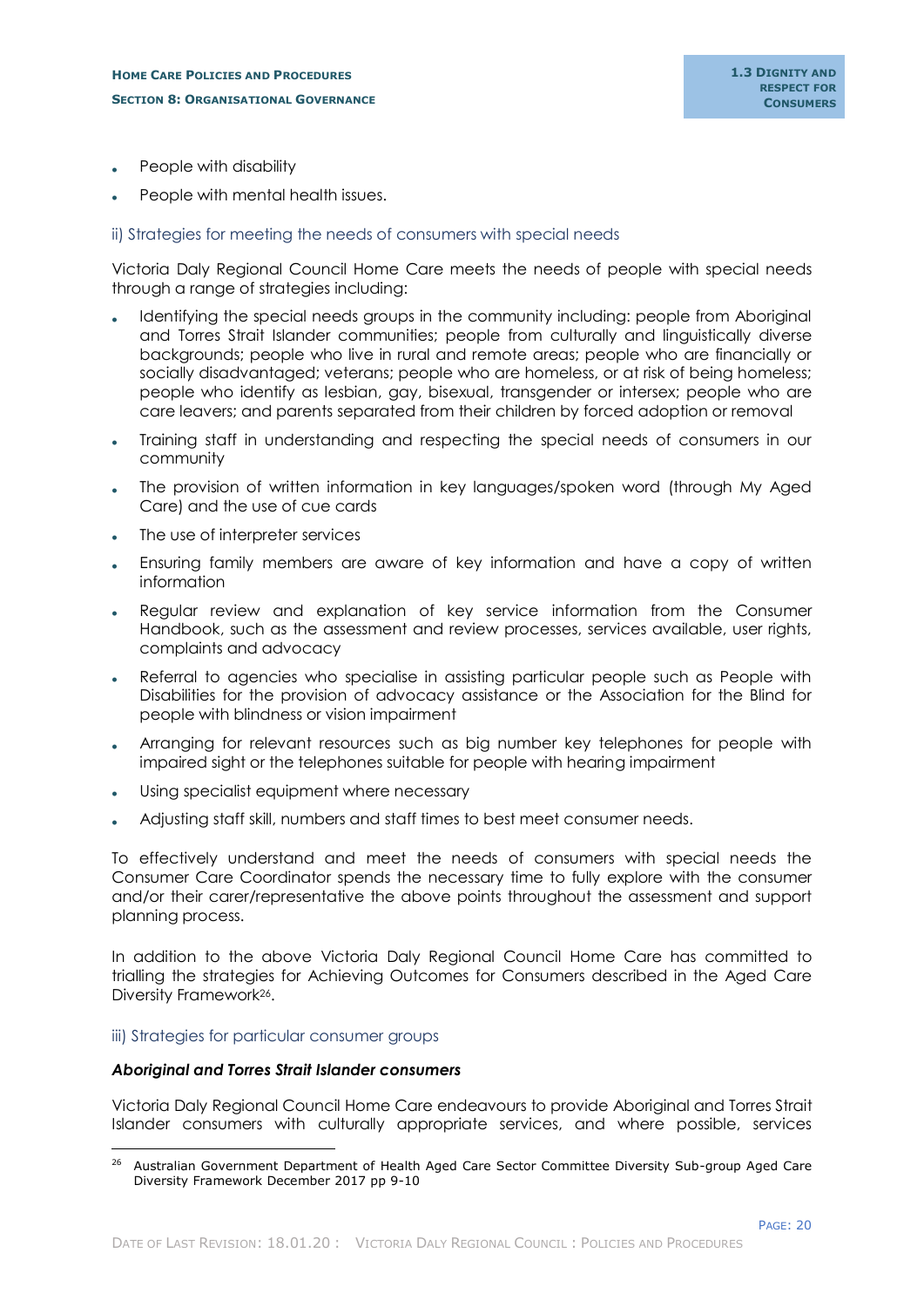delivered by Aboriginal and/or Torres Strait Islander staff. We work closely with local agencies including the Aboriginal Liaison Officer at the hospital to ensure that services are culturally appropriate and that consumers are supported whilst accessing and receiving support.

The Consumer Care Coordinator ensures that the information regarding reviews, support plan and services is clearly explained and understood by the consumer and their family.

#### *Consumers who do not speak english*

If a person does not speak English the Translating and Interpreting Service (TIS) is used. If the person has a family member with them, they are used as the interpreter if this is acceptable to the consumer. A staff person may also be used if available.

We utilise Department of Health translated information brochures and also translate other key documents to ensure our large Italian consumer base is provided with information in a format understandable to them.

In supporting these consumers, we have regard for each individual's diversity, by taking into account their individual interests, customs, beliefs and backgrounds. We use the National Ageing and Aged Care Strategy for People from Culturally and Linguistically Diverse (CALD) Backgrounds to support our staff training and we ensure the cultural safety of people from CALD backgrounds (see 1.3.2 Cultural Safety of Consumers).

#### *Consumers who do not read or write*

In cases where the consumer does not read or write, the Consumer Care Coordinator makes sure that the information in the Consumer Handbook, and information regarding the assessment, reviews, service plans and services is clearly explained and understood by the consumer and/or their carer.

## *Consumers who are blind or vision impaired<sup>27</sup>*

Consumers who are blind or vision impaired are provided with information in large text or recordings. Information is also conveyed verbally if needed and aids and equipment are individualised in consultation with the consumer. Our staff can support consumers who have support from an assistance or guide dog.

Consumers are also asked what their support needs are in relation to their vision and when necessary we work with specialist agencies such as Vision Australia with the consumer's consent.

## *Consumers with dementia or cognitive impairment*

-

To ensure effective services that meet a person's needs are delivered to people with dementia and/or cognitive impairment we: provide access to specialised training to the Consumer Care Coordinator and Support Workers through Alzheimer's NT or DBMAS or other appropriate specialist organisations. We make available resources such as Caring for Someone with Dementia – My Aged Care and information from the [Dementia Australia](https://www.dementia.org.au/) website.

<sup>&</sup>lt;sup>27</sup> Department of Health Information for Aged Care Providers Newsletter Issue 12 August 2018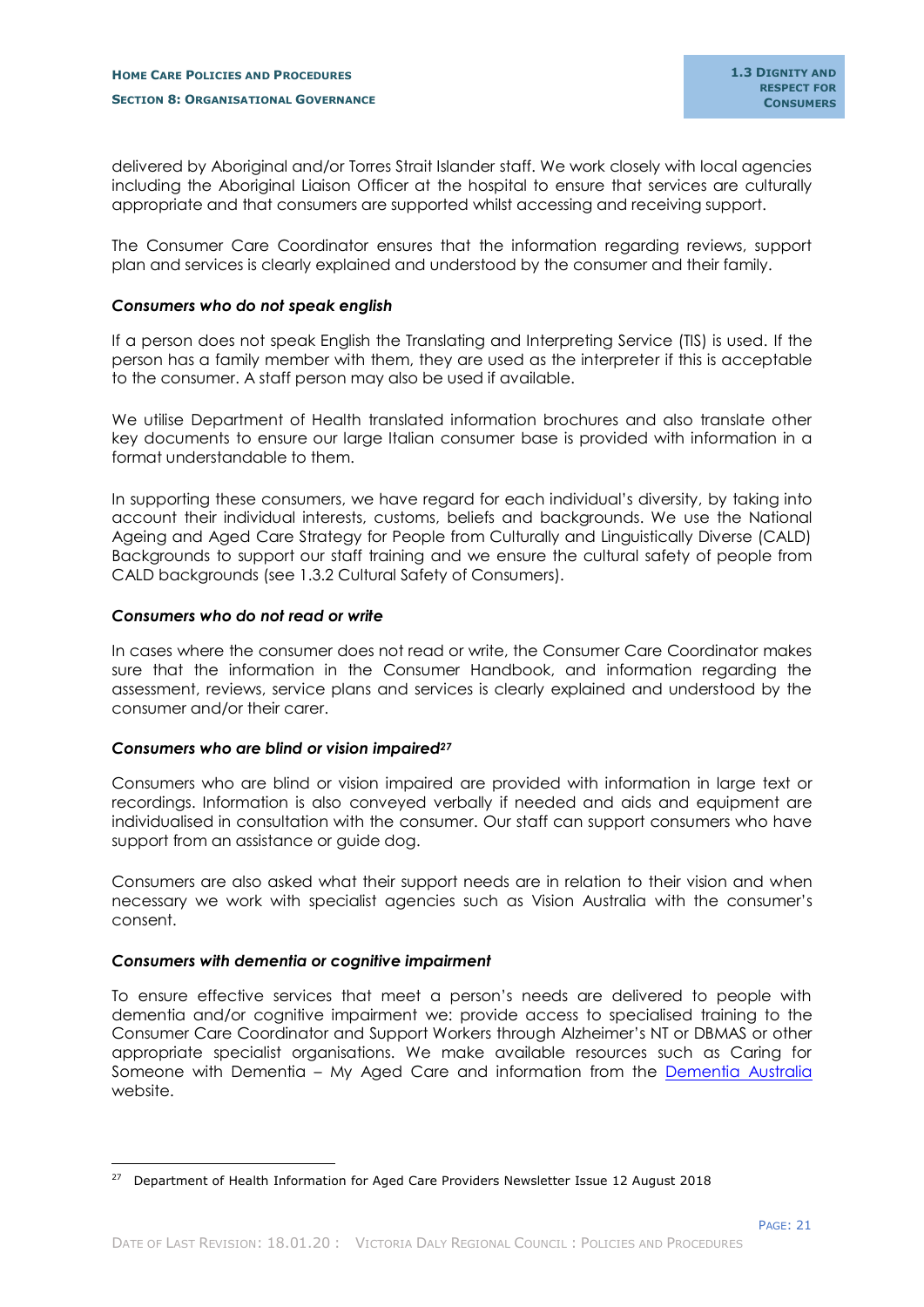Staff are advised and encouraged to contact the National Dementia Helpline (1800 100 500) [Dementia Support Australia](https://www.dementia.com.au/) (1800 699 799) or other specialist services if they have any questions about dementia or other special needs, or need some advice on the best way to support a consumer. As with all consumers, but particularly with people with special needs, we work closely with the consumer and their representative/s to better to know the person and develop some understanding of their needs and associated behaviours. Dementia is experienced differently by each person and we seek to recognise and respond individually to these changes. We make every effort to make sure that services are delivered in an appropriate and sensitive way to all people, and in particular, to people with dementia and cognitive impairment.

We maintain close links with a person's representative/s and encourage them to provide feedback to us and offer them information on the supports available.

#### *Gay, lesbian, bisexual, transgender and intersex (GLBTI) consumers*

The Australian Government is committed to ensuring services provided to older gay, lesbian, bisexual, transgender and intersex (GLBTI) people are provided with appropriate supports and provided inclusive care and services in an environment free from discrimination, oppression and abuse.

We follow the principles outlined in the GRAI (GLBTI Rights in Ageing Inc.) Best Practice Guidelines (2015) by providing:

- Inclusive and safe environment. We do this by:
	- o Considering sexual orientation and gender identity during assessment and ongoing
	- o Providing information to consumers and staff that outline our GLBTI inclusive environment
- Open communication. We do this by:
	- o Avoiding assumptions of sexual orientation and gender
	- o Encouraging open ended, non-gender specific, non-discriminatory questions and language
	- o Including identified significant others in support planning as expressed by consumers
	- o Speaking openly about GLBTI issues where appropriate
- GLBTI-sensitive practices. We do this by:
	- o Including sexual orientation and/or gender (male, female, other) in assessment documentation and seeking permission to record this
	- o Provide resources from GLBTI organisations and support groups
- Staff education and training. We do this by:
	- o Providing staff with the GRAI Best Practice Principles and other resources as applicable
- We have GLBTI-inclusive organisational policies and procedures.
- <span id="page-24-0"></span>iv) Ensuring the safety of special needs consumers

Strategies we employ to ensure the safety of special needs consumers include:

 Providing a safe and comfortable environment consistent with consumers care needs and staff/volunteer safety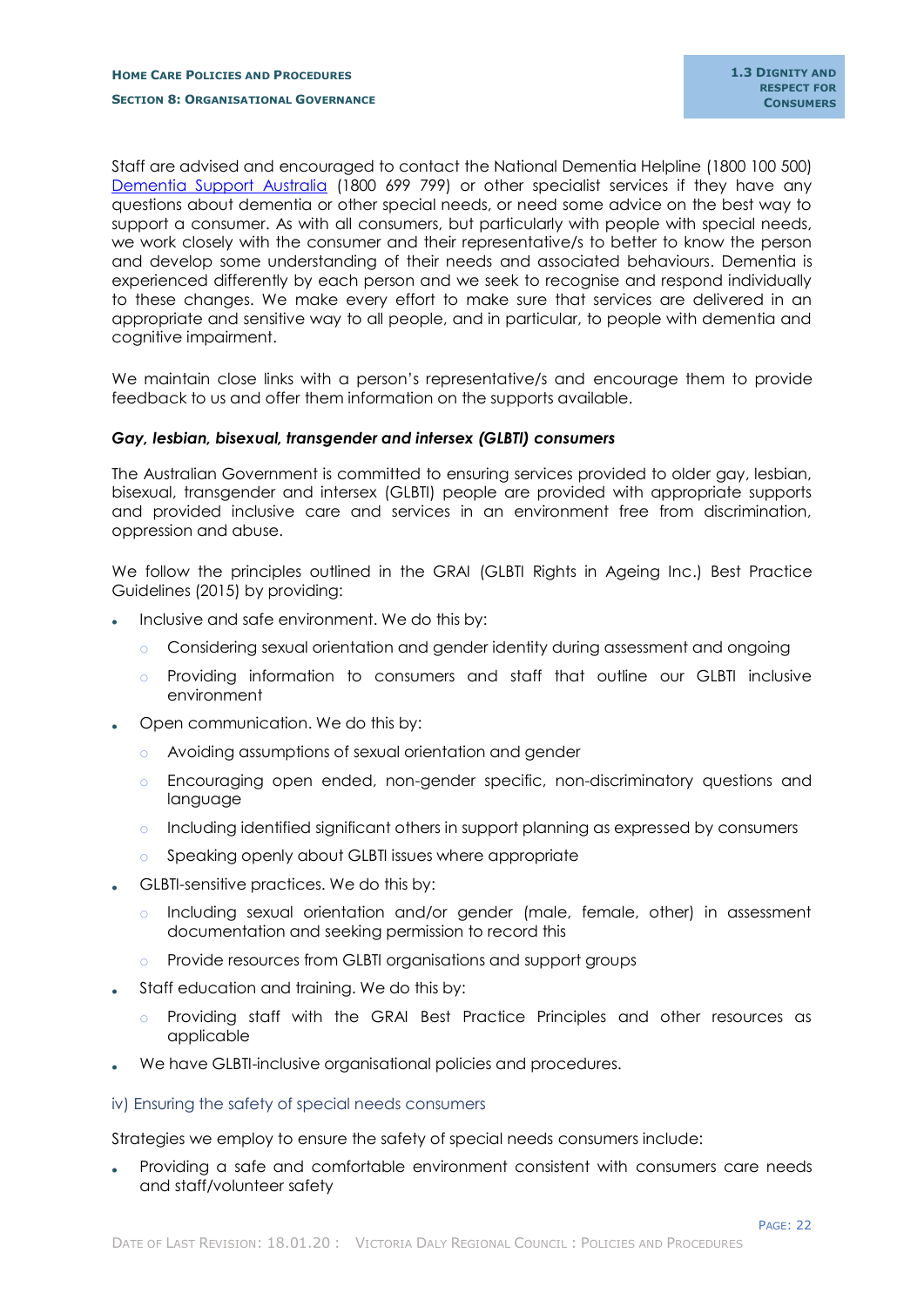- Making sure staff or volunteers are available who can effectively communicate with consumers with language or other communication issues
- Providing special equipment or facilities as required to meet individuals needs
- Monitoring the safety of consumer's homes appropriate to the support they receive
- The identification and monitoring of risks to vulnerable consumers such as bush fire risks and risks associated with heat and cold (see Section 3.2.6 Monitoring Health and Wellbeing in Natural Disasters).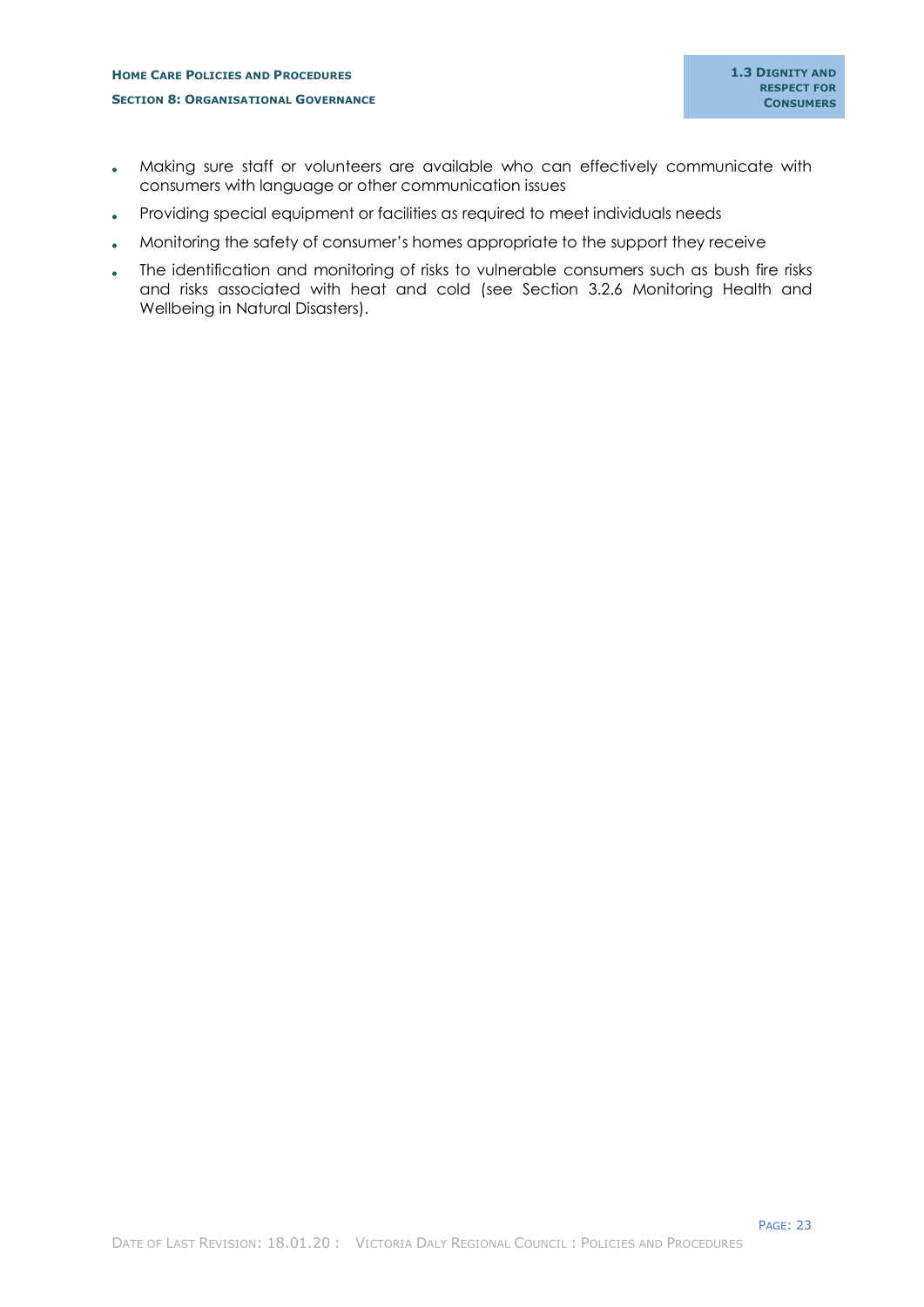# <span id="page-26-0"></span>1.4 CONSUMER CHOICE AND INDEPENDENCE

# <span id="page-26-1"></span>1.4.1 SUPPORT FOR CONSUMERS

Consumers are supported to exercise choice and independence and to live the best life they can, through:

- Providing them and their representative/s with written information on their rights (see Consumer Handbook)
- Reinforcing the information verbally on commencement with us and at reviews (see 2.3.5 Service Commencement and Assessment and Table 2.3.1: Service Commencement Checklist)
- Inclusion in the Service Commencement Checklist items that support choice and independence (see Table 2.3.1: Service Commencement Checklist)
- Consumer involvement in assessment and support planning (see Section 2. Assessment and Planning) and signed agreement to the support plan
- Obtaining consent from the consumer for receiving information from and providing information to other parties (see Table 2.3.1: Service Commencement Checklist)
- Clear channels for consumer communication with our service (see 1.4.5 Consumer Communication)
- Staff training in supporting consumers (see 7.4.3 Staff Education and Training/ii) Mandatory training and iii) Non-mandatory training).

## <span id="page-26-2"></span>1.4.2 CONSUMER PREFERENCES

Consumer assessments and support planning are conducted by the Consumer Care Coordinator with a focus on:

- Fostering consumer choice and control
- Identifying the individual's strengths and abilities
- Maintaining consumer independence
- Promoting mobility and dexterity in activities of daily living
- Maintaining social networks including family and community links.

Support plans are developed using a wellness approach and focus on strategies to promote and foster consumers' independence. Detailed support plans are developed that ensure the strengths of consumers are recognised and built on and not undermined through the delivery of support in areas where the consumer can manage. Support planning may include sourcing services and supports, equipment and aids or fostering community connections.

A copy of the support plan is maintained in the consumer's home (for in-home services) to ensure the consumer understands:

- The supports provided
- Areas where a service/support is not provided
- Their role in the support process and in ensuring their independence and
- To ensure all support workers deliver consistent support in accordance with the support plan.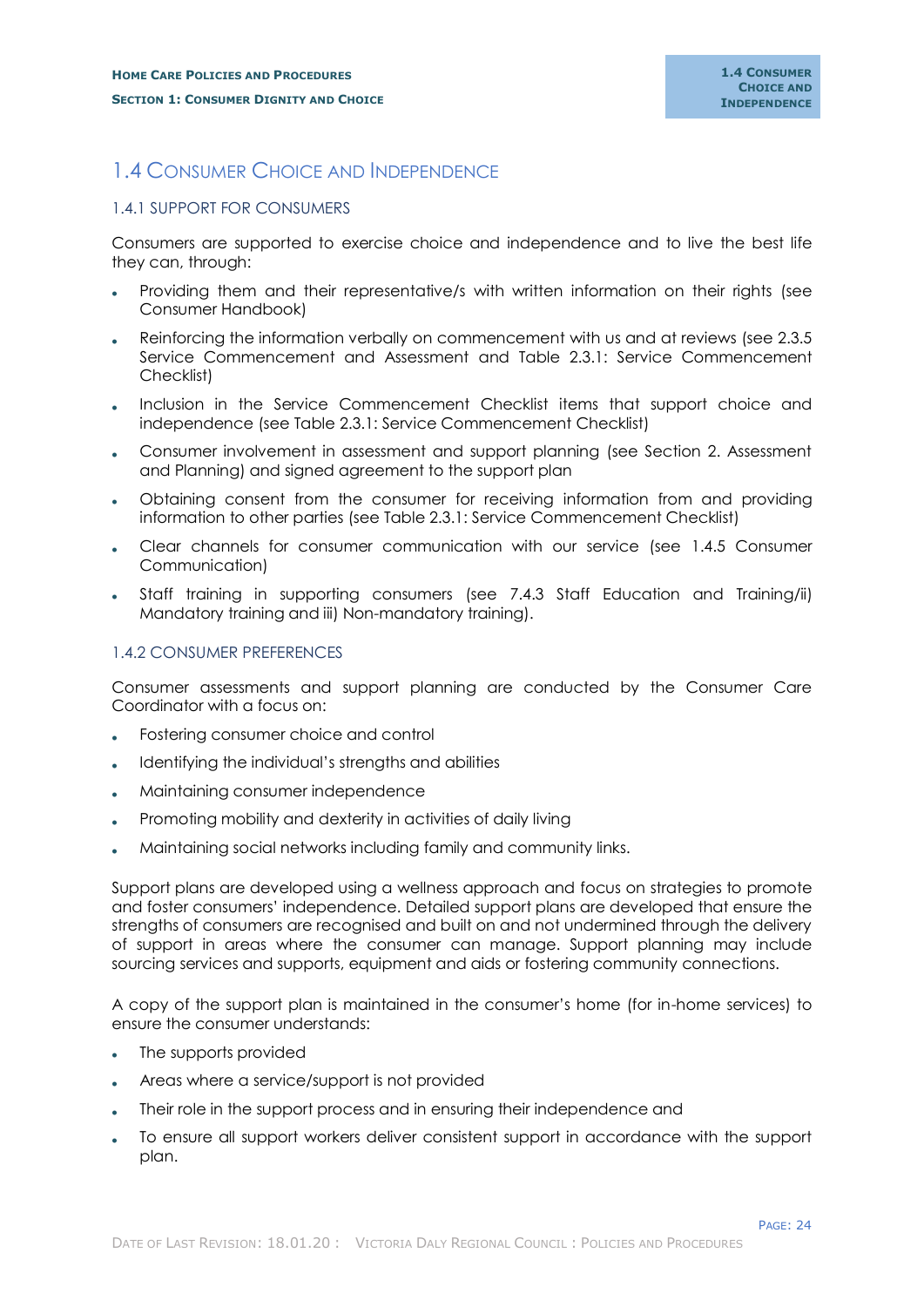In the assessment and support planning process consumers are encouraged to express their preferences in how services are delivered and we endeavour to meet their preferences as much as possible subject to organisational and staffing constraints and the requirements of the funding guidelines. Consumer preferences are explored with consumers in the development of the support plan and are noted on the support plan against each area of support. All care and services are delivered as per the support plan. Areas where consumer's preferences can be met include:

- Care and services to be provided
- Preferred quantities of service
- Preferred days and times for services
- Cultural and personhood preferences (see 1.3.4 Consumers with Special Needs)
- Spiritual preferences (see 1.3.5 Spiritual Support)
- Choice of support worker gender, cultural background, spiritual background where possible. We endeavour to recruit staff from a range of cultural backgrounds to assist in understanding and meeting cultural, linguistic and spiritual preferences relevant to our local demographics
- Individual preferences in how services are provided e.g. personal care, choice of activities that most suit the consumer's needs and preferences
- Connections with other people support to maintain connections or establish new connections (see 1.4.4 Inclusion in Community)
- Involvement of other people in the consumer's care (see Section 2. Assessment and Planning).

# <span id="page-27-0"></span>1.4.3 FOSTERING CHOICE AND INDEPENDENCE

## <span id="page-27-1"></span>i) Wellness and reablement

-

A wellness approach to service delivery is embedded in Victoria Daly Regional Council Home Care from assessment through to support planning and service delivery.<sup>28</sup> Assessment and planning applies the principles identified in the wellness and reablement framework for CHSP, to both CHSP and HCP consumers equally. <sup>29</sup> These include:

- Interpreting the My Aged Care support plan with a wellness approach in mind and consulting with the consumer
- Working with individuals and their carers, as they seek to maximise their independence and autonomy
- Building on the strengths, capacity and wishes of individuals, and encouraging actions that promote self-sufficiency
- Embedding a cultural shift from 'doing for' to 'doing with' across service delivery
- Being alert to changing circumstances and goals of the consumer and consulting with the My Aged Care Regional Assessment Services where appropriate to review the consumer's support plan; and

<sup>&</sup>lt;sup>28</sup> Australian Government Department of Health Maximising Independence - Wellness And Reablement [Approaches](https://agedcare.health.gov.au/programs/commonwealth-home-support-programme/chsp-funding-extension) (Pertaining to CHSP) June 2018

<sup>&</sup>lt;sup>29</sup> Australian Government Department of Social Services Living Well at Home: CHSP God Practice Guide Commonwealth Home Support Programme July 2015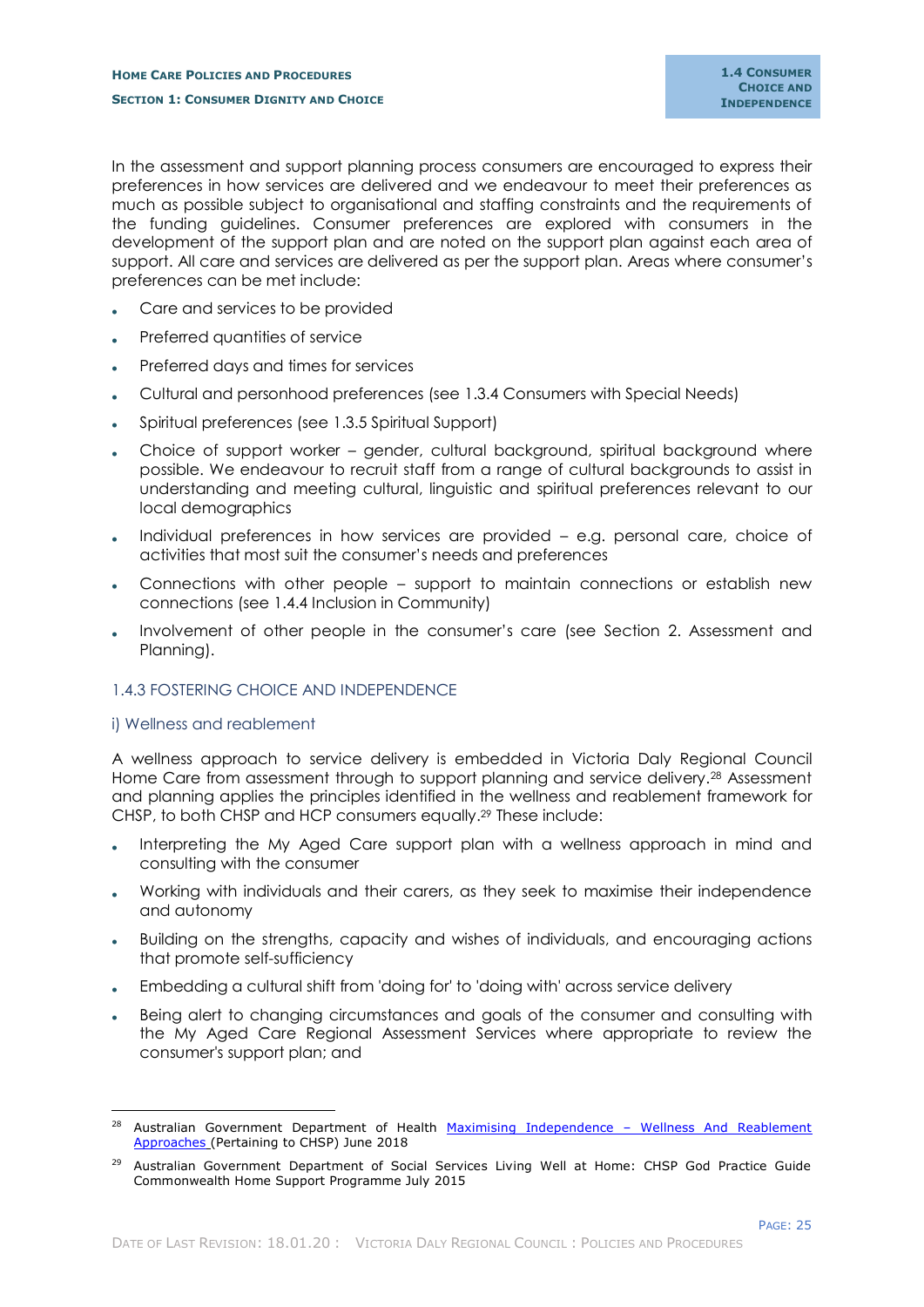Consulting the Living well at home: CHSP Good Practice Guide to assist in the development of good practices within a wellness approach.<sup>30</sup>

In addition, we adopt the CHSP principles for maximising independence and wellness, including:

- Actively working towards embedding a wellness approach in our service delivery practices through developing an implementation plan outlining our approach to embedding wellness in service delivery<sup>31</sup>
- Reviewing the Consumer's assessment and support plan to ensure that service provision is targeted towards assisting consumers to achieve their agreed goals
- Offering choice to consumers, where practicable, on their service delivery preferences
- Accepting referrals to deliver short-term services as well as ongoing services
- Reviewing the consumer's support services (12 monthly as a minimum).<sup>32</sup>

All staff must complete wellness training. The importance of the approach and what it means for the consumer is discussed with the consumer at the service commencement visit.

#### <span id="page-28-0"></span>ii) Consumer directed care<sup>33</sup>

-

We offer Consumer Directed Care as part of our Home Care Packages to maximise the consumer's choice, control and decision-making opportunities; to foster wellness and reablement, and foster their connection with carers, family and their community (as they wish).

We consult with consumers regarding their preferences for support and care based on their own goals. If we cannot accommodate the consumer's preferences we negotiate with the consumer and document the issues in their records. We may decline a request from a consumer when:

- The proposed service may cause harm or pose a threat to the health and/or safety of the consumer or staff
- The proposed service is outside the scope of the Home Care Packages Program
- We would not be able to comply with its responsibilities under aged care legislation or other Commonwealth or state/territory laws
- The consumer wants to access a service provider outside our preferred list of service providers and all reasonable effort has been made to broker an acceptable subcontracting arrangement
- The requested service provider will not enter into a contract with us
- There have been previous difficulties or negative experiences with the consumer's suggested service provider

<sup>&</sup>lt;sup>30</sup> Australian Government Department of Social Services Living Well at Home: CHSP Good Practice Guide Commonwealth Home Support Programme July 2015 p 9

<sup>&</sup>lt;sup>31</sup> Australian Government Department of Health Commonwealth Home Support Programme - Program Manual 2018 p 30 2.6 Service Provider Responsibilities p 30.

<sup>&</sup>lt;sup>32</sup> Australian Government Department of Health CHSP Funding Extension 21 July 2018 (web document)

<sup>33</sup> Australian Government Department of Health Home Care Packages Program Operational Manual December 2015 p14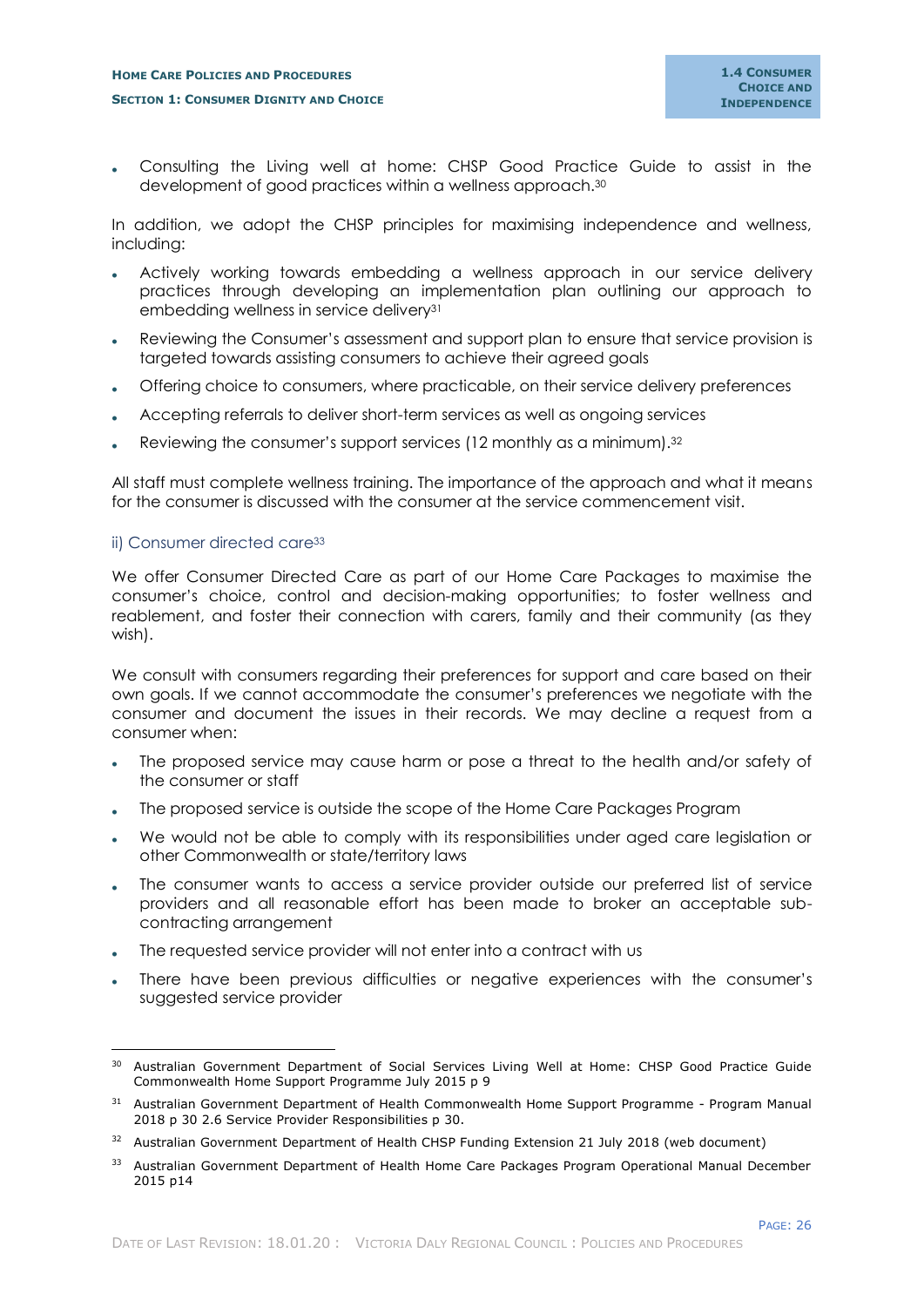- Situations in which a consumer may want to go without necessary clinical services (resulting in a possible compromise of their health and/or wellbeing) in order to "save" for a more expensive non-clinical service
- The cost of the service/item is beyond the scope of the available funds for the package.

## <span id="page-29-0"></span>iii) Consumer management of home care packages

Consumers are encouraged to be involved in managing their Home Care Package. This can include the services they require, contacting service providers, negotiating fees, scheduling service provision and monitoring the quality of services provided. The level of consumer involvement and control that has been agreed is documented in the consumer's support plan. This may vary over time as the consumer's needs change and any changes are included in the support plan.<sup>34</sup>

We do not generally contract service provision to informal carers, family members or friends but if the consumer requests that support is provided by these people, the Manager reviews the request with consideration to:

- Elder abuse safeguards
- Our responsibility for service quality, including the need to include the person providing the service in our employee, volunteer or sub-contractor systems
- Legal responsibilities, including ensuring that police check requirements are met
- Industrial implications
- Insurance requirements
- Workplace health and safety and
- Qualifications and training required to provide certain types of care.

A meeting is held with the consumer and/or representative and the Manager to discuss these issues and, if appropriate and safe, consideration can be given to the consumer's request. If granted, the arrangements are regularly monitored as part of the case management process.

#### <span id="page-29-1"></span>iv) Consumer choice and risk

(See 8.10.7 Consumer Choice and Risk.)

#### <span id="page-29-2"></span>1.4.4 INCLUSION IN COMMUNITY

-

## <span id="page-29-3"></span>i) Consumer participation in community

Victoria Daly Regional Council Home Care recognises that an important strategy in maintaining and developing independence is for consumers to maintain their links in the community. This is explored with consumers in the service commencement meeting as part of the assessment and planning process (see 2.3.5 Service Commencement and Assessment/i) Service commencement meeting).

Consumers are encouraged to access support and maintain community links with family, friends, community groups and resources, as appropriate to their circumstances and needs.

<sup>&</sup>lt;sup>34</sup> Australian Government Department of Health Home Care Packages Program Operational Manual December 2015 p 29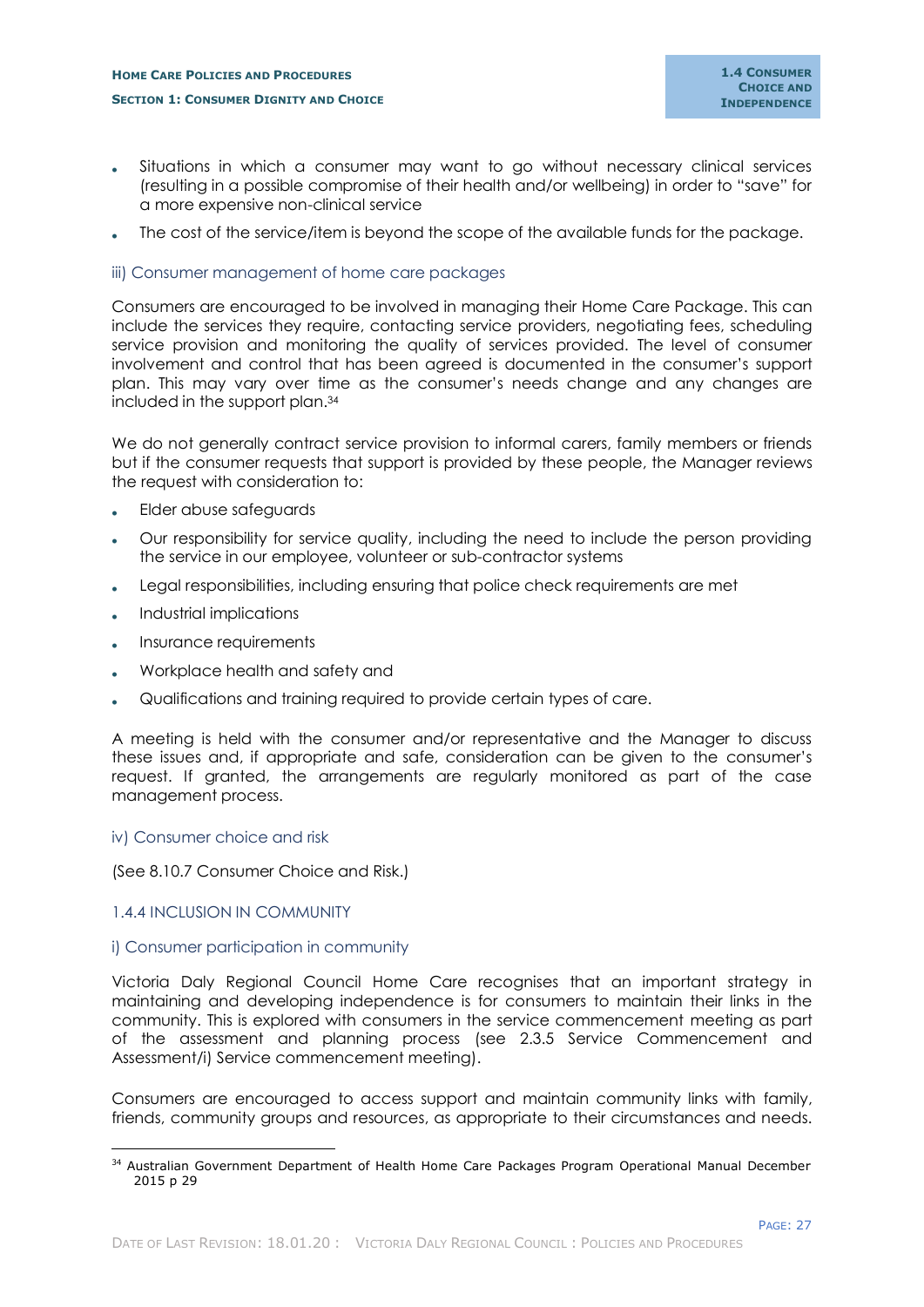We assist consumers in identifying resources, contacting them and accessing them (see 4.2.3) Consumer Participation in their Community/ii) Referrals to other agencies).

## <span id="page-30-0"></span>ii) Strategies to support community participation

Consumer participation in their community is achieved through Victoria Daly Regional Council Home Care's Recreational and Social Activities Program. To foster participation Victoria Daly Regional Council Home Care:

- Identifies consumer interests and physical, social, emotional, psychological and cultural needs of consumers and updates this information on an ongoing basis in their file notes and/or on their support plan so that all staff are aware of them and activities can be tailored to consumers preferences
- Involves consumers in identifying preferred activities and encourages activities that take place in the community and that establish new or maintain existing connections for consumers
- Provide support and services, within the parameters of the program, that promote participation in the community
- Develops programs that bring people together in a stimulating and interesting environment, both inside and outside of Victoria Daly Regional Council Home Care, where they can freely choose from a variety of activities that meet their needs and preferences based on both small and large groups
- Involves consumers in providing feedback on activities on an ongoing basis through seeking feedback after each activity and encouraging new activities
- Ensures staff are aware of consumer individuality and their right to participate in things that are of interest to them and of their right to not participate
- Ensures staff are attentive to the consumer's level of independence and promote independence in activities and relationships
- Provides staff with flexibility, balanced against operational needs, where it facilitates participation in the community
- Promotes the development of relationships between consumers that may be maintained outside of our services in preference to staff/consumer relationships
- Provides information and assistance, within program boundaries, to connect consumers to other community events and resources which meet their needs, interests and preferences (see below iii) Referrals to other agencies)
- Work with family members/representatives to identify and clarify their role in ongoing care and services (see 2.3.2 Partnering with Consumers).

#### <span id="page-30-1"></span>iii) Referrals to other agencies

Consumers requesting information and/or assistance to contact other community services such as social groups, information providers or government agencies are provided with assistance as needed and the referral is noted in their consumer record.

Consumers who want or require referrals in relation to their assessed needs and current support plan are referred to appropriate agencies as per the following:

The Consumer Care Coordinator, a Programme Coordinator or a Support Worker: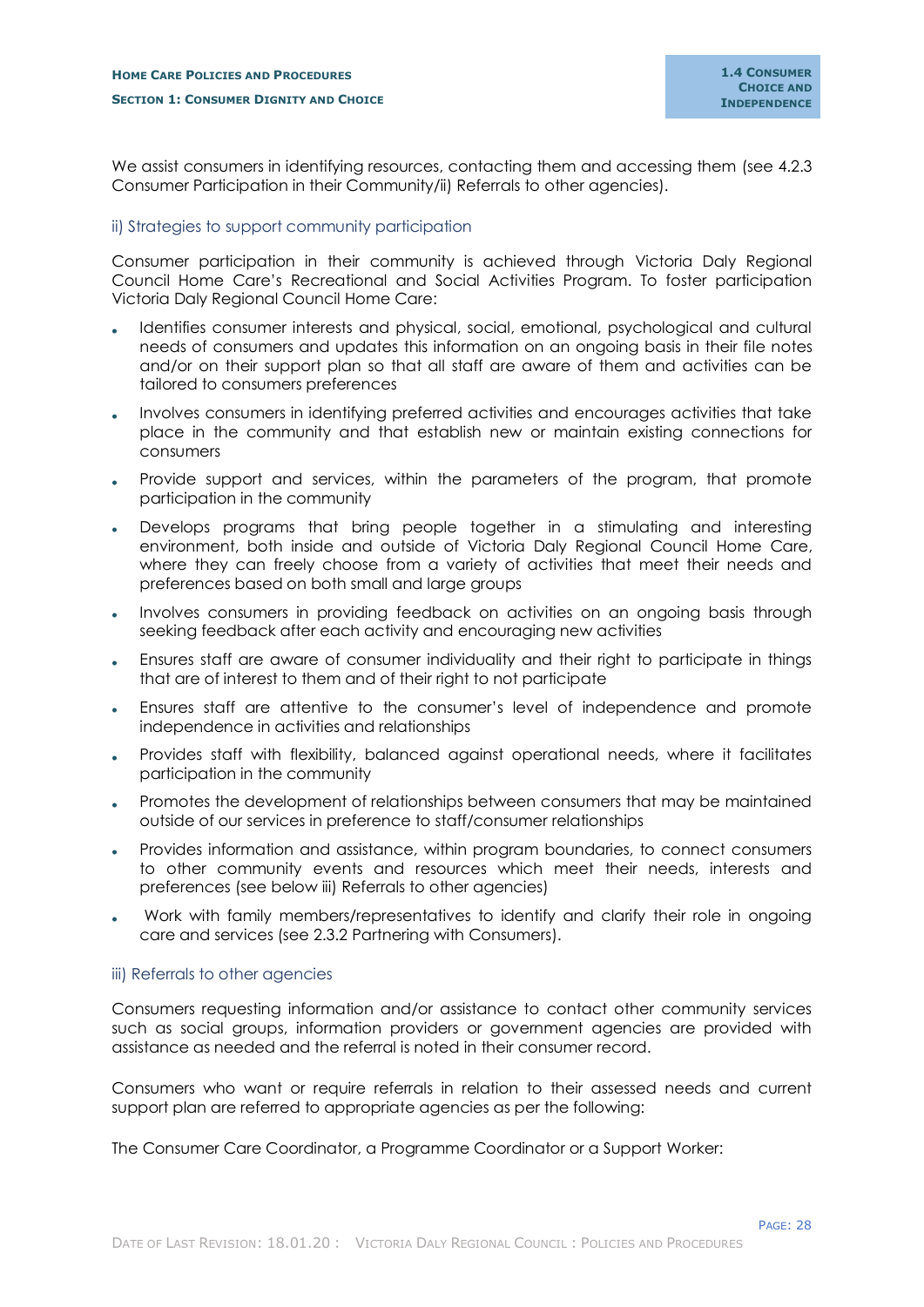- Liaises with the consumer and/or their representative to clarify the requirements from another agency
- Identifies, with the consumer, appropriate agencies
- Identifies referral options and discusses these with the consumer
- Obtains consent to liaise with other agencies on behalf of the consumer
- Contacts other appropriate agencies to discuss the needs of the consumer
- Refers the consumer to the agency using a Referral to Another Agency form
- Follows up with the consumer and/or provider referred to, to check on the outcome of the referral
- Provides any further information to the other provider as required
- Documents the referral in the consumer records
- Advises the Coordinator of any new agencies that should be included in our community resources information or of changes to current information on agencies.

#### <span id="page-31-0"></span>iv) Victoria Daly Regional Council Home Care community involvement

Community involvement is important in promoting awareness and referrals to Victoria Daly Regional Council Home Care, identifying resources relevant to our consumers and establishing relationships to facilitate referrals and links to the community. The Manager, Coordinator, Team Leaders, Consumer Care Coordinator and other personnel network and liaise with other stakeholders including My Aged Care, the ACATs and RASs, other community care providers, referrers, hospitals, residential and transition care providers, allied health professionals, medical practitioners and others as relevant.

Victoria Daly Regional Council Home Care staff also participate in the following community activities:

- Regional network meetings and
- Program forums and
- ACSWA where we can contribute to ACSWA policy positions in relation to community care.

The Manager and/or Coordinators regularly visit (at least twice a year) key service providers  $t\Omega$ :

- Promote the service
- Exchange information on community needs
- Discuss any issues and
- Explore areas for improvement in consumer coordination and the delivery of services.

#### <span id="page-31-1"></span>v) Community resources information

We maintain information on community resources to ensure:

- Appropriate agencies/providers in the community are identified
- Agencies are provided with information about us and
- Staff have access to information on available resources to facilitate effective referrals and consumer links to the community.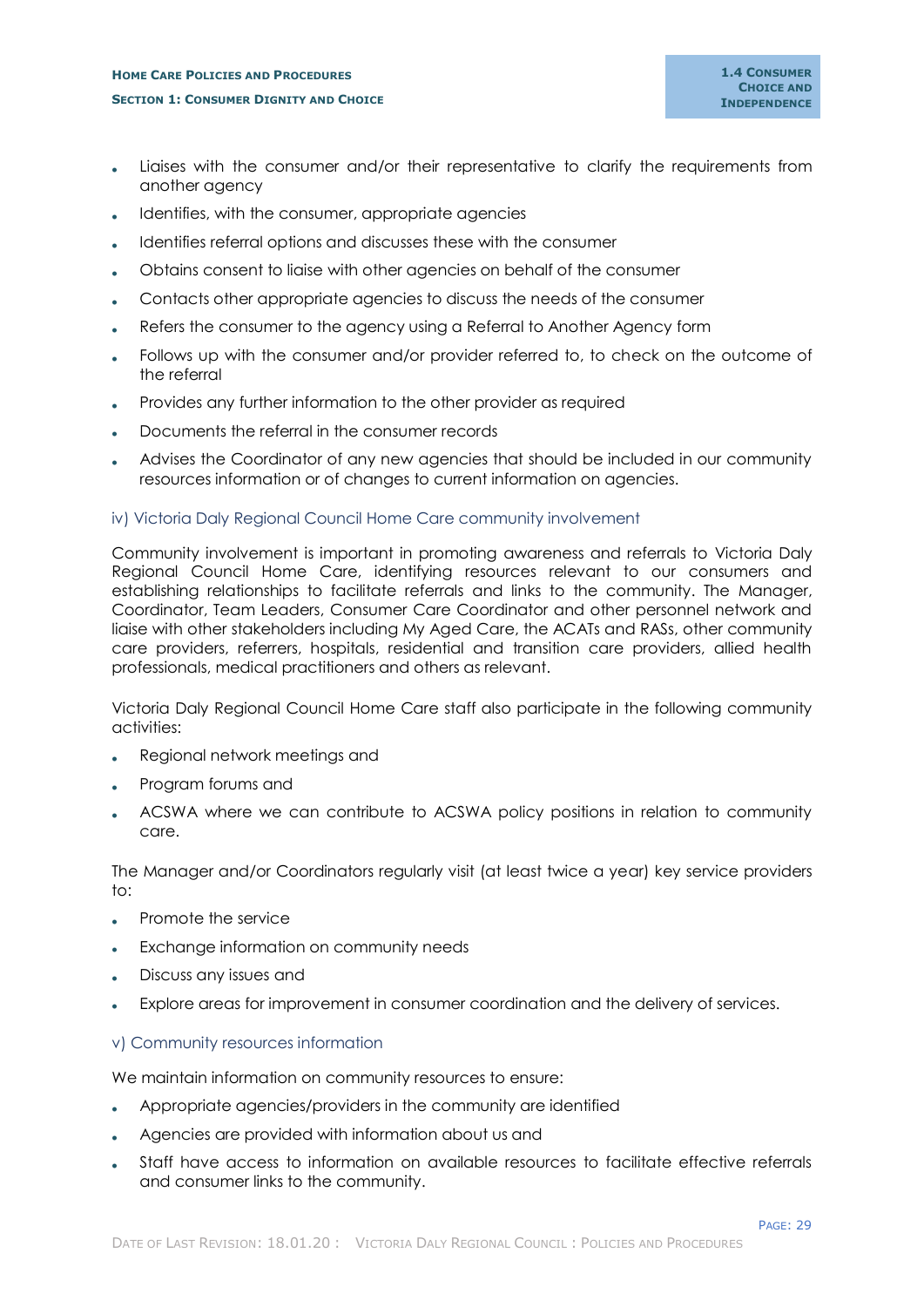The Manager and Coordinators, through their networking activities are responsible for ensuring that the community resources information is complete and up to date. The Team Leaders are responsible for ensuring adequate supplies of current brochures, community information booklets etc.

## <span id="page-32-0"></span>1.4.5 CONSUMER COMMUNICATION

To ensure consumers feel comfortable about communicating their decisions, preferences, feedback and any other information to Victoria Daly Regional Council Home Care staff and senior management, the following processes are in place:

- Consumers are encouraged by all staff and management to voice their decisions and any other concerns or feedback either directly to staff or in writing if preferred
- We adopt an open disclosure policy and processes to ensure open and timely communication with consumers
- All staff are required to attend training in encouraging and supporting consumers to communicate their decisions.
- Information conveyed verbally is documented and forwarded to relevant staff (see 7.4.3 Staff Education and Training/iii) Non-mandatory training, Section 8.9 Continuous Improvement, Table 2.3.1: Service Commencement Checklist)
- On service commencement, at reviews and whenever appropriate, consumers are provided with written information and verbal explanations on their rights, including their right to exercise choice and independence, the feedback and complaints processes and advocacy processes (see Consumer Handbook, 1.5.3 Consumer Agreements/i) Home care agreement)
- Assessment and support planning processes emphasise consumer input and the forms used include sections to record consumer preferences and choices (see Section 2: Assessment and Planning)
- Consumers are provided with Tell Us What You Think forms and are encouraged to use them to communicate any concerns or positive feedback (see 8.9.6 Continuous Improvement Forms)
- Consumers are provided with a two-monthly newsletter letting them know of any news about Victoria Daly Regional Council Home Care including changes that affect them, improvements that have been made and future plans. The Administration Team are responsible for this
- For consumers in special needs groups we facilitate their communication with us through a range of strategies relevant to their needs and encourage them and their representatives to communicate their decisions, preferences and feedback (see 1.3.4 Consumers with Special Needs/iii) Strategies for particular consumer groups).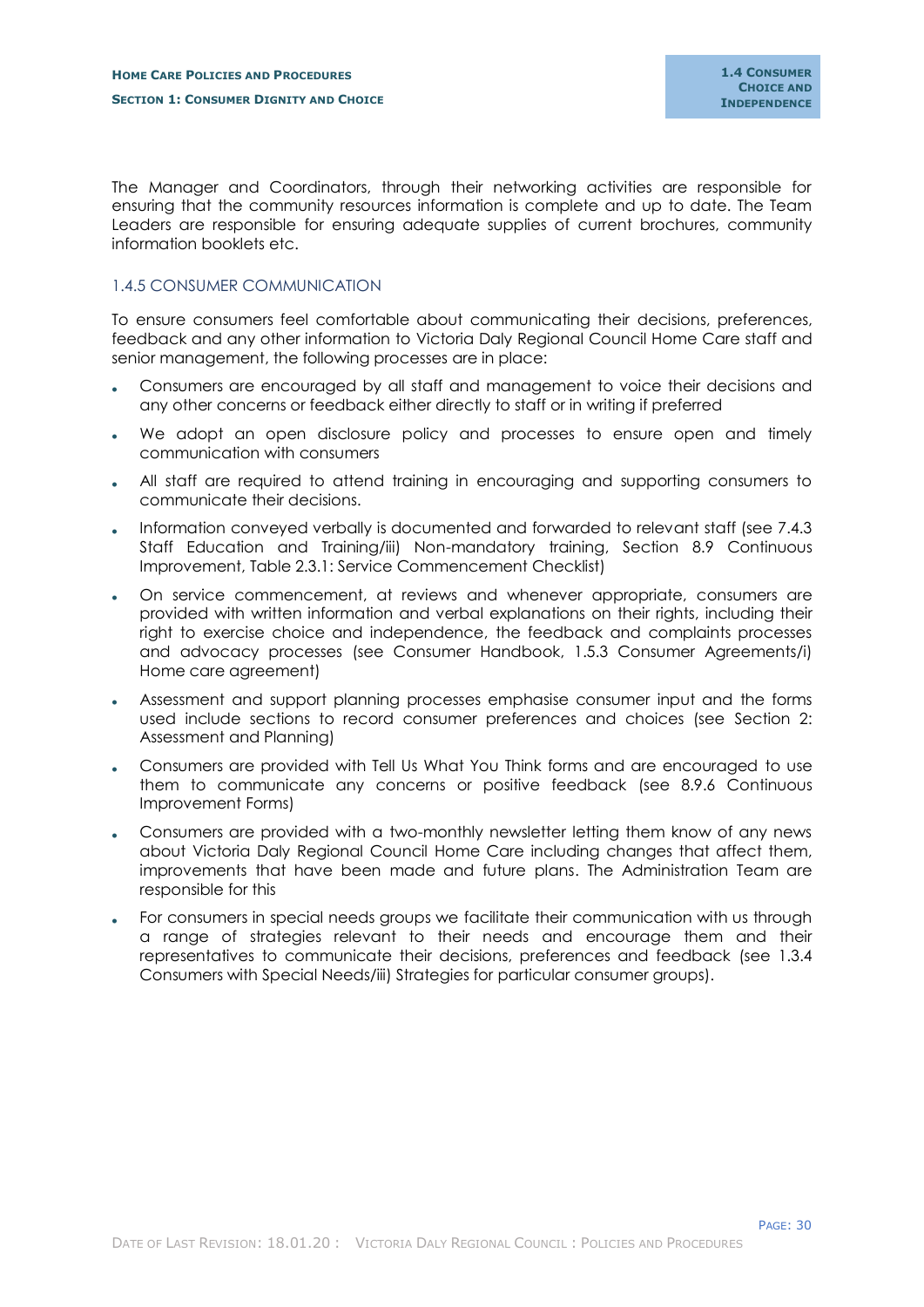#### <span id="page-33-0"></span>1.5 INFORMATION FOR CONSUMERS

#### <span id="page-33-1"></span>1.5.1 GENERAL

Information is provided to consumers verbally as required and in written form. We include a copy of our consumer handbook on our website and can provide information resources (such as information on My Aged Care) translated into other languages or spoken word for those consumers who require it. This section describes the information resources provided to consumers.

Procedures relevant to consumers that are referenced in the written resources are included in sections 1.5.2 Consumer Handbook through to 1.7Change to Services, as well as throughout the Policies and Procedures Manual.

## <span id="page-33-2"></span>1.5.2 CONSUMER HANDBOOK

Victoria Daly Regional Council Home Care utilises a Consumer Handbook to ensure key information is available to all (HCP and CHSP) consumers and/or their representatives in an easily understood format. At a consumer's commencement meeting the Client Care Coordinator provides the consumer and/or their representative with a Consumer Handbook and guides them through it whilst providing an explanation of key points.

(See 2.3.5 Service Commencement and Assessment/i) Service commencement meeting.)

A copy of the Consumer Handbook is also provided to all staff and Board members to ensure they are familiar with the information.

#### <span id="page-33-3"></span>i) Changing the consumer handbook

The Consumer Handbook is maintained up to date by the Coordinator HCP's and the Coordinator CHSP. When information in the Handbook changes the Coordinators:

- Update the Handbook
- Confirm changes with the manager and decide if it is necessary to advise existing consumers of the changes and how to do so. Options include providing a copy of the updated Handbook, verbal advice, the newsletter or a letter advising of changes
- Advise staff of the changes through training, meetings and handover processes.

#### <span id="page-33-4"></span>ii) Content of the consumer handbook

The Consumer Handbook includes the following information:

- Overview of Victoria Daly Regional Council Home Care (See 8.2 About Victoria Daly Regional Council Home Care)
- Contacting Victoria Daly Regional Council Home Care
- Available support (1.2 Services Provided)
- How to access support and the intake process (see 2.2 Consumer Referrals)
- The consumer's right to be treated with dignity and respect and to be fully involved in making choices about the care and services they will receive (see 1.3 Dignity and Respect for Consumers)
- Assessment including promoting independence (see 2.3 Assessment and Planning)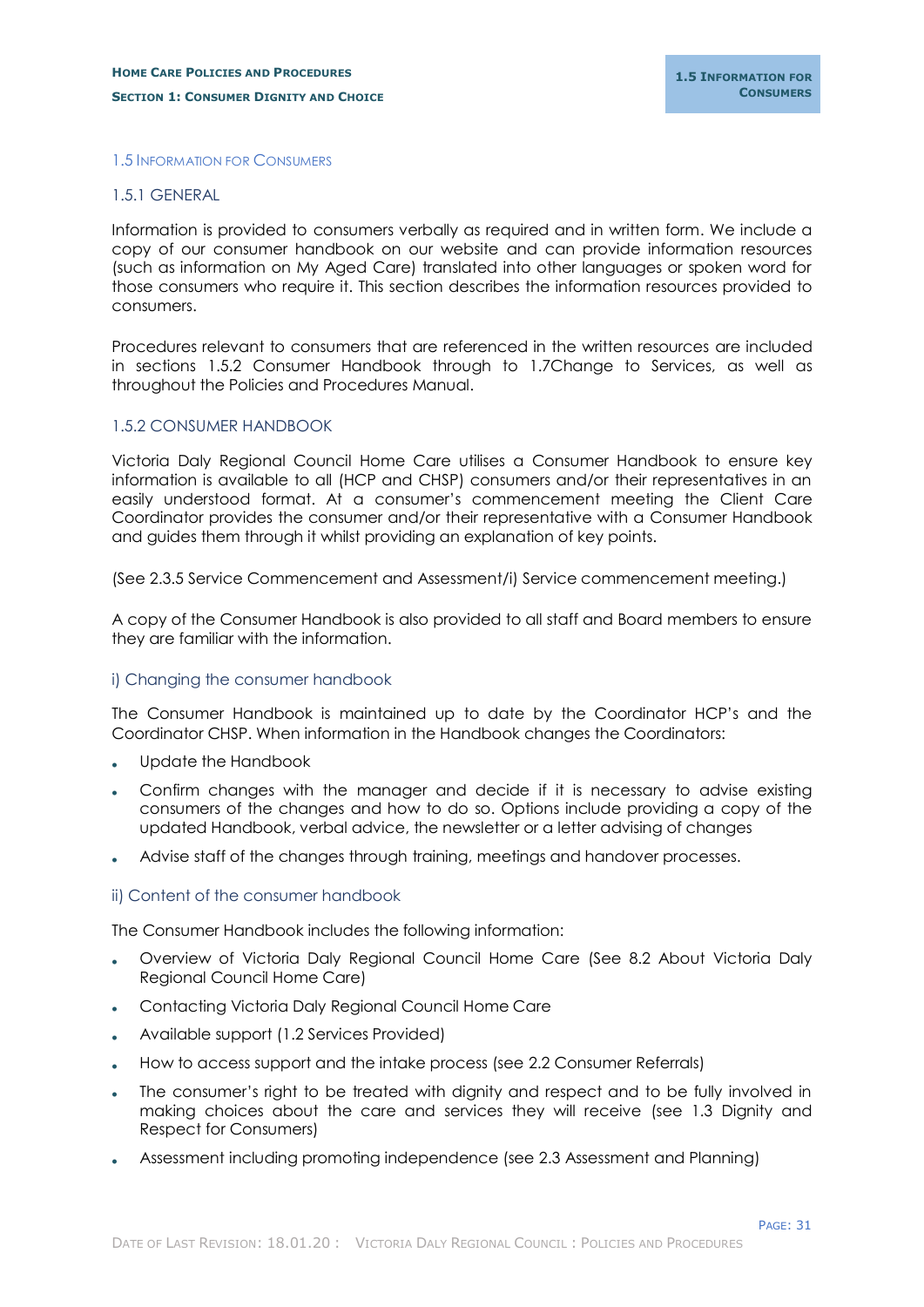## **HOME CARE POLICIES AND PROCEDURES SECTION 1: CONSUMER DIGNITY AND CHOICE**

- Support planning (see 2.3.6 Support Plans and 3.2.1 Assessment and Support Planning Processes)
- Keeping well
- Reviews (see 2.4 Consumer Reviews)
- Changes to support (see 1.7.4 Change in Consumer Circumstances)
- Fees policy, schedule of fees, fee reductions and options for paying (see 8.5 Consumer Fees)
- Keeping appointments (see 1.7 9 Keeping Appointments)
- Changing Home Care Providers (see 1.7.11 Consumers Moving to Another Home Care Provider)
- Exit Amount (see 1.7.11 Consumers Moving to Another Home Care Provider/iii) Exit amount)
- Unspent Home Care Funds (see 1.7.11 Consumers Moving to Another Home Care Provider/ii) Unspent home care funds)
- Privacy of information including rights and requirements of the Privacy Act (see 1.6: Privacy and Confidentiality)
- Making a complaint or providing feedback (see Section 6: Feedback and Complaints)
- Right to an advocate (see 6.4 Advocates)
- Rights and responsibilities of consumers (see 1.3.6 Consumer Rights and Responsibilities)
- Consumer rights under consumer law (see 1.3.6 Consumer Rights and Responsibilities/ii) Consumer rights under consumer law).

## <span id="page-34-0"></span>1.5.3 CONSUMER AGREEMENTS

## <span id="page-34-1"></span>i) Home care agreement HCP

Home Care Package consumers are offered a Home Care Agreement as soon as possible after being accepted as a consumer. The Home Care Agreement must be signed either by the consumer, or their representative if they are unable to sign as a result of physical incapacity or mental impairment, before HCP services are delivered.

The Agreement is explained to the consumer/representative in the service commencement meeting and we ensure the consumer has adequate time to review and understand the agreement.

The Home Care Agreement specifies, amongst other things:

- The details of what the package will provide
- Who will provide the services
- How much the services will cost
- If an exit amount will be deducted from funds that are left in the package if the consumer chooses to leave Victoria Daly Regional Council Home Care.

## *Consumer declines to sign the home care agreement*

Victoria Daly Regional Council Home Care always offers and is prepared to enter into a Home Care Agreement with consumers; however, if a consumer prefers not to sign the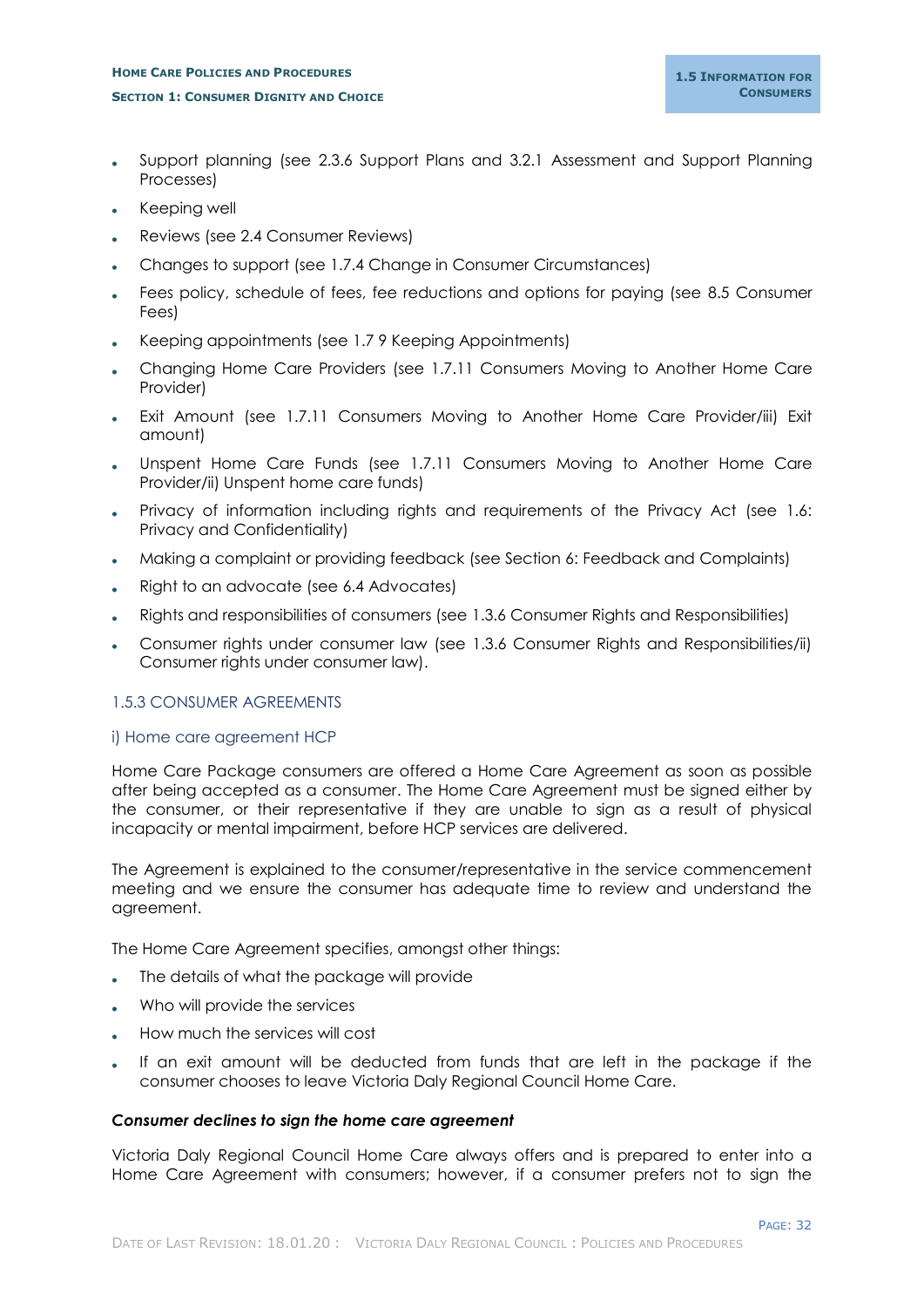agreement we still talk with them about how much involvement they would like to have in managing their home care package, as well as helping to design the type of care and services they need.

The reasons for not having a signed Home Care Agreement, the basis of the care the consumer is to receive the date discussed are recorded in a copy of the agreement offered to the consumer and in a file note. In this way, we are able to provide proof that an 'inprinciple' agreement is in place and that services are being provided. 35

#### <span id="page-35-0"></span>ii) Commencement of service letter CHSP

CHSP consumers are provided with a Commencement of Service Letter that specifies the services provided, the costs and some information about the Consumer Handbook. Detailed information on days and times of service delivery is included on a copy of the Consumer Support Plan, which is provided with the Commencement of Service letter.

## <span id="page-35-1"></span>1.5.4 SERVICE COMMENCEMENT MEETING

-

Prior to receiving services all consumers have a service commencement meeting with the Consumer Care Coordinator. At this meeting consumers are provided with the Consumer Handbook and an agreement, both of which are also verbally explained to them. Consumers are encouraged to ask questions about the care and services and operations of Victoria Daly Regional Council Home Care. (See 2.3.5 Service Commencement and Assessment/i) Service commencement meeting.)

<sup>35</sup> Australian Government My Aged Care [http://www.myagedcare.gov.au/help-home/home-care](http://www.myagedcare.gov.au/help-home/home-care-packages/home-care-agreement)[packages/home-care-agreement](http://www.myagedcare.gov.au/help-home/home-care-packages/home-care-agreement) February 2017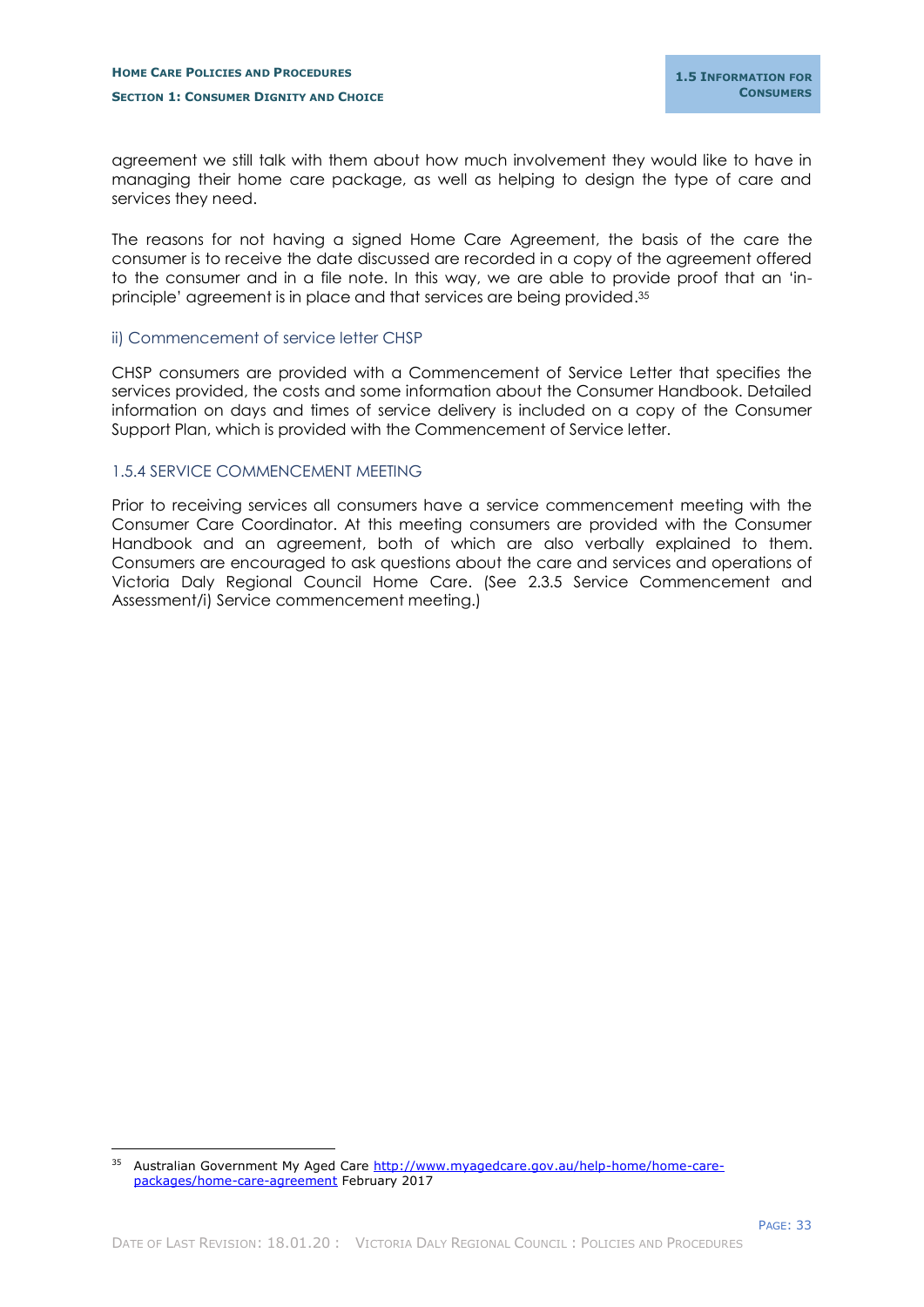# <span id="page-36-0"></span>1.6 PRIVACY AND CONFIDENTIALITY

#### <span id="page-36-1"></span>1.6.1 PRINCIPLES FOR THE COLLECTION OF CONSUMER INFORMATION

Victoria Daly Regional Council Home Care is committed to the principles outlined in the Privacy Act 1988 and Privacy Amendment (Enhancing Privacy Protection) Act 2012 <sup>36</sup>and has in place procedures that ensure compliance with the legislation including the protection of sensitive information including health information. The Consumer Handbook outlines our approach to maintaining privacy and confidentiality of consumer information. We use the OAC document, 10 Steps to Protecting Other People's Privacy, as a guide to our privacy processes37.

Management, staff and volunteers are provided with annual training and information on the rights of consumers to privacy and confidentiality and the processes to support this, and as needed when new staff/volunteers commence with the organisation (see Section 7: Human Resource Management).

The key guidelines for respecting consumer privacy and confidentiality in Victoria Daly Regional Council Home Care are:

- Consumers are provided with information on our privacy policy in the Consumer Handbook and our privacy statement is read to consumers during the consent collection process
- Consumer files and other information are securely stored

-

- We ensure a three-point identification check is conducted when making face to face and telephone contact with new consumers including validating their name, address and date of birth. We seek support from carers and family (who are also identified) if the consumer cannot self-identify. We use other identifying information (e.g. from referral information, such as Medicare number, pension and other documentation) to validate identification
- We take steps to correct information where appropriate and regularly review consumer information to ensure it is accurate and up to date
- We only collect information about consumers that is relevant to the provision of support and we explain to consumers why we collect the information and what we use it for
- Consumers can ask to see the information that we keep about them and are supported to access this information (see 1.6.3 Consumers Right to Access Information)
- Consumers are supported by us should they have a complaint or dispute regarding our privacy policy or the management of their personal information
- All information relating to consumers is confidential and is not disclosed to any other person or organisation without the consumer's permission
- We only share information when it is necessary to ensure appropriate support is delivered and only with the consumer's permission/consent beforehand
- The provision of information to people outside the service is authorised by the Team Leader

<sup>&</sup>lt;sup>36</sup> Australian Government Privacy Act 1988 and Privacy Amendment (Enhancing Privacy Protection) Act 2012

Based on: Australian Government Office of the Australian Information Commissioner Privacy Fact Sheet 49: [Health Information and your Privacy January](https://www.oaic.gov.au/individuals/privacy-fact-sheets/health-and-digital-health/privacy-fact-sheet-49) 2017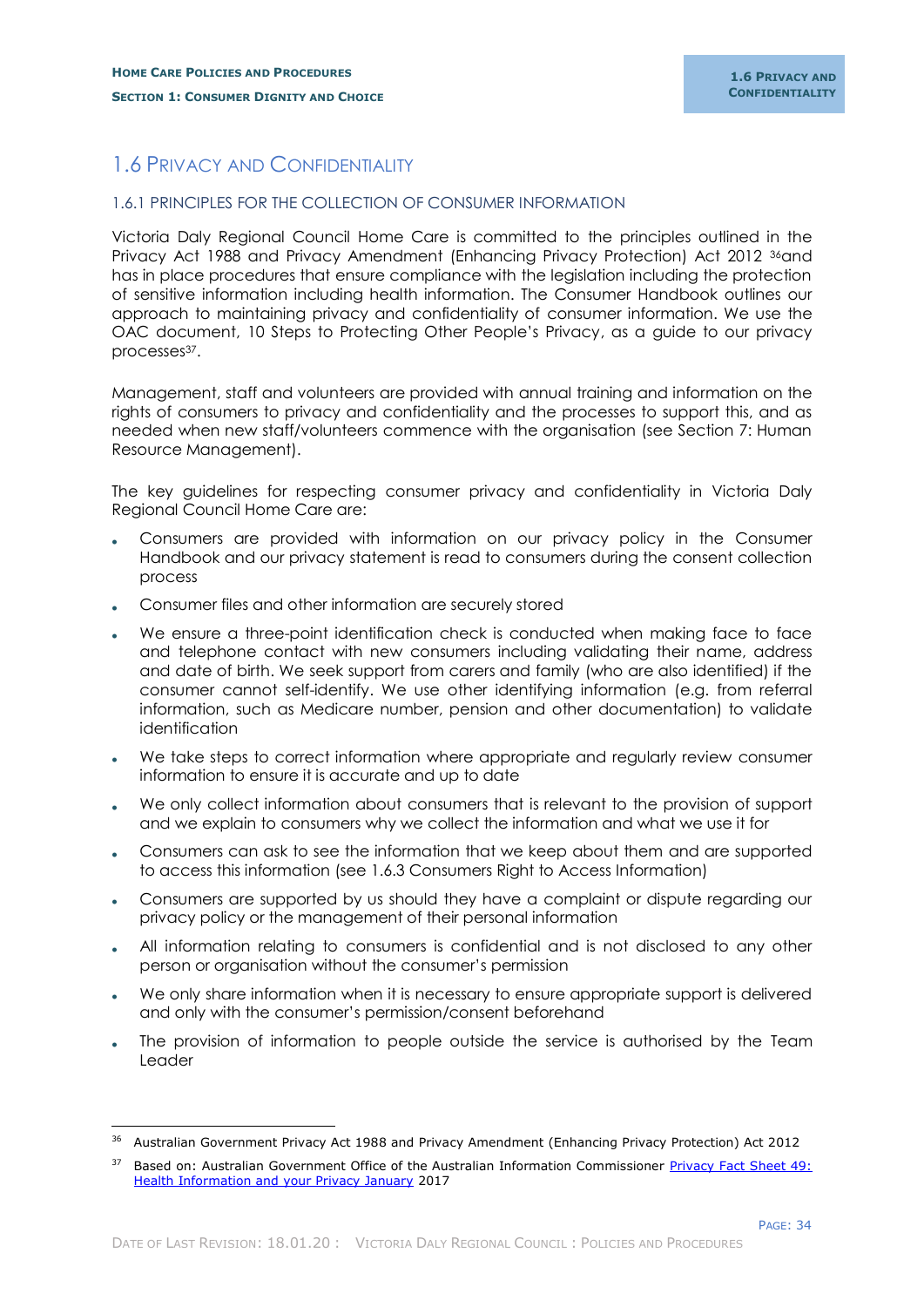- We do not discuss consumers or their support with people not directly involved in supporting them
- Reviews are always conducted in private with the consumer and the Consumer Care Coordinator unless the consumer consents to their carer, advocate or another person being present
- During consumer assessments reviews the Consumer Care Coordinator asks the consumer about any particular privacy requirements they have such as their preference for a male or female support worker. These are noted on their assessment form and on the support plan
- Any discussions between staff about consumers are held in a closed office
- Any references to individual consumers in meeting minutes refer to the consumer by initials only or another unique identifier, such as their consumer number
- We confidentially destroy any personal information held about our consumers when it is no longer necessary to provide support (see 8.11.6 Archiving).

(See 2.3.5 Service Commencement and Assessment/vii Consent and 2.5 Consumer Documentation and Information Sharing).

## <span id="page-37-0"></span>1.6.2 CONFIDENTIALITY OF COMPLAINTS AND DISPUTES

As far as possible, the fact that a consumer has lodged a complaint and the details of that complaint are kept confidential amongst staff directly concerned with its resolution. Similarly, information on disputes between a consumer and a staff member or a consumer and a carer is kept confidential. The consumer's permission is obtained prior to any information being given to other parties whom it may be desirable to involve in the resolution of the complaint or dispute.

## <span id="page-37-1"></span>1.6.3 CONSUMERS RIGHT TO ACCESS INFORMATION

Consumers of Victoria Daly Regional Council Home Care have a right to read any personal information kept about them. A request from a consumer (or their advocate) to access information is referred to the Team Leader who confirms the request with the Coordinator and then arranges for the consumer to view their information within 30 days of the request.

Information is provided in a format accessible by the consumer. The consumer can nominate a representative to access their records held by us

The Team Leader is available to assist the consumer in understanding the information and to explain terminology or other assistance.

On advice from our legal representative, access to a consumer's record may be denied. This is discussed with the consumer/advocate should this situation arise.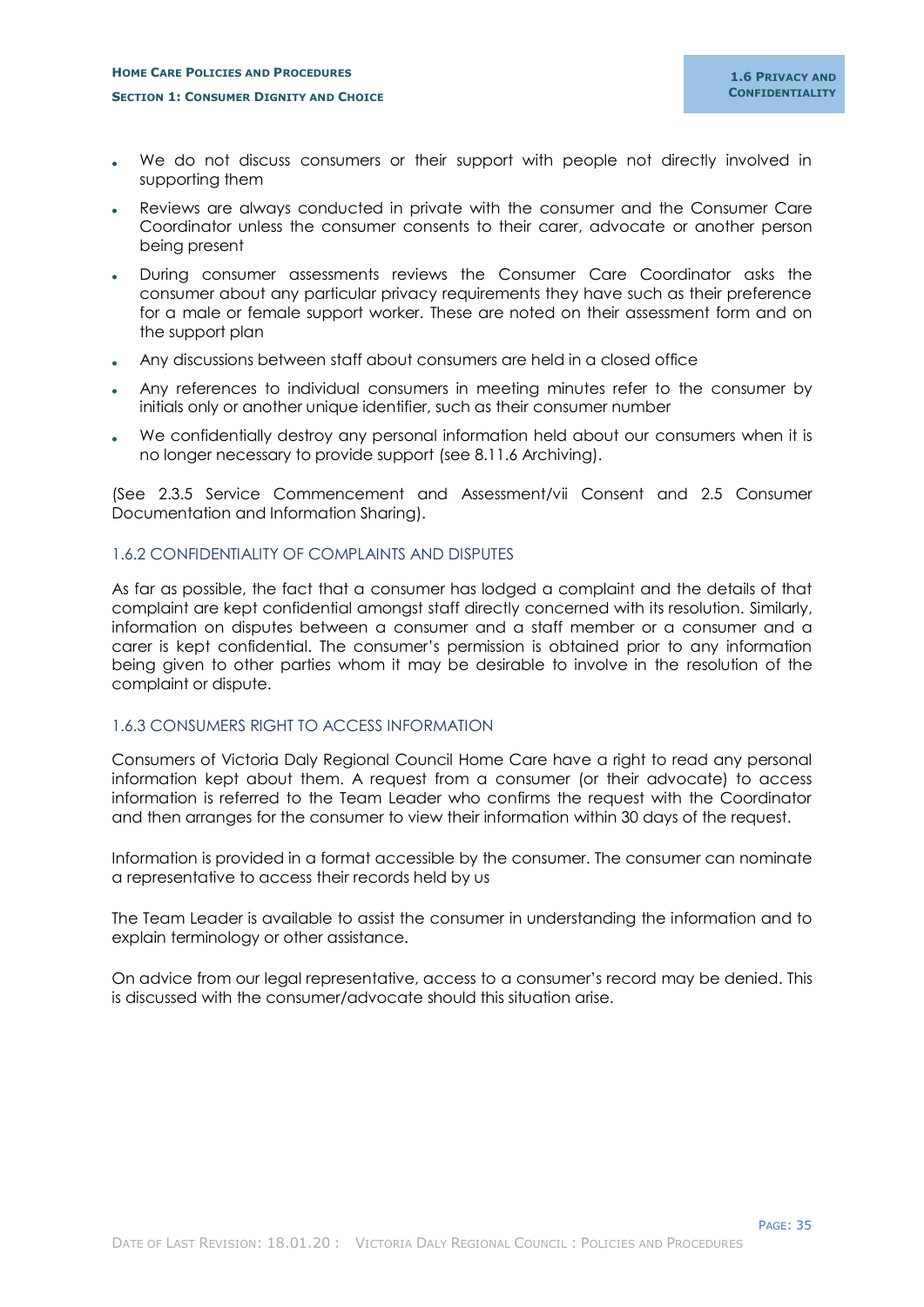# <span id="page-38-0"></span>1.7 CHANGE TO SERVICES

## <span id="page-38-1"></span>1.7.1 OVERVIEW

Services may be terminated, withdrawn or changed in the following circumstances:

- Occupational health and safety risk to staff/volunteers that can't be rectified
- Inappropriate consumer behaviour
- Change in consumer circumstances that influence eligibility
- The agency ceases to deliver the service.

Each of these circumstances is discussed in detail below. Information specific to HCP consumers is given in 1.7.7 Security of Tenure for Home Care Packages

# <span id="page-38-2"></span>1.7.2 WORK HEALTH AND SAFETY RISK TO STAFF/VOLUNTEERS

A work health and safety risk (WHS) can arise from a variety of factors including dangerous access to a person's house or dangers inside the house or home environment. These are identified through a Home Safety Checklist conducted when a consumer is first accepted for services or when reviews are carried out or when staff report a danger to their supervisor. Examples of these work health and safety risk issues could include:

- Dangerous steps, verandahs, internal flooring
- Faulty electrical wiring
- Dangerous roofs/ceilings
- Dangerous pets
- Smoking in the immediate vicinity of staff.

Where a WHS risk is identified the Team Leader works with the consumer to remove or reduce the risk to an acceptable level. If this cannot be achieved through reasonable means the Coordinator can decide to cease the provision of services to the consumer where staff are at risk. All consultation, discussions and actions are documented in the consumer record.

## <span id="page-38-3"></span>1.7.3 INAPPROPRIATE CONSUMER BEHAVIOUR

Inappropriate consumer behaviour includes any behaviour that causes staff to feel that their safety is threatened. This can include direct physical actions or threats, sexual suggestions, wilful exposure and foul language.

If inappropriate consumer behaviour occurs staff immediately leave the consumer's home and report the behaviour to the line manager verbally and complete an Adverse Event Report.

The Team Leader and Coordinator assess the consumer behaviour. If it is found inappropriate the Team Leader discusses this with the consumer and attempts to find a solution to ensure it does not occur again.

If inappropriate consumer behaviour continues after reasonable attempts to curb it the line manager can decide to cease the provision of services affected by the consumer's behaviour, in consultation with senior management. All consultation, discussions and actions are documented in the consumer record.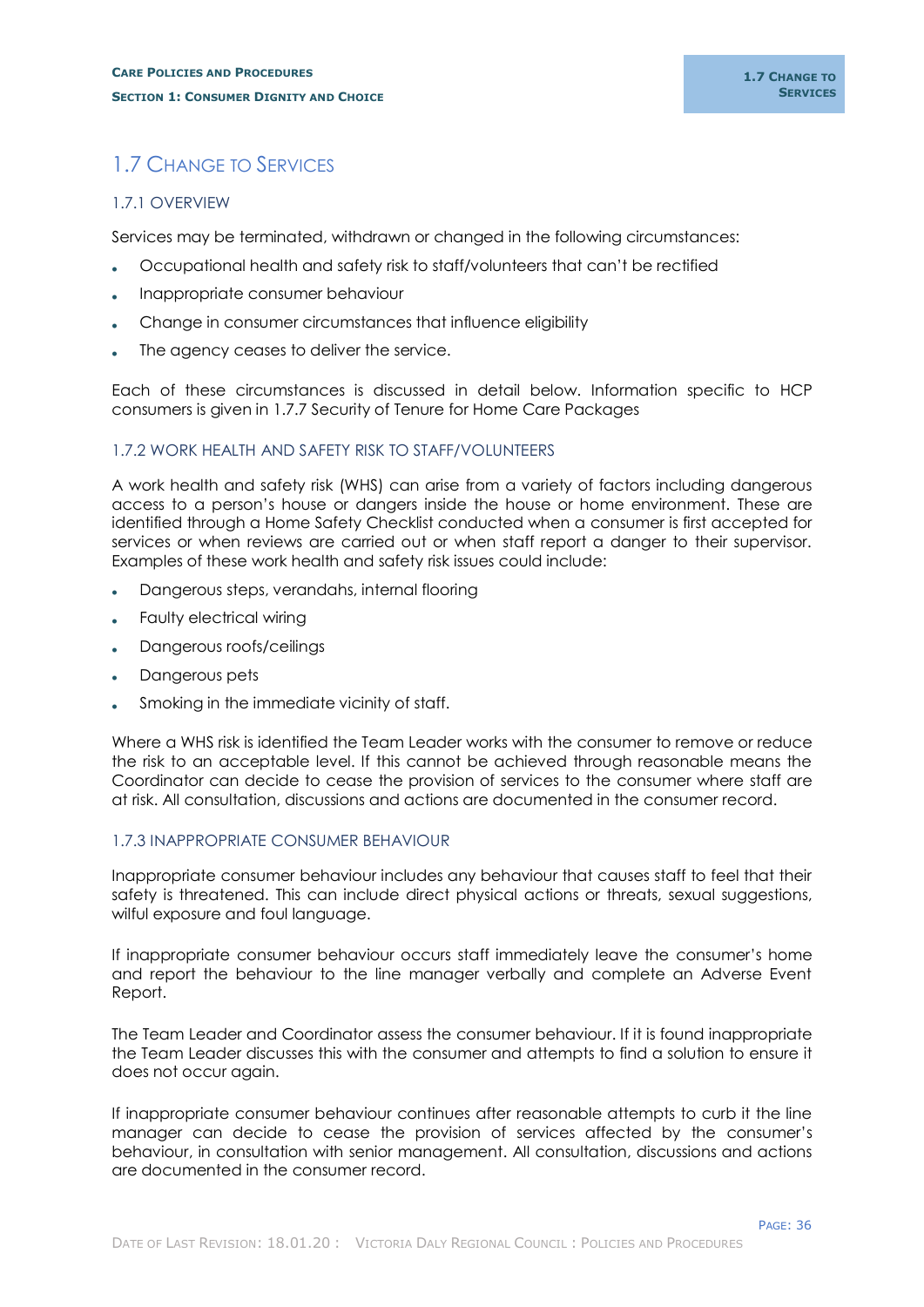#### <span id="page-39-0"></span>1.7.4 CHANGE IN CONSUMER CIRCUMSTANCES THAT INFLUENCE ELIGIBILITY

Where consumer's circumstances or condition changes to the point that services are no longer required the line manager can decide to cease the provision of services to the consumer in consultation with senior management. All consultation, discussions and actions are documented in the consumer record.

For example, if a person receiving meals and transport due to hip problems has a hip replacement and regains full mobility they may no longer need the service. Where a person's general well-being increases to a point where they can undertake all acts of daily living independently their services may be withdrawn.

Any changes required are discussed fully with the consumer, and their carer if appropriate, and are fully documented in the consumer record.

# <span id="page-39-1"></span>1.7.5 THE AGENCY CEASES TO DELIVER SERVICES

If we cease to deliver services, consumers are given maximum notice that the services are ceasing and they are referred to My Aged Care and provided with support during the transition. (See also 8.10.9 Activity Continuity Plan.)

#### <span id="page-39-2"></span>1.7.6 PROCESS FOR TERMINATION, WITHDRAWAL OR CHANGE OF SERVICES

If support to a consumer is terminated, withdrawn or changed the following process applies:

- Obtain approval from senior management
- Give the consumer as much notice as possible with a minimum of 1 (one) month
- Explain face to face to the consumer, and their carer/family if appropriate, why the services are being ceased or changed and any arrangements required for the consumer
- Provide written notice if appropriate including advice that they can appeal to the management, the decision to terminate, withdraw or change their services
- For HCP consumers ensure they are informed of any applicable exit fees and receive any unspent funds available to them. (See 1.5.3 Consumer Agreements.)
- Advise My Aged Care
- Record all relevant information in the consumer record.

#### <span id="page-39-3"></span>1.7.7 SECURITY OF TENURE FOR HOME CARE PACKAGES

Though this section specifically applies to HCPs, Victoria Daly Regional Council Home Care believe both CHSP and HCP consumers have a right to security of tenure of their support services and can expect to continue to receive support unless their needs change significantly and we are no longer able to meet them, we cease to deliver services, or if delivering support puts our staff at risk.

Victoria Daly Regional Council Home Care ensures our consumers fully understand the extent of the security of tenure we can provide by advising consumers when they commence on a package that, at some time in the future, they may not be able to continue on a home care package.

We only support discontinuation of a consumer's HCP if: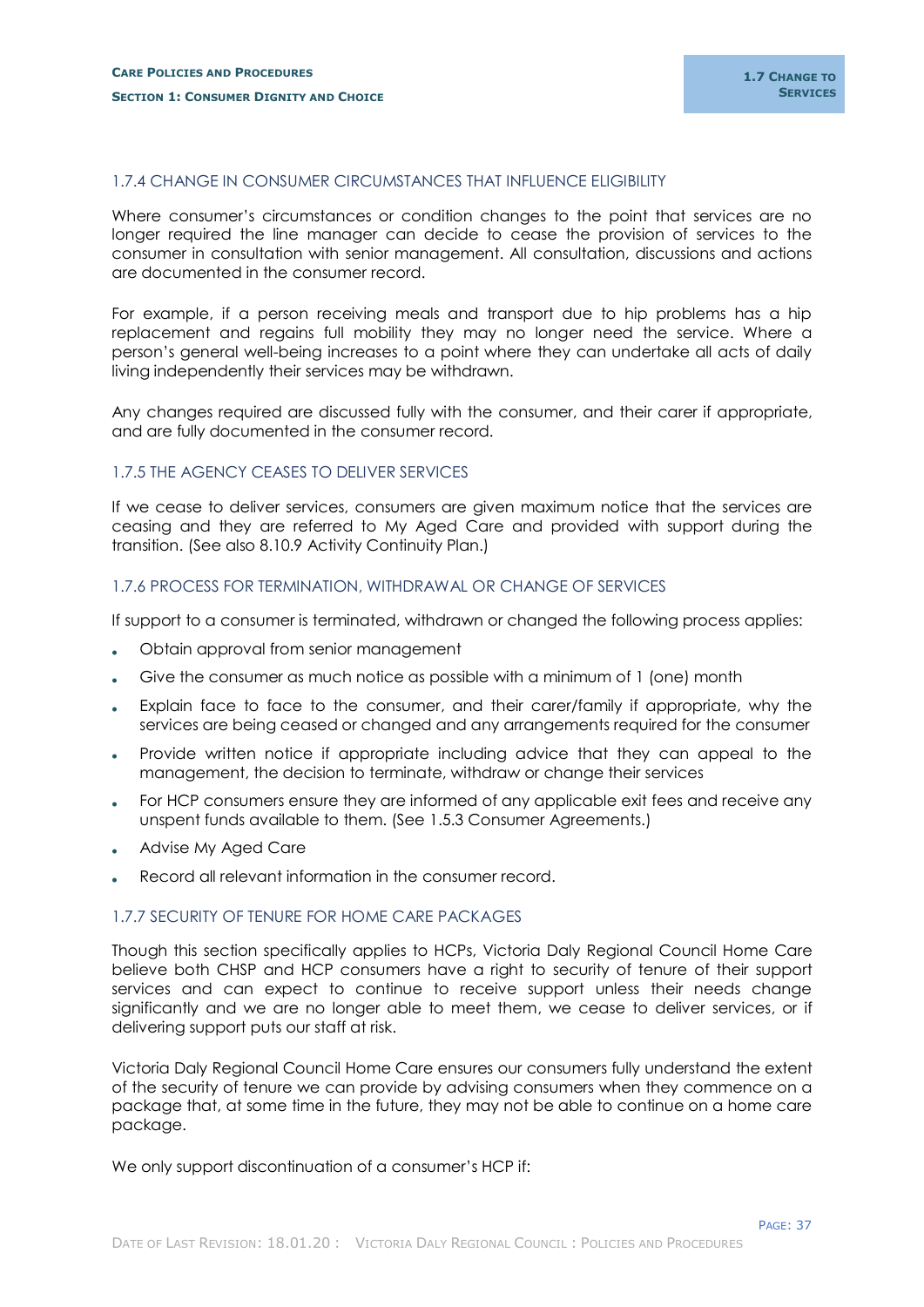- The consumer cannot be cared for in the community with the resources available through the HCP
- The consumer tells us, in writing, that they wish to move to a location where we cannot provide home care
- The consumer advises us, in writing, that they no longer wish to receive the care or
- The consumer's condition changes so that:
	- o they no longer need home care or
	- o the consumer's needs, as assessed by the ACAT, can be more appropriately met by other types of services or care
- The consumer does not meet his/her responsibilities, as described in the Charter of Rights and Responsibilities for Home Care, for a reason within the consumer's control.<sup>38</sup>

If a consumer needs to transfer to another type of care we ensure a smooth transition by assisting the consumer to contact My Aged Care.

If a consumer is changing location, we assist them to contact My Aged Care and provide information on available service providers in the new location, if requested. We also coordinate the transfer with the new service provider.

# <span id="page-40-0"></span>1.7.8 SERVICE CONTINUITY<sup>39</sup>

Victoria Daly Regional Council Home Care complies with the CHSP Guidelines and the Aged Care Funding Agreement provisions that relate to ensuring continuity of service in the event of an adverse event. As part of our risk management processes, we have developed Activity Continuity Plans which cover:

- Transition out of services for example, to transition services to another service provider where the Aged Care Funding Agreement has expired or is terminated; and
- Management of serious incidents, particularly management of natural disasters for example, to continue delivery of services if a fire or flood occurs.

(See 8.10.9 Activity Continuity Plan.)

In line with the Aged Care Funding Agreement, we also have processes in place to ensure service continuity for consumers as they transition from the younger to older age cohort.

## <span id="page-40-1"></span>1.7.9 KEEPING APPOINTMENTS

-

Support staff work to a very tight schedule which makes it difficult to accommodate short notice changes to appointments. Except in the case of emergencies, a week's notice is required of a change. The consumer is informed that they may have to wait for the next scheduled visit if appointments are cancelled (as appropriate to need and services delivered).

<sup>38</sup> Australian Government Federal Register of Legislation [User Rights Principles 2014 Division 2](https://www.legislation.gov.au/Details/F2017C00141) – Responsibilities [of Approved Providers of Home Care](https://www.legislation.gov.au/Details/F2017C00141) – General 17: Security of Tenure 27 February 2017

<sup>&</sup>lt;sup>39</sup> Australian Government Department of Health Commonwealth Home Support Programme - Programme Manual 2018 p 86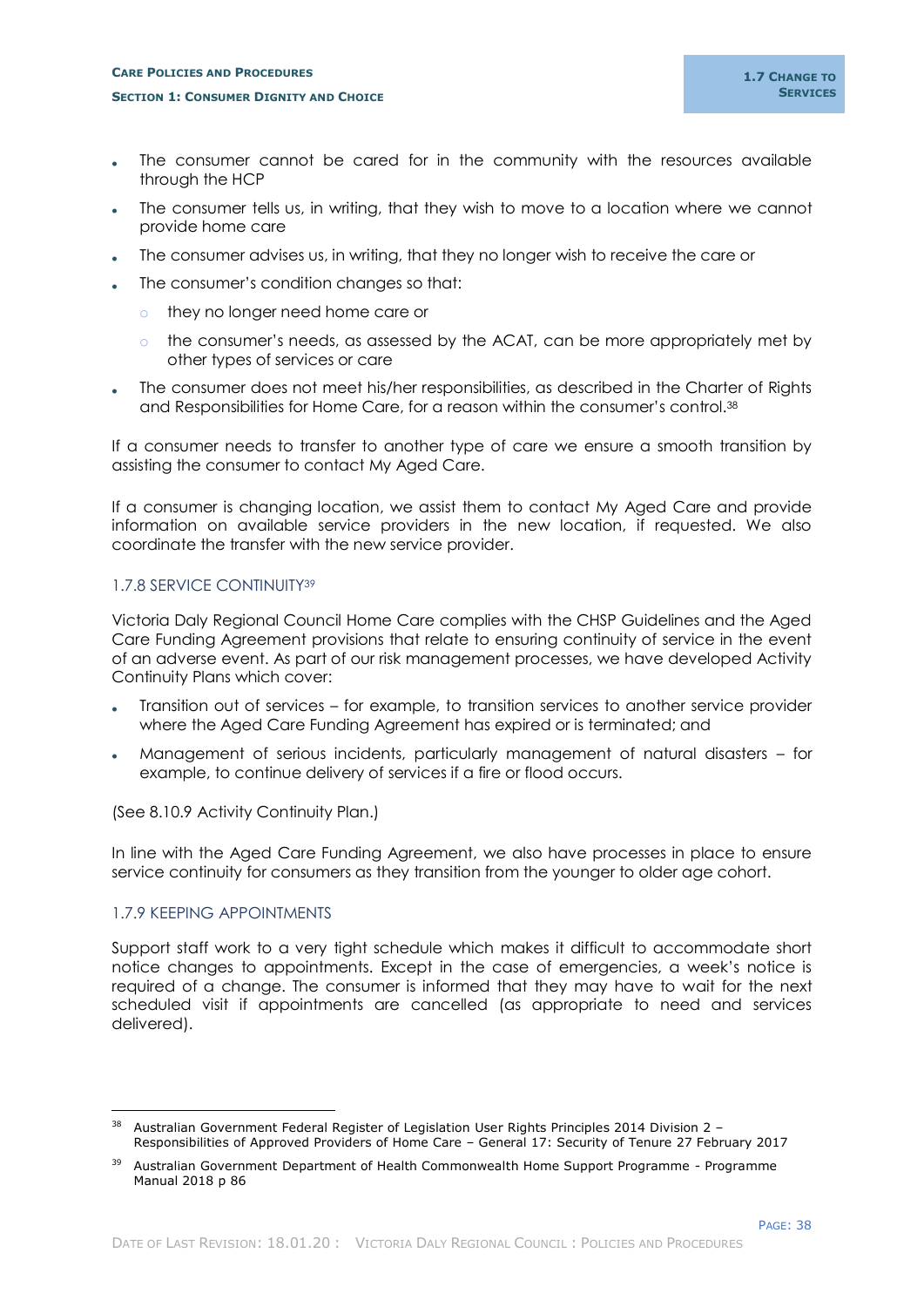If the consumer is not home when support staff arrive payment for that visit may be requested as we still need to pay the support staff for the time. Consumers are advised to ring the office if they are not able to keep an appointment.

Consumers are advised that whilst every effort is made to deliver services to the timeframes provided, staff may arrive up to half an hour before or after the scheduled time due to factors beyond scheduling control.

## <span id="page-41-0"></span>1.7.10 LEAVE PROVISIONS FOR HOME CARE PACKAGES

Consumers can take leave from their package (as long as they advise us in writing) for a holiday, a hospital stay, transition care or respite care. The following arrangements apply for all home care packages. 40

| <b>Type of leave</b> | Impact on payment of subsidy to approved provider                                                                                                                                                                        |
|----------------------|--------------------------------------------------------------------------------------------------------------------------------------------------------------------------------------------------------------------------|
| Hospital             | Home care subsidy is payable (at the full basic subsidy<br>$\bullet$<br>rate) for up to 28 consecutive days in a financial year,<br>for each episode of hospitalisation.                                                 |
|                      | After 28 consecutive days, the subsidy is payable at 25%<br>of the basic subsidy rate.                                                                                                                                   |
| Transition care      | Home care subsidy is payable (at the full basic subsidy<br>۰<br>rate) for up to 28 consecutive days in a financial year,<br>for each episode of transition care.                                                         |
|                      | After 28 consecutive days, the subsidy is payable at 25%<br>of the basic subsidy rate.                                                                                                                                   |
| Respite care         | Home care subsidy is payable (at the full basic subsidy<br>$\bullet$<br>rate) for up to 28 cumulative days in a financial year.<br>After 28 cumulative days, the subsidy is payable at 25%<br>of the basic subsidy rate. |
| Social leave         | Home care subsidy is payable (at the full basic subsidy<br>۰<br>rate) for up to 28 cumulative days in a financial year.<br>After 28 cumulative days, the subsidy is payable at 25%<br>۰<br>of the basic subsidy rate.    |

Consumers must continue to pay the ongoing care fee whilst on leave from their package except if they are in transition care or residential respite care.

## <span id="page-41-1"></span>1.7.11 CONSUMERS MOVING TO ANOTHER HOME CARE PROVIDER<sup>41</sup>

## <span id="page-41-2"></span>i) Consumer right to choose a provider

-

Consumers have a right (under the Charter of Care Recipients' Rights and Responsibilities - Home Care<sup>42</sup>) to choose their provider and to change providers in order to best meet their

<sup>&</sup>lt;sup>40</sup> Australian Government Department of Health Home Care Packages Programme Operational Manual December 2015 p 38

<sup>&</sup>lt;sup>41</sup> Australian Government Department of Health [Changing Home Care Providers](https://agedcare.health.gov.au/programs/home-care/changing-home-care-providers) 5 January 2017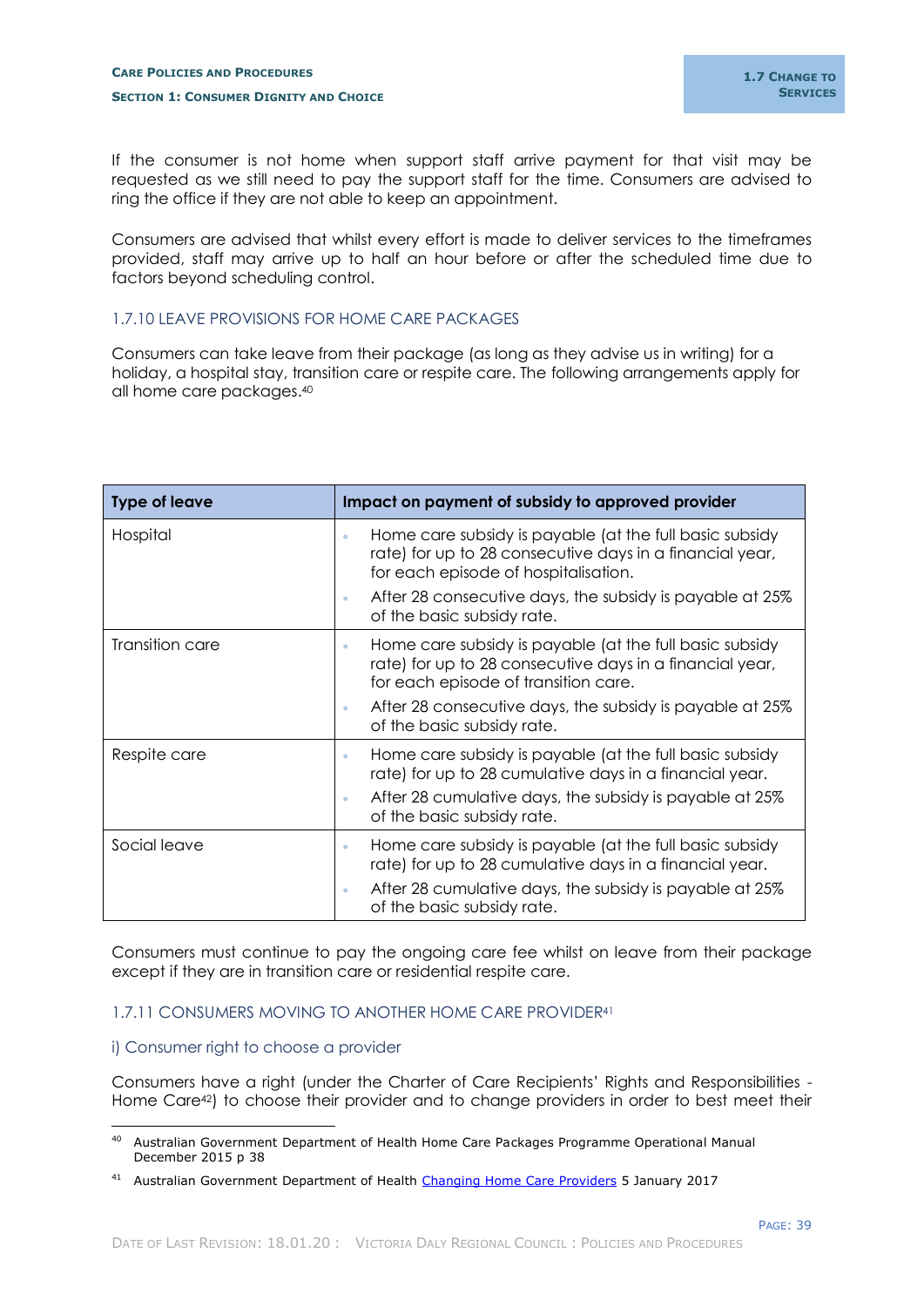goals and needs, if they wish. Home care package funds follow the consumer and Victoria Daly Regional Council Home Care supports consumers to change their provider

Once a consumer tells us, or My Aged Care informs us, that they wish to change to another service provider, we:

- Discuss with the consumer their needs and mutually agree on a cessation day considering the start date with the new provider which should be the same day as the cessation day to ensure no gap in care. (My Aged Care will advise of the start date with the new provider)
- Once a cessation day is agreed with the consumer, notify the Department of Human Services (DHS) within 31 days of a consumer ceasing care. Providers must provide the consumer's name and their cessation day through the aged care payment system (i.e. the home care claim form or the Aged Care Online Services system)
- Confirm the cessation day with both the consumer and the existing provider to ensure there are no overlapping claims for home care subsidy
- Provide care until the day prior to the cessation day. Home care subsidy is not paid to Victoria Daly Regional Council Home Care for the consumer's cessation day. Where two or more approved providers claim subsidy for the same consumer on the same day, payment is made to the provider that first entered into a Home Care Agreement with the consumer.
- Notify the consumer of their unspent home care amounts and arrange payment (See below (ii) Unspent home care funds)
- Retain:
	- o The written notice of the consumer's unspent home care amount
	- o Records relating to the payment of a consumer's unspent home care amount to another provider
	- o Notices of exit amounts given to the Department for publication on My Aged Care.

## <span id="page-42-0"></span>ii) Unspent home care funds

#### *Requirements*

-

Victoria Daly Regional Council Home Care provides a regular monthly statement of income and expenditure to each Home Care Package consumer including the unspent home care amount.

If a consumer leaves Victoria Daly Regional Council Home Care:

- To move to another home care provider, the unspent home care amount (LESS any exit amount) is transferred to their new provider (See below iii) Exit amount)
- To leave home care (e.g. they longer wish to receive services, they enter residential care or die) the unspent home care amount (LESS any exit amount) is returned to them or their estate and to the Commonwealth as appropriate.

<sup>42</sup> Australian Government Department of Health Charter of Rights and Responsibilities for Home Care (Effective 27 February 2017)